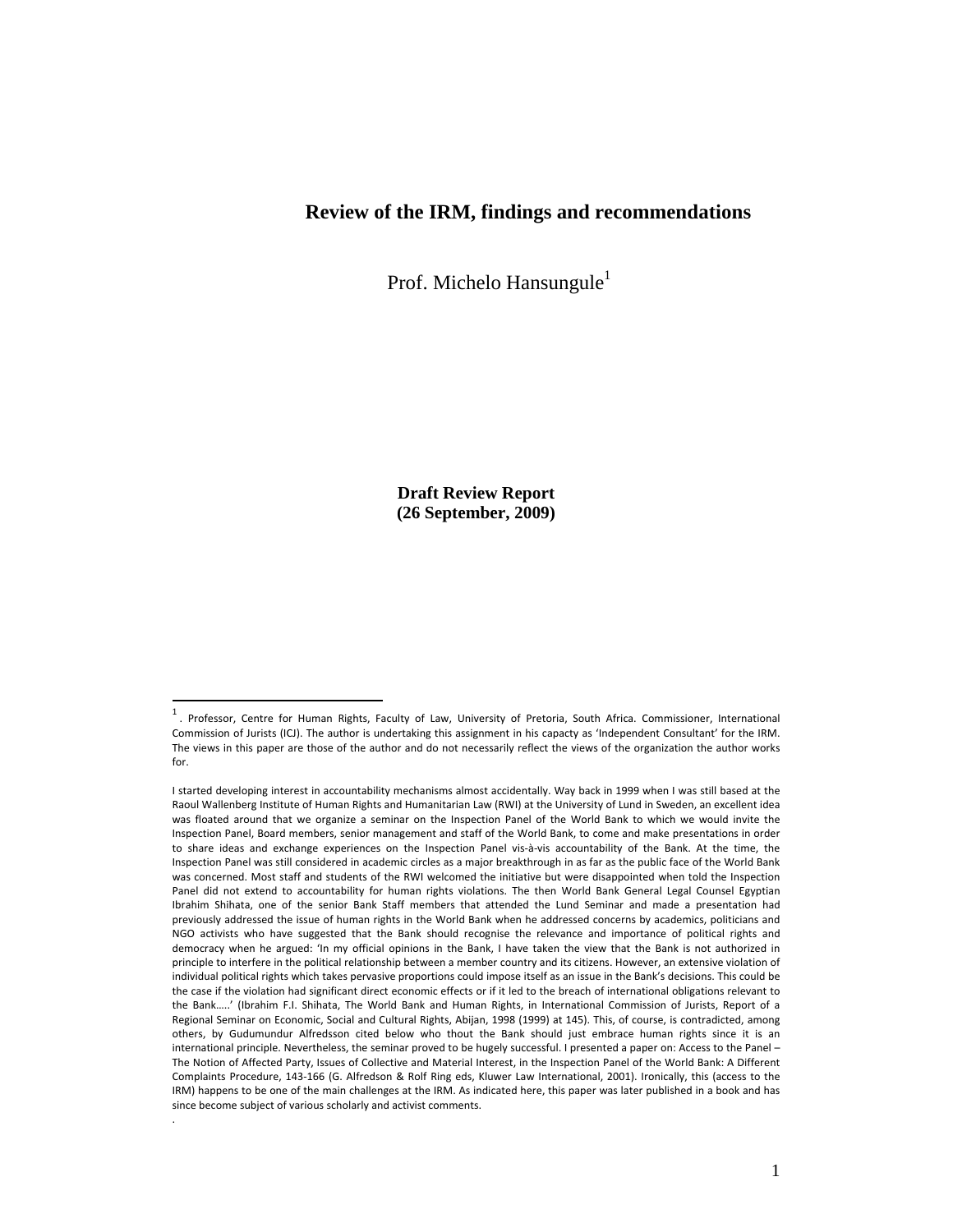#### **ACRONYMS**

| AfDB        | <b>African Development Bank</b>             |
|-------------|---------------------------------------------|
| ADB         | <b>Asian Development Bank</b>               |
| <b>CRMU</b> | <b>Compliance Review and Mediation Unit</b> |
| CSOs        | Civil Society Organisations                 |
| <b>IRM</b>  | <b>Independent Review Mechanism</b>         |
| <b>NGOs</b> | Non-Governmental Organisations              |
|             |                                             |

#### **Table of Contents**

- 1. Executive Summary
- 2. Methodology
- 3. Main recommendations
- 4. General introduction
- 5. Access of the IRM to project affected people and communities
- 6. Requirements for preparing and submitting a request/complaint
- 7. Protection of requesters, e.g. Whistle blowing policy applicability
- 8. IRM Outreach, including information in project documents
- 9. The scope of the Chairmanship of the Roster of Experts, and the Chairman's role in reviewing complaints rejected by the Director of CRMU
- 10.The policies of the Bank Group subject to compliance review
- 11.Presentation of Review Panel's review reports and Management's action plans to the Boards of Directors or the President
- 12.The composition of Review Panels, etc
- 13.Terms and conditions of service of CRMU staff and IRM Experts, and the recruitment and selection process of Experts
- 14. Spiritual/cultural issues in development
- 15. Consultations
- 16. Problem solving on outstanding post-compliance review issues
- 17. African traditional problem solving techniques
- 18. Conclusion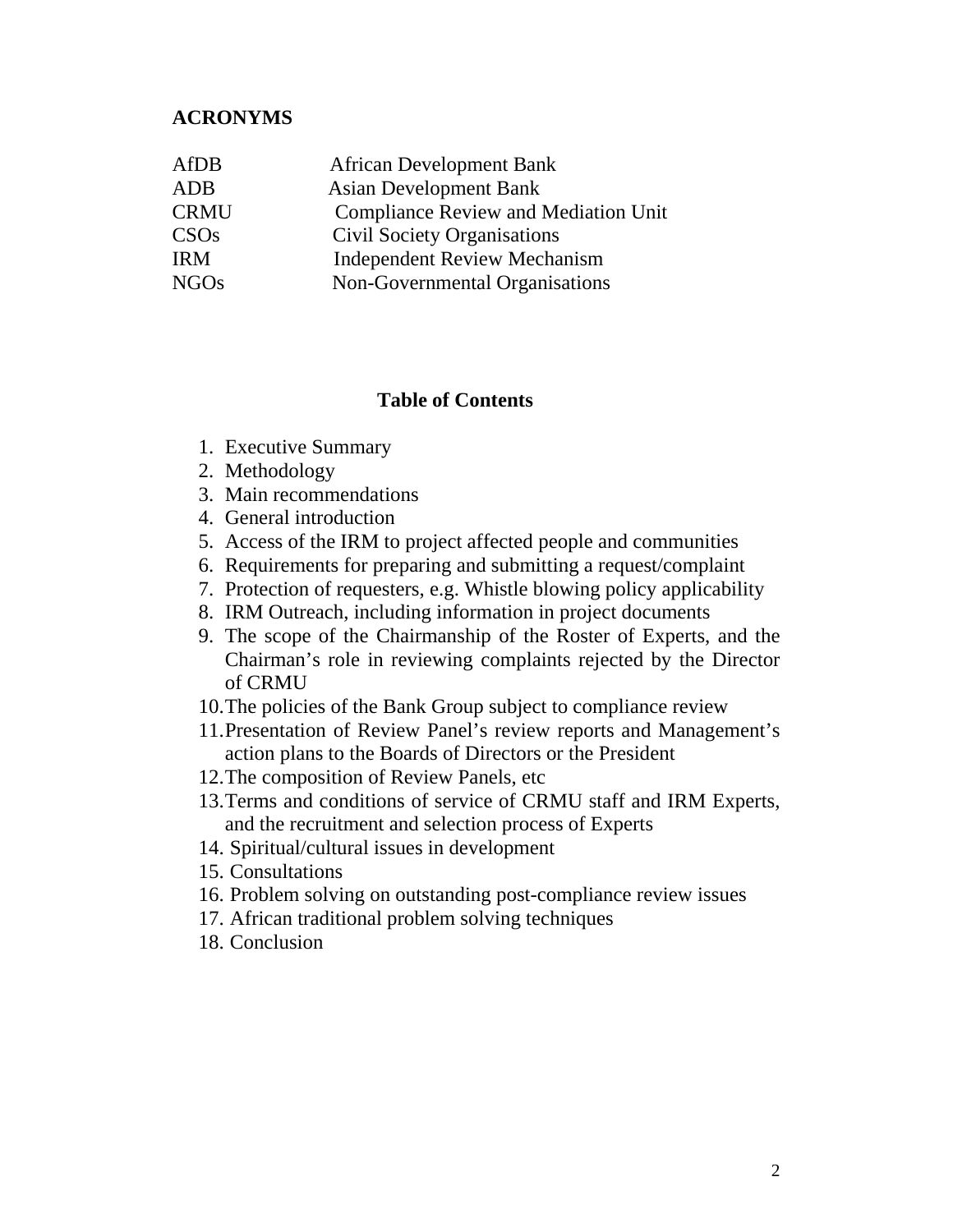# **1. Executive Summary**

Two thousand and nine marks three years since the operational effectiveness of the independence compliance review and problem solving mechanism (IRM) by the AfDB. In the past three years, the institutions of the IRM, namely, the Roster of Experts and the CRMU, have been established and become operational.

The IRM provides a robust mechanism for persons adversely affected by a project financed by a Bank Group entity either by themselves or through their representatives to submit a request pleading that their rights and interests have been or are likely to be directly affected by the failure of the relevant Bank Group entity to comply with its relevant policies and procedures. This applies both to sovereign guaranteed projects financed by the Bank Group entities and to private sector non-sovereign guaranteed projects though in the case of the latter, only in relation with the social and environmental policies and safeguards.

Besides setting up the institutions of the mechanism, the first three years have largely been a steep learning curve for all involved in the exercise. However, four requests have already been received from representatives of affected parties. One of these has completed the compliance review cycle, one other request is registered for compliance review while the other two have been registered for problem-solving. Therefore, though still in its infancy, the mechanism has slowly started to operate and it is quite opportune to review it against its experiences the past three years and in the light of expectations.

A major finding of the review is not to change fundamentally most of what the IRM provides because it has just started to operate and, therefore, most of its rules are yet to be tested. Nevertheless, the review provides an opportunity to reexamine the mechanism in the hope to improve on what exists.

# **2. Methodology**

This study was mainly conducted through desk research, interviews and discussions in a comparative and analytical perspective. Most of the information used was procured through sources from the internet especially the Bank Group Website, IRM Website, Websites of various accountability mechanisms, Bank Group Information Centre and Library at the Bank temporary location in Tunis, Tunisia.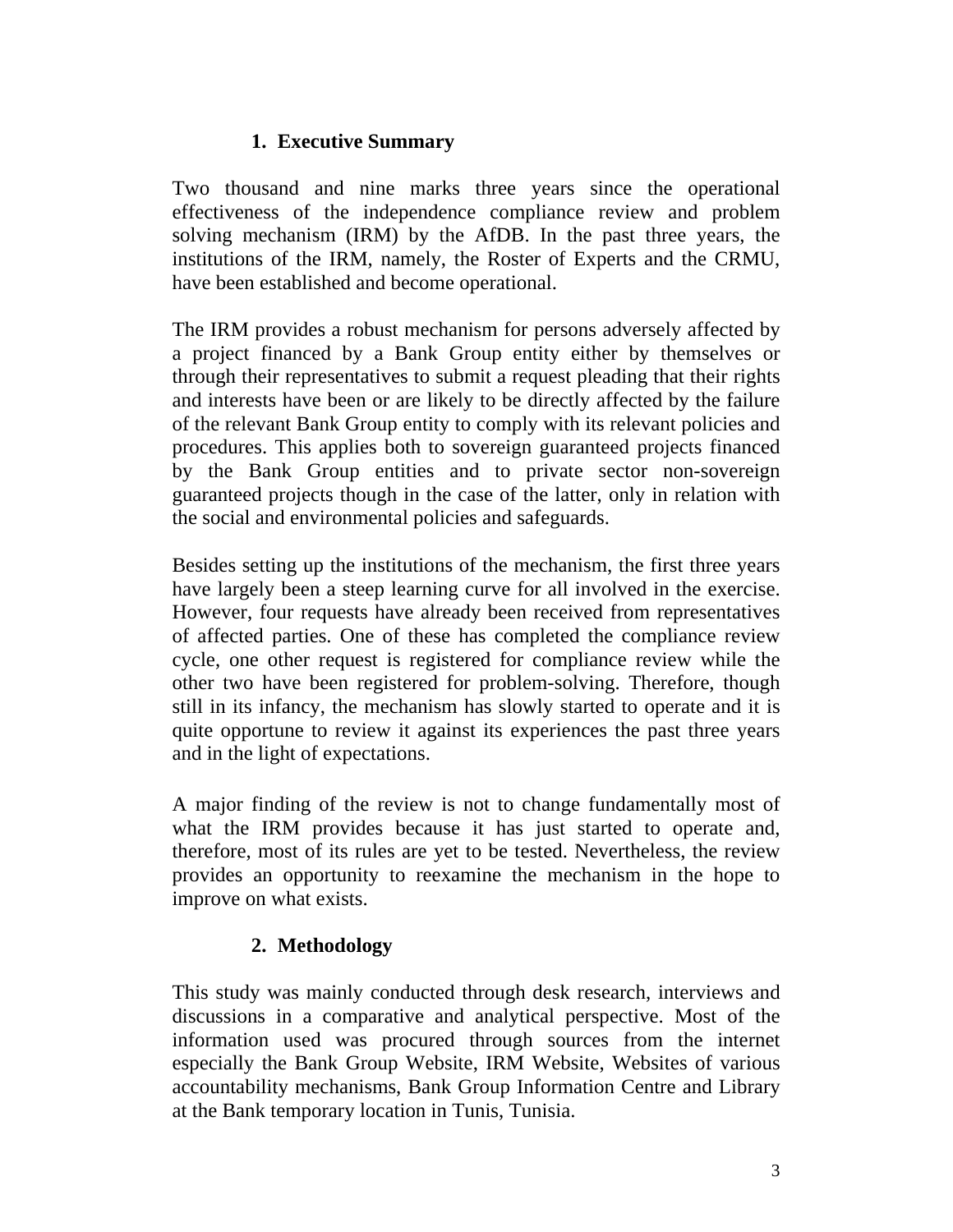During his first visit to the temporary location in August 2009, the Consultant conducted a series of interviews and discussions with senior Bank officials. Some of the people the Consultant interviewed include Vice Presidents, Executive Directors representing several members of the Bank, Advisors, Senior Members of Management and Staff, IRM Experts, Director of CRMU and his staff. Simultaneously, he consulted selected government officials from member states of the Bank Group, officials of Non-Governmental Organizations (NGOs), professionals, students and participants from the University of Pretoria Centre for Human Rights and from other universities, private individuals, etc.

After receipt of comments on the first draft from the IRM Experts and the CRMU Staff, the Consultant undertook his second visit to the Bank in September 2009. This visit was to engage with the Board of Directors in an informal Board discussion. The results of the various consultations form the basis of this revised draft which will be unveiled to the public especially to the stakeholders for their comments. Based on that, the Consultant will prepare the final report.

The Terms of Reference for the review, *inter alia*, are:

- Access of the IRM to project affected people and communities;
- Requirements for preparing and submitting a request/complaint;
- $\blacksquare$  Protection of requesters, e.g. Whistle blowing policy applicability;
- IRM Outreach, including information in project documents;
- The scope of the Chairmanship of the Roster of Experts, and the Chairman's role in reviewing complaints rejected by the Director of CRMU;
- $\blacksquare$  The policies of the Bank Group subject to compliance review;
- **Presentation of Review Panel's review reports and Management's** action plans to the Boards of Directors or the President;
- The composition of Review Panels, etc;
- Terms and conditions of service of CRMU staff and IRM Experts, and the recruitment and selection process of Experts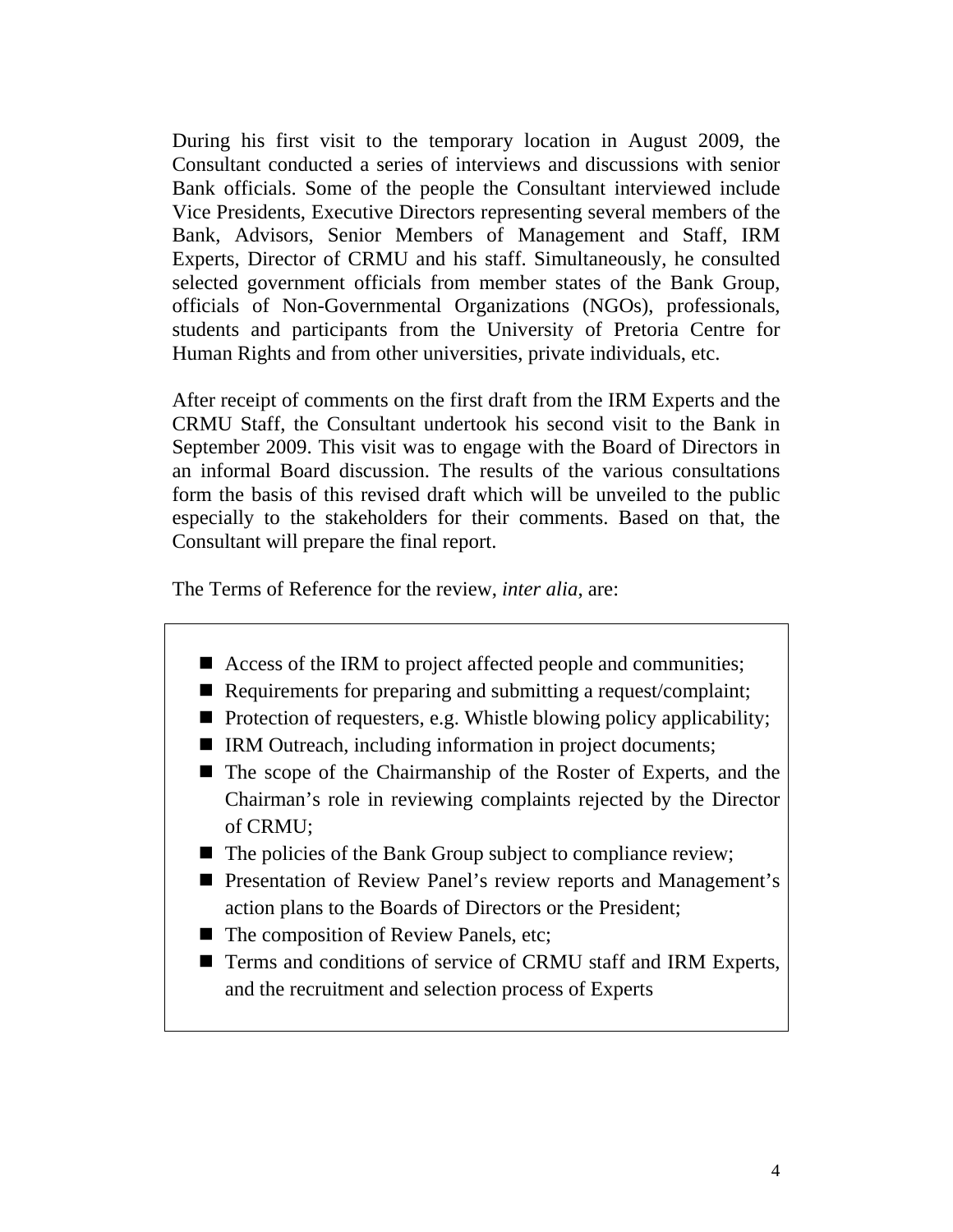## **3. Main recommendations**

- 1. The Boards should come up with a strategy to instill a sense of ownership of Bank-financed projects in the minds of local communities in project areas
- 2. The IRM instruments should be reviewed to make the mechanism user-friendly, more efficient and effective
- 3. A Clarification or amending Resolution should be adopted to define the terms used in the mechanism
- 4. The Bank Group should invest more resources in the work of the Outreach programme under the CRMU
- 5. Relevant Bank Group policies and procedures should be made effectively available and accessible to project affected parties and communities
- 6. Paragraph 11 of the enabling Resolution should be reviewed to liberalise the right of standing to submit requests including Executive directors in prescribed conditions, state entities like local government, etc.
- 7. Paragraph 16 of the enabling Resolution should be reviewed to allow the CRMU to receive requests submitted in different forms i.e. oral complaints, complaints by email, etc
- 8. IRM instruments should provide a time line stating when Management would submit action plans to the Boards in response to the Review Panel Report findings and recommendations
- 9. The Boards should review the CRMU in its capacity as the focal unit of the IRM to make it truly independent from Bank Management
- 10.The Outreach programme should be specifically provided for in the enabling Resolution and the IRM Operating Rules and Procedures
- 11.The three (3) Experts on the Roster should be given more roles in the IRM process including participation in determination of eligibility of requests while all of them take part in Review Panels
- 12.Paragraph 13 of the enabling Resolution read with Paragraph 20 should be reviewed to emphasise problem-solving function, define more precisely the principles underlying the various techniques and when to use them and to provide for traditional African dispute resolution techniques
- 13.Paragraph 23 of the enabling Resolution should be deleted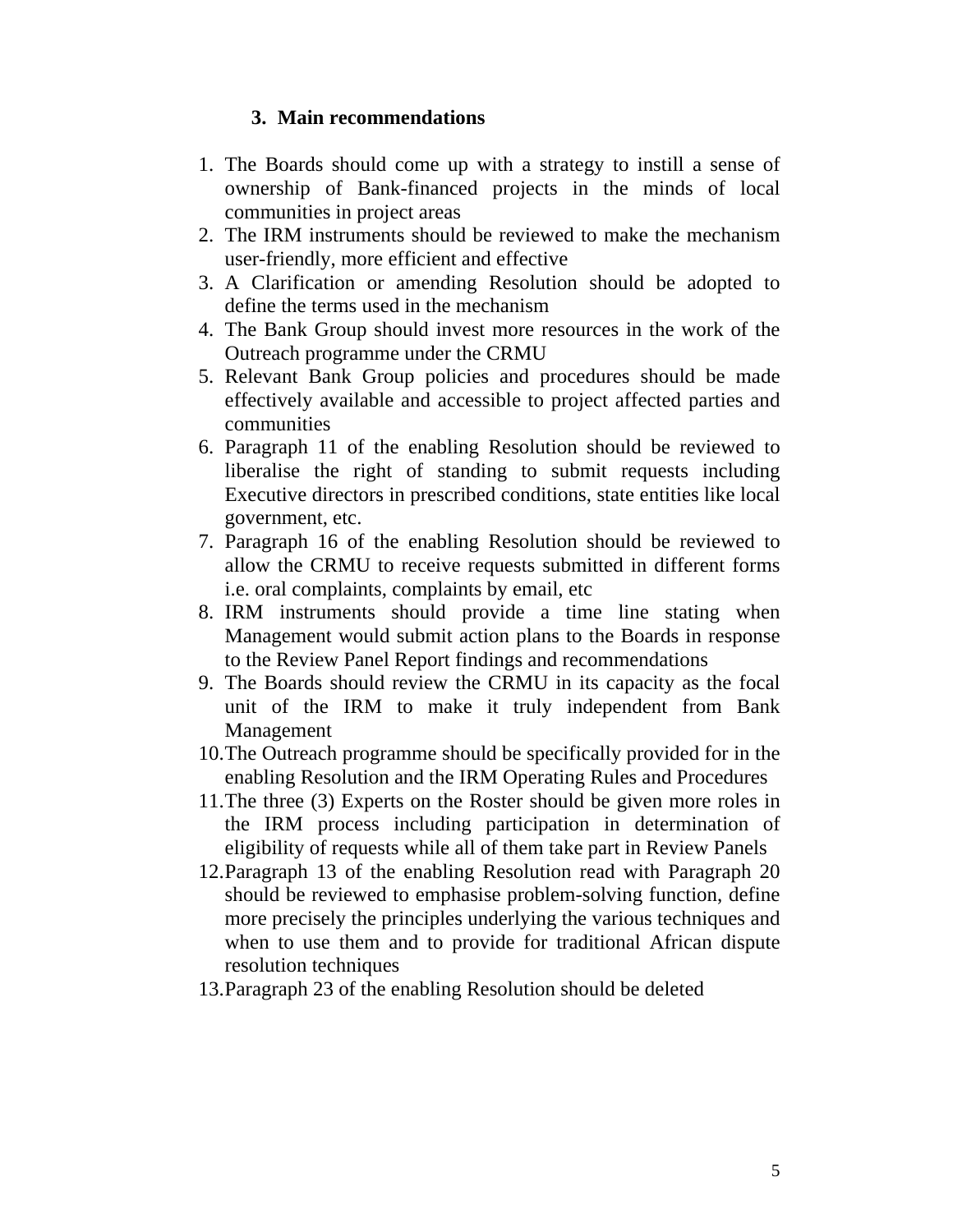#### 4. **General introduction**

Based on Bank Management Proposals on the Establishment of an Inspection Function, $2$  as well as from member countries of the Bank and international trend,<sup>3</sup> the African Development Bank (AfDB) adopted the Independent Review Mechanism (IRM) on 30 June 2004. <sup>4</sup> This followed a precedent set by the World Bank when it created its Inspection Panel in 1993.<sup>5</sup> Maarjte van Putten, stitched together a splendid account of the background towards the establishment of the Inspection Panel.<sup>6</sup> The World Bank's unprecedented initiative triggered a flurry of similar activities across the international banking and financial terrain. These include the then Inspection Function of the Asian Development Bank  $(ADB)$ ,  $\frac{7}{7}$  Independent Investigation Mechanism (IIM) of the Inter-American Development Bank (IDB),<sup>8</sup> Independent Recourse Mechanism (IRM) of the European Bank for Reconstruction and Development, <sup>9</sup> Compliance Advisor Ombudsman of the International Finance Corporation,<sup>10</sup> etc.

The rationale for establishing an Inspection Function independent of Bank Management is to give people a voice to speak out their situations when adversely affected by Bank financed projects.<sup>11</sup> This is against the

 $\overline{\phantom{a}}$ 

www.adb.org/Documents/Policies/Inspection/insp200.asp?p=inspdocs

 $<sup>2</sup>$ . This is laid out in the second paragraph of the preamble to the IRM enabling Resolution which reads: 'CONSIDERING</sup> Management's Proposals on the Establishment of an Inspection Function, contained in Document ADB/BD/WP/2004/60 – ADF/BD/WP/2004/66, and the recommendations contained therein, as well as the Study on an Inspection Function for the

African Development Bank Group dated 24 November 2003'.<br> $3$ . Some of the people interviewed tended to ascribe the IRM as the result of the demands by Western countries in the AfDB so as for the latter to be in line with i

<sup>.</sup> African Development Bank African Development Fund Boards of Directors, resolution B/BD/2004/9‐F/BD/2004/7, Adopted at the 608<sup>th</sup> Meeting of the Board of Directors of the Bank and the 539<sup>th</sup> Meeting of the Board of Directors of the Fund, on 30 June 2004.<br><sup>5</sup> . Resolution No. IBRD 93-10, Resolution No. IDA 93-6. The World Bank Inspection Panel, September 22, 1993, as amended by

Review of the Resolution Establishing the Inspection Panel 1996 Clarification of Certain Aspects of the Resolution,<br>www.worldbank.org/WBSITE/EXTERNAL/EXINSPECTIONPANEL/0,,content...2009/0807

<sup>.</sup> Maartje van Putten, Policing the Banks, accountability mechanisms for the financial sector. McGill Queens University Press Montreal, Canada, December 2008 see chapter 4 page 73. Maarte is one of the three IRM Experts. On background of the World Bank Inspection Panel, see also, www.inspectionpanel.org **Bank Paneling and Bank Information Centre**, Updated August 7, 2003.<br><sup>7</sup>. The Asian Development Bank Inspection Function, 12 December 2003, Bank Information Centre,

The Inspection Function of the ADB was established in December 1995, see: Review of the Inspection Function, First Draft

Working Paper: 3 May 2002, Asian Development Bank<br><sup>8</sup>. Independent Investigation Mechanism, Inter-American Development Bank (IDB) Annual Report for 1 January 2008 to 31 December 2008, www.iadb.org/mecanismo

<sup>&</sup>lt;sup>9</sup> . Now known as Project Compliant Mechanism (PCM), www.ebrd.com

<sup>10.</sup> International Finance Corporation and Multilateral Investment Guarantee Agency (IFC/MIGA) Compliance Advisor and<br>
Ombudsman, see

Ombudsman, see <sup>11</sup> . According to the Inspection Function of the Asian Development Bank (ADB), the rationale for establishing an Inspection Function includes (a) encouraging transparency and accountability in banking; (b) to allow greater public access to Bank documents and publication as well as the increased emphasis on beneficiary participation in the formulation and implementation of projects; (c) to permit a fair hearing of the views of the affected group; (d) to help educate the public at large about the variety and complexity of issues involved in development programs in the region; and (e) to foster greater confidence in and support for the Bank and its operations, see: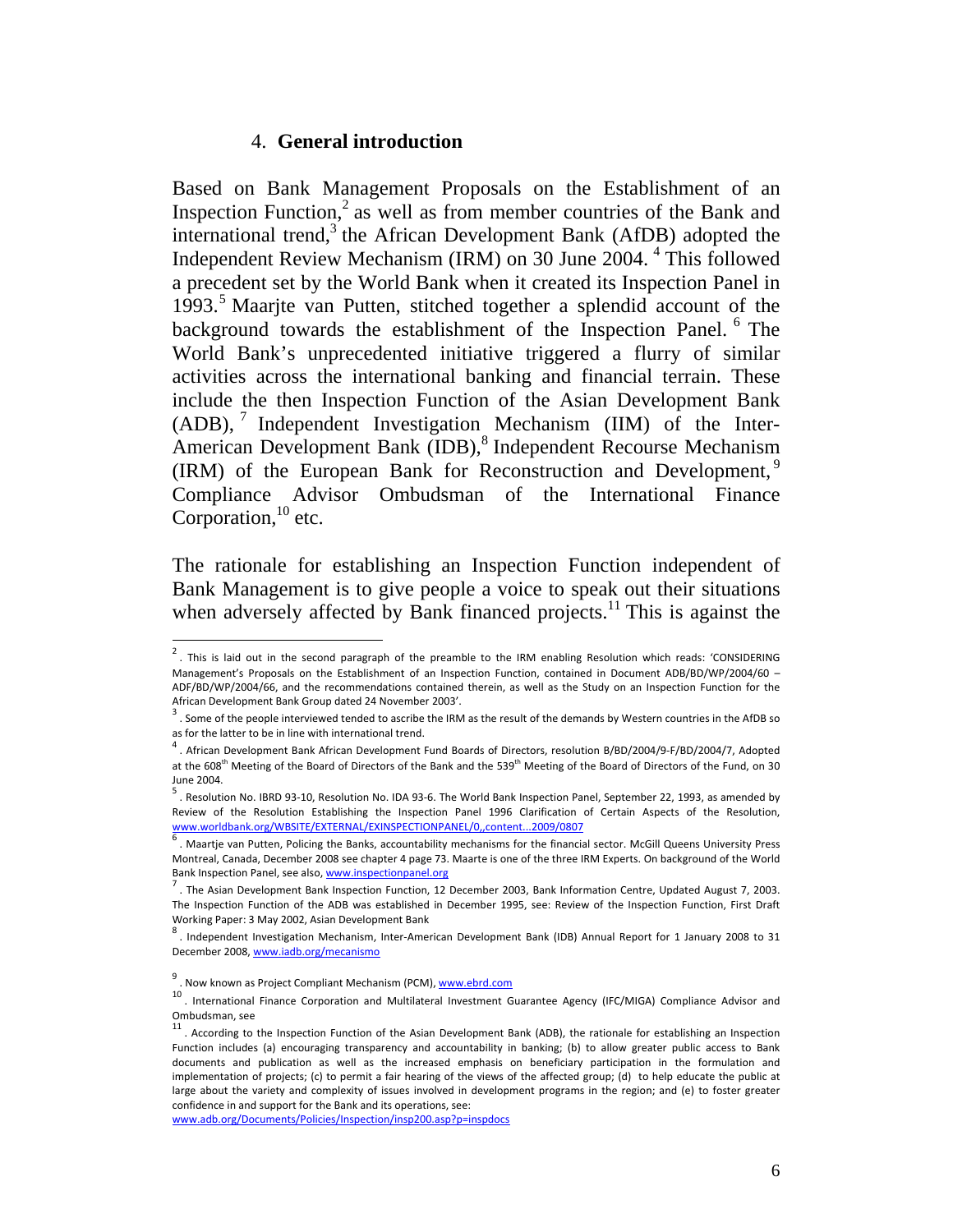background in which by the terms of their founding treaties and international law, these institutions enjoy unprecedented immunity from legal recourse whether at national or international level.<sup>12</sup> This leaves people affected by Bank-financed projects effectively stranded when faced with situations that call for Bank accountability. Besides providing a forum for discussing the human and natural impact of a Bank-financed project, an independent accountability mechanism that is transparent increases the confidence people have in the Bank as a tool for their emancipation.

#### **5. Access of the IRM to project affected parties and communities**

Access to project affected parties and communities is at the core of the IRM. 13 There is no point in having the IRM or any mechanism of accountability for that matter if the people it is intended for in the end cannot access it. Unfortunately, most accountability mechanisms maintain conditions that make access difficult if not impossible.  $\frac{14}{14}$  As presently constituted, the structure of the IRM does not encourage access. Rather, it discourages potential Requesters from approaching the mechanism. This probably explains the slow rate of response from affected people. In three years of its operations, the mechanism has received only four requests from beneficiaries.<sup>15</sup> Two of these requests complain about Bank-financed dam projects in one country and the other two from two different countries which means no request has come from fifty-one countries making up the AfDB. One of the main reasons behind

 $\overline{\phantom{a}}$ 

 $^{12}$  . This, of course, does not include in-house accountability mechanisms. Each Bank would have such as internal supervision mechanism, audit system, staff evaluation, Ombudsman, Tribunal and in the case of the AfDB the Anti‐Corruption Unit. Some of these mechanisms, however, have limited jurisdiction often not extending to the general public.

<sup>13.</sup> Access is a generic concept. Generally, in the physical sense, access means the right or opportunity to enter a place such as the country office of the World Bank in a given member state to complain a situation or to enter the CRMU offices at the temporary relocation agency of the Bank Group in Tunis. In the non-physical sense, access may be used to mean to use something like the IRM in order to complain to Bank Group's failure to comply with its applicable policy which results or may result in a harm or injury. But the term may also be used to mean the capacity to obtain necessary information. This may be information on the AfDB website about the IRM. According to Longman Dictionary of Contemporary English, New Edition, 'access' means 'to find information especially on computer'. Therefore, accessible means 'easily reached, understood, seen or used'. It is a broad concept encapsulating a whole lot of issues.

<sup>14</sup> . Hansungule, Michelo**. Access** to the Panel – The Notion of Affected Party, Issues of Collective and Material Interest, in the Inspection Panel of the World Bank: A Different Complaints Procedure, 143-166 (G. Alfredson & Rolf Ring eds, Kluwer Law International, 2001)

<sup>15</sup> . The four Requests are: 1. RQ 2007/1 – Uganda: Bujagali Hydropower Project and Bujagali Interconnection Project; 2. RQ 2009/1 – Ethiopia: Gibe 111 Hydroelectric Power Project; 3. RQ 2009/Ib – Ethiopia: Gibe 111 Hydropower Project; and 4. RQ 2009/2 - Egypt: Nuweiba Combined Cycle Power. ' www.afdb.org/irm Again, slow public response to new mechanisms is not a feature of IRM. In its initial stages, the Inspection Panel of the World Bank was not 'flooded' with cases the minute it opened its doors to the public. Information on the Inspection Panel website shows Requests only picked up later in subsequent years. Similarly, we see the same feature in human rights protection mechanisms. The African Court of Human and Peoples' Rights, for instance, established in 1998 pursuant to a protocol to the African Charter on Human and Peoples Rights and which started operating in 2004 to date has not received a single case. In fact, some of the early judges on the Court have since retired on the expiry of their terms without having to 'sit' on and preside over a case!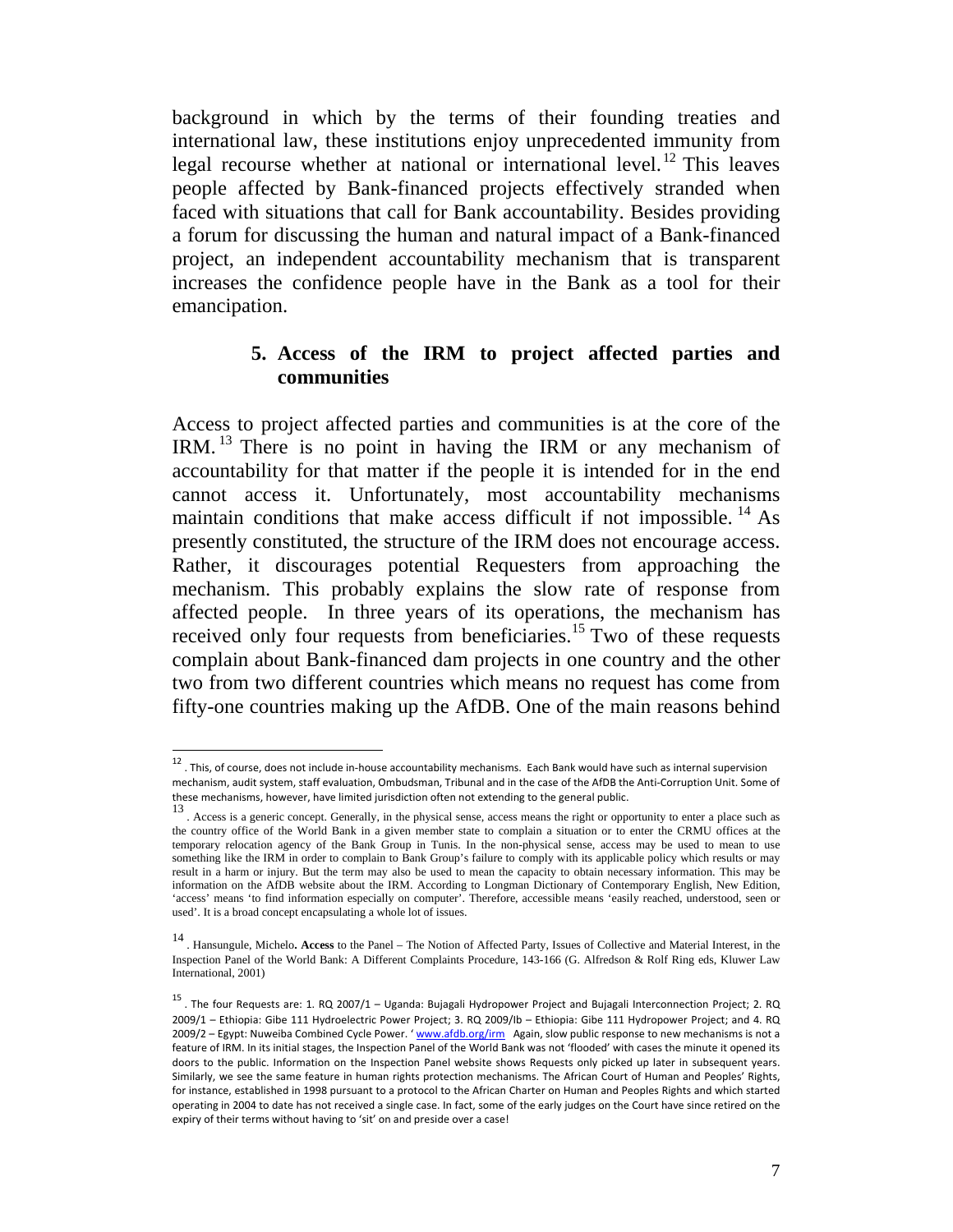the underutilization of the IRM mechanism by the public could be the restrictive conditions governing access to the mechanism.

The slow rate of Requests is a feature of all mechanisms.<sup>16</sup> The first Request for Inspection under the then ADB's Inspection Function came only in 1997, two years following the establishment of the mechanism.<sup>17</sup> After the *Korangi Wasterwater Management Project Request*, it took up to 2001, six years after establishment, for the Inspection Function to receive the third Request.18 Similarly, the World Bank Inspection Panel established in 1993 only registered the first Request a year later in 1994,<sup>19</sup> followed by three in 1995.<sup>20</sup> The World Bank operates across the globe and, therefore, has greater potential to inflict harm to communities more than any other mechanism.

Nevertheless, sight should not be lost of the need to balance wider access with broader interests. It is important that the increased flow of requests does not result in an inefficient system. In human rights protection mechanisms, for instance, it has happened that a reform of the complaint mechanism resulting in more complaints from the public affects the efficiency of the complaint handling and resolving system because it does not have enough capacity to respond positively to the reforms. Therefore, there should be a synergy between reform of the system governing the making of requests and the institutions of IRM. Second, it has been suggested that while recognizing the right to request compliance review, the wider interests of society to ensure development should not be lost sight of. While this is important, in fact IRM is the key to ensuring this balance. IRM will ensure development based on previously agreed policies and, therefore, development that balances the interests of affected parties and that of the wider public.

<sup>16</sup> . Apparently, the slow rate of Requests is not limited to the IRM. It, in actual fact, characterizes virtually all mechanisms. For instance, the Asian Development Fund Donor's Report (November 2000) observed: 'Donors noted, with some concern, a paucity of requests for inspection and the absence of instances of the actual inspection approved by the Board of Directors since the establishment of ADB Inspection Function, apart from the Korangi Wastewater Management Project in Pakistan, which was reviewed by the Board Inspection Committee. Although Donors noted that the ADB's two projects co-financed by the World Bank had been subject to the latter's Inspection examination ………… they expressed concern about the need for the wider and more effective dissemination of information regarding the Inspection function. Donors also felt that there is a need for review of procedures for making requests for inspection. In that regard, Donors noted and welcomed the Management plans, in full consultants with the Board of Directors, to strengthen the Inspection Function of ADB. Donors recommended a<br>strengthened and more independent Inspection Function, and the Function should have oversight of pr

<sup>17.</sup> The Request was in relation to the Korangi Wastewater Management Project, a sewage treatment plant and network to service the Korangi/Landhi area of Karachi, Pakistan, Loan 1539‐Pak: Korangi Wastewater Management Project, approved on 18 September 1997. However, the Request was later declared ineligible on the grounds that the Requester – Citizen's Alliance in Reforms for Efficiency and Equitable Development (CREED) had failed in its Request to cite specific policies that the ADB was

said to have violated.<br><sup>18</sup> . Loan 1410‐THA: Smut Prakarn Wastewater Management Project (Supplementary), request submitted by the Mayor of klong<br>Dam and two Klong Dam Villagers.

<sup>&</sup>lt;sup>19</sup> . Nepal: Arun 111 Proposed Hydroelectric Project and Restructuring Credit (1994)

<sup>20</sup> . Ethiopia: Compensation for Expropriation and Extension of IDA to Ethiopia (1995); Tanzania: Power 1V Project (1995) and Brazil: Rondonia Natural Resources Management Project (1995)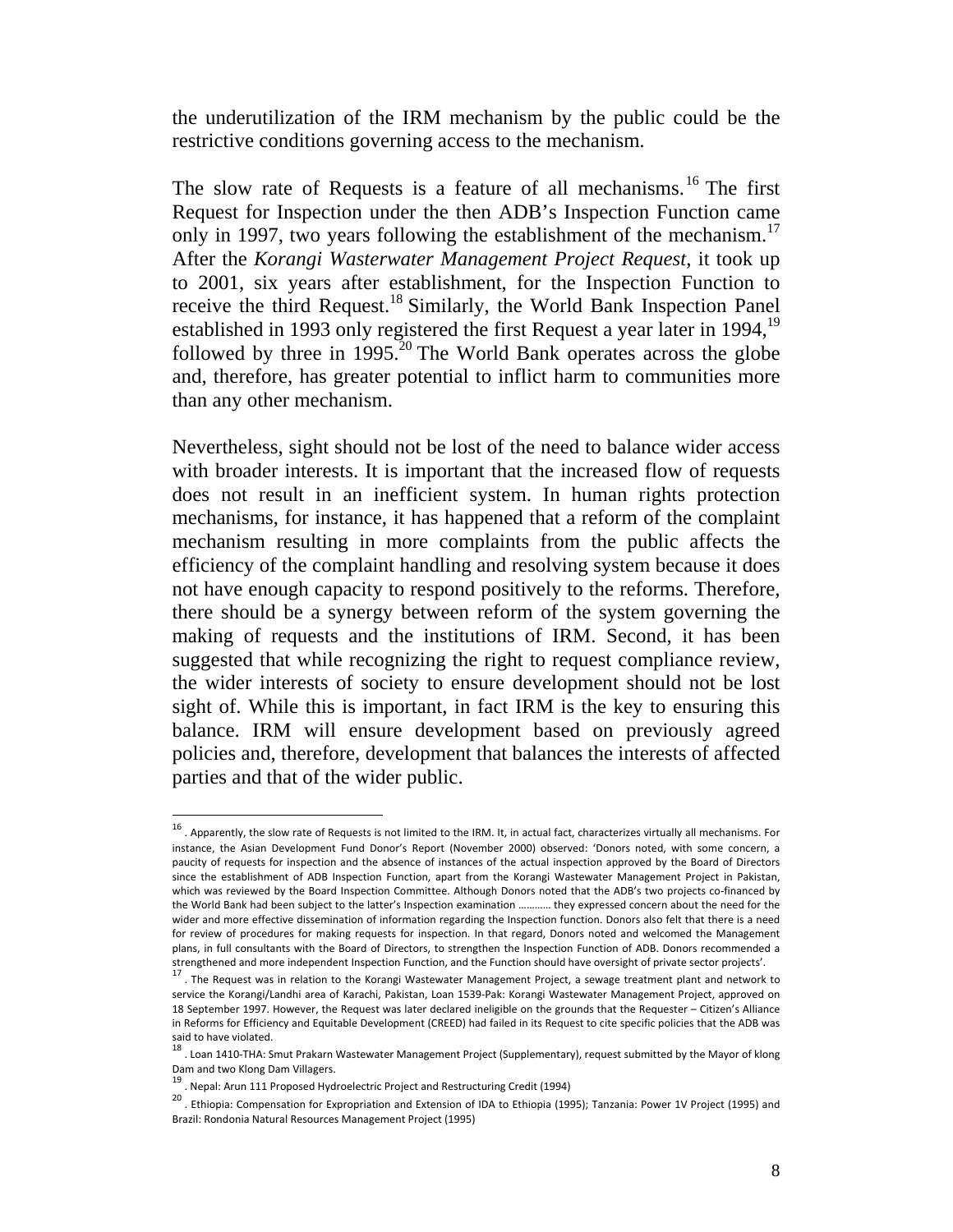Nevertheless, more could be done to facilitate increased flow of Requests under the IRM. It is vitally important that the IRM policy does not restrict access by potential complainants. Every effort should be made in the mechanism to facilitate rather than discourage those who want to access the IRM process and get their voices heard. Some of the factors behind the underutilization of the IRM include the following:

- Intimidating, vague and restrictive legal jargon and general conditions governing the IRM
- Lack of relevant Bank Group policies and procedures in project areas;
- Limited knowledge of Bank policies and procedures both by the general public in project areas and sometimes even by Bank Management and Staff
- General lack of awareness of the IRM again by the public in project areas and Bank Management
- Limited or no interest of IRM opportunity among the general public, etc.

## **5.1 Lack of awareness**

There is a glaring lack of awareness of IRM in Africa. The fact that it is a new instrument compounds the problem. Most people in project areas are not aware of the opportunity created by IRM to request an investigation into Bank compliance with its own policies hence the instrument remains underutilised. However, CRMU has started an aggressive Outreach programme precisely to address this particular problem. This will require a lot of efforts and resources to ensure to really market the concept around and to address the issue of lack of awareness.

## **5.2 Use of vague notions, intimidating and restrictive technical jargon**

The tendency by IRM and other mechanisms to use intimidating technical jargon and often vague notions compounds the problem. Words like 'Requesters', 'adversely affected', 'directly affected people', 'frivolous' 'adequate steps', etc., serve to keep away rather than encourage potential complainants to use the mechanism. Most ordinary people do not have capacity to understand such complicated technical wording. Unless defined or put in as ordinary and user-friendly terms as possible, there is no way ordinary people can make use of the mechanism.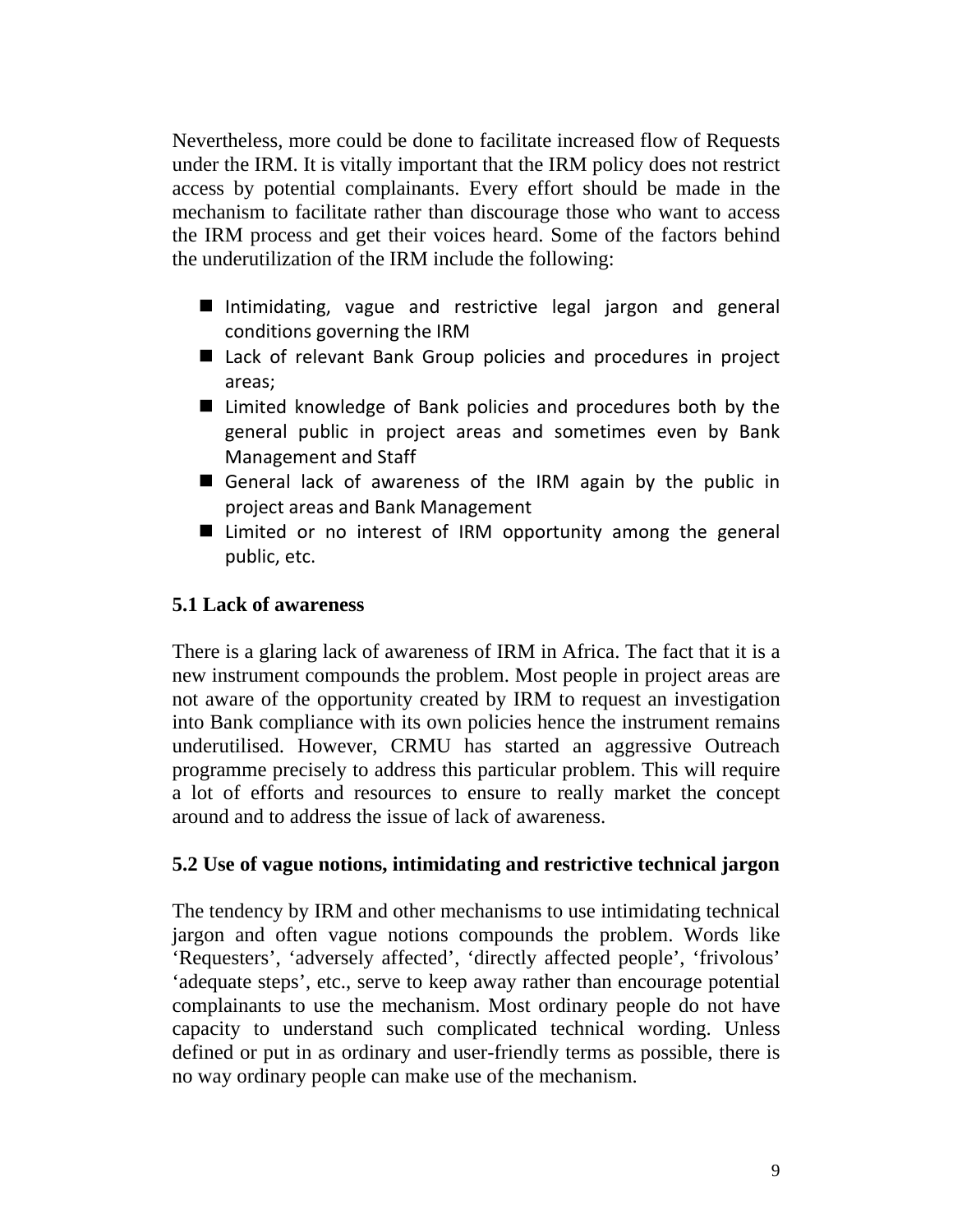# **5.3 Absence of Bank Group policies in project areas**

The main thrust of the IRM is about seeking to promote Bank Management compliance with relevant Bank policies. Reality, however, is that Bank policies are not readily available even in Bank project areas. It is being naïve for the IRM to expect ordinary people to have in their possession relevant policies let alone know which ones to apply in a specific case and proceed to interpret and apply them in a given situation.

## **Recommendations**

- 1. The enabling Resolution and the IRM Rules should be amended to define or simplify a number of technical terms in the IRM instruments or the instruments should be subjected to 'clarifications' like under the Inspection Panel of the World Bank.
- 2. The CRMU should be provided with more capacity for their Outreach education campaigns especially in project communities alone and jointly with other CSOs/NGOs, governments, Bank Group entities, etc. Given limited resources, campaigns could deliberately target communities with high risk projects.
- 3. Without prejudice to recommendation 1, above, there is need to review the entire spectrum of the IRM Rules and Procedures governing access to make them simple, user-friendly and practical.
- 4. Some of the IRM Rules of Procedure need to be re-written, for example, to make the paragraphs easy to use by re-numbering them
- 5. In pursuance of the foregoing, all vague notions and legal jargon should be made certain and words provided in as ordinary language as possible
- 6. Bank policies and procedures must be disseminated especially to affected parties and communities in project areas where possible in national language and the language (s) of affected people and community
- 7. Affected parties and communities should be provided with basic information on the IRM and helped to understand steps needed to be taken to access it in the event of situations

# **6. Requirements for preparing and submitting a Request/Complaint**

The modus operand of preparing requests and the process of submitting the same to the CRMU needs to be simplified and made easier. At present, this is one of the major problems affecting the use of the IRM.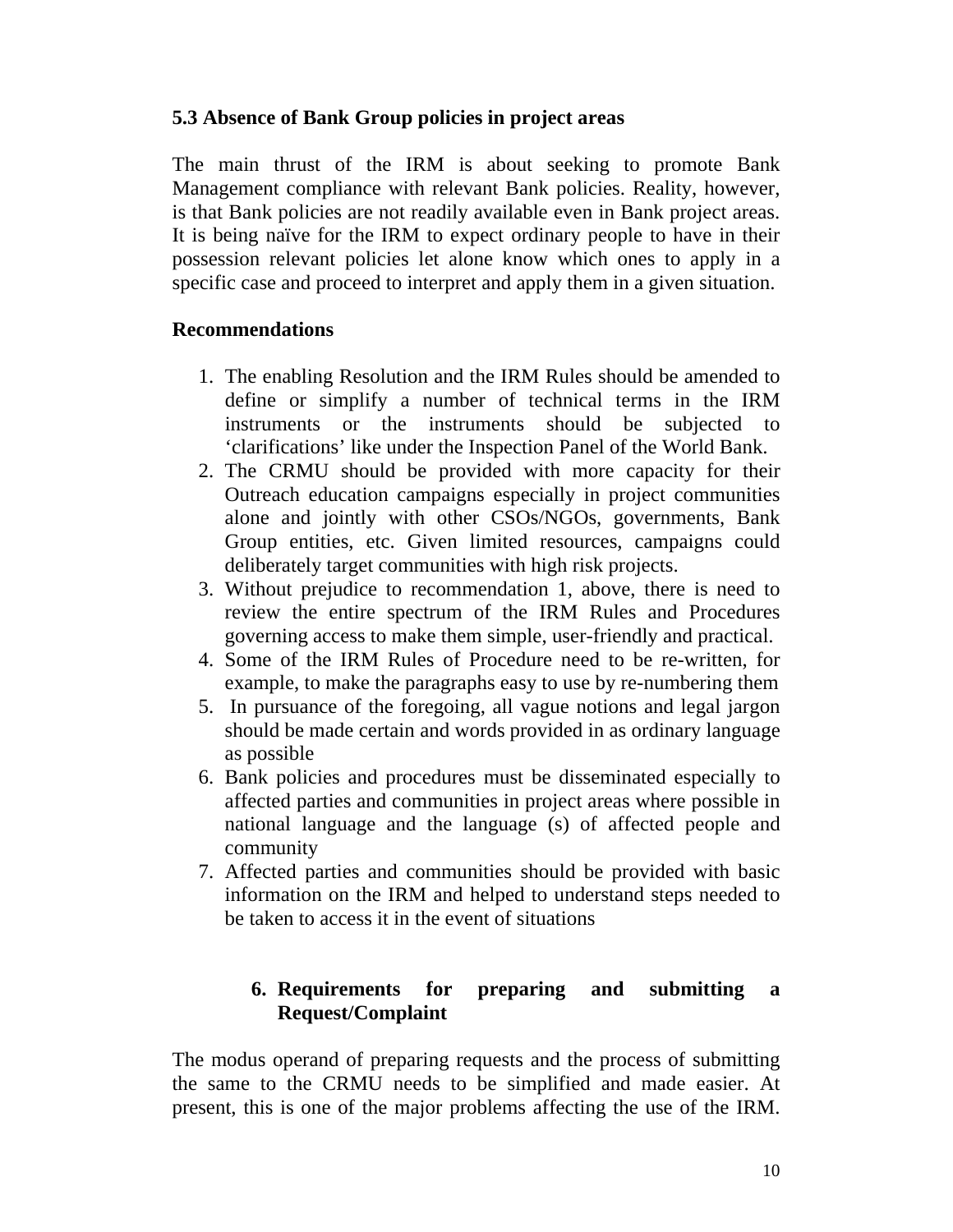Conditions governing the processing of requests have real potential to frustrate the flow of complaints.

## **6.1 Requests shall be in writing**

For example, Paragraph 16 of the enabling Resolution provides that:

'Requests shall be in writing and shall state all the relevant facts including the harm suffered by or threatened to affected parties by the alleged act or omission of the Bank Group entity in contravention of the applicable policies and procedures…….'.

This is echoed in the IRM Operating Rules and Procedures. Relevant parts of Paragraph C (6), of the Rules provide: 'All Requests must be submitted in writing, dated and signed by the Requesters and contain their names, contact addresses to which correspondence shall be sent....'.<sup>21</sup> The key precondition for making Requests is that they should be in writing. This, however, may not be practical for the majority of potential Requesters. While keeping the requirement, it is important to leave the possibility for the CRMU to entertain complaints which are other than in writing.

# **6.2 Confidentiality**

Confidentiality is an important part of complaint procedure. Paragraph 16 states: 'The Requesters and any other interested persons may, however, request that their identities be kept confidential, and if so, the reasons for such confidentiality'. <sup>22</sup> Therefore, confidentiality is not a right but something that may be requested for and which may be granted by the CRMU Director at his discretion. In instances where it may be rejected, this could cause a problem. It is suggested that this part of the rules be amended to provide for a guaranteed right to confidentiality in other words it should automatically be granted once requested. While identity is important particularly for problem solving and in order to undertake an investigation, the rules should be amenable to anonymous requests. $^{23}$ 

 $^{21}$  . Virtually all other mechanisms reiterate the condition for the Requests to be in writing which is fine if the beneficiaries can write. But it could amount to discrimination on the ground of status if a complaint raised by a community that cannot read or write as most people in Africa is rejected on the grounds that it was not submitted in writing. It is important this aspect of eligibility is loosened to allow the mechanism simply to aim at getting the problem and not compliance with technical requirements.

 $22$ . IRM Operating Rules and Procedures, C. (6)

<sup>23</sup> . There is <sup>a</sup> suggestion that under the Asian Development Bank, anonymous requests are allowed, see: Asian Development Bank, Information Centre: Monitoring………, www.bicusa.org/en/Article.472.aspx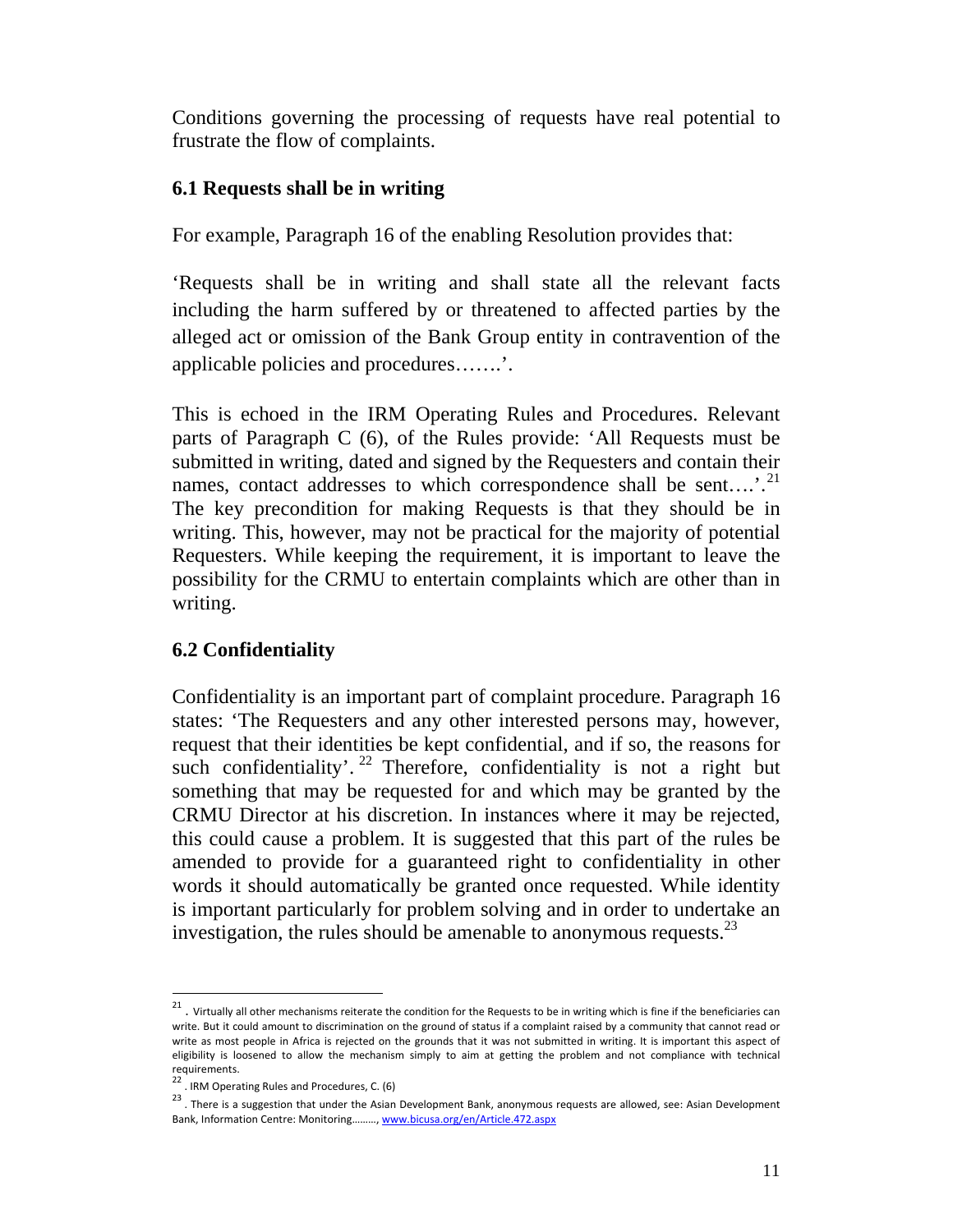#### **6.3 Two or more people i.e. 'standing' to submit a Request**

With regards to the capacity to file requests, Paragraph (a) (4) of the IRM Operating Rules states that:

> 'any group of two or more people in the country or countries where the Bank Group financed project is *located* who believe that as a result of the Bank Group's violation, their rights and interests have been, or are likely to be adversely affected in a direct and material way can file a Request'.

This echoes Paragraph 11 of the enabling Resolution.<sup>24</sup> In turn, it is copied, with some minor modifications, from Paragraph 12 of the 1993 Resolution of the World Bank Inspection Panel, the basis of the entire IRM concept.

Hansungule<sup>25</sup> has questioned the rationale behind the curious requirement that complaining should be limited to two or more people, never that of an individual. This is a rendition of the similar rule under the Inspection Panel which also limits the right to submit requests to more than one person.26

#### **6.4 Project location**

Similarly, the issue of *location* raises several interpretational difficulties. Again, like other rules and principles in IRM, the 'location rule' is a transplant of the World Bank Inspection Panel which is even more equivocal about it than the IRM.<sup>27</sup> It was modified in Paragraph 12 of the ADB Inspection Function as follows: 'Under the Inspection Procedures,

 $\overline{\phantom{a}}$ 

<sup>&</sup>lt;sup>24</sup>. Paragraph 11 of the Resolution states that 'The IRM shall receive requests from persons adversely affected by a project financed by a Bank Group entity. Such requests shall be presented to the CRMU by two or more persons (such as, community of persons, an organization, association, society or other grouping of individuals ('Requesters') or by a qualified representative of the affected persons (as defined in the Operating Rules and Procedures) who demonstrate that their rights or interests have been or are likely to be directly affected by the failure of the relevant Bank Group entity to comply;'. Paragraph 12 of the Inspection Panel provides that" the panel shall receive requests for inspection presented to it by an affected party in the territory of the borrower which is not a single individual (i.e. a community of persons such as an organization, association, society or other grouping of individuals), or by the local representative of such party or by another representative in the exceptional cases where the party submitting the request contents that appropriate representation is not locally available and the Executive Directors so agree at the time they consider the request for inspection. Any such representative shall present written evidence that he is acting as agent of the party on behalf of which the request is made...<br><sup>25</sup> . Note 10

<sup>26.</sup> See: www.inspectionapanel.org It is also interesting that in human rights frameworks, the problem is in fact the other way round. Most often, human rights systems do not admit complaints initiated by groups. Rather, there is a preference to individualbased complaints, group complaints being an exception. Given that the right to complain is an individual human right guaranteed by the constitutions of the RMCs, and reiterated in article 8 of the Universal Declaration of Human Rights (UDHR) which guarantees the right to an effective remedy, it must be affirmed in the IRM for both the individual complainant and for groups as the mechanism currently states.

<sup>&</sup>lt;sup>27</sup>. Relevant parts of Paragraph 12 of the World Bank's Inspection Panel provide: 'The Panel shall receive requests for inspection presented to it by an affected party *in the territory* of the borrower which is not a single individual……'.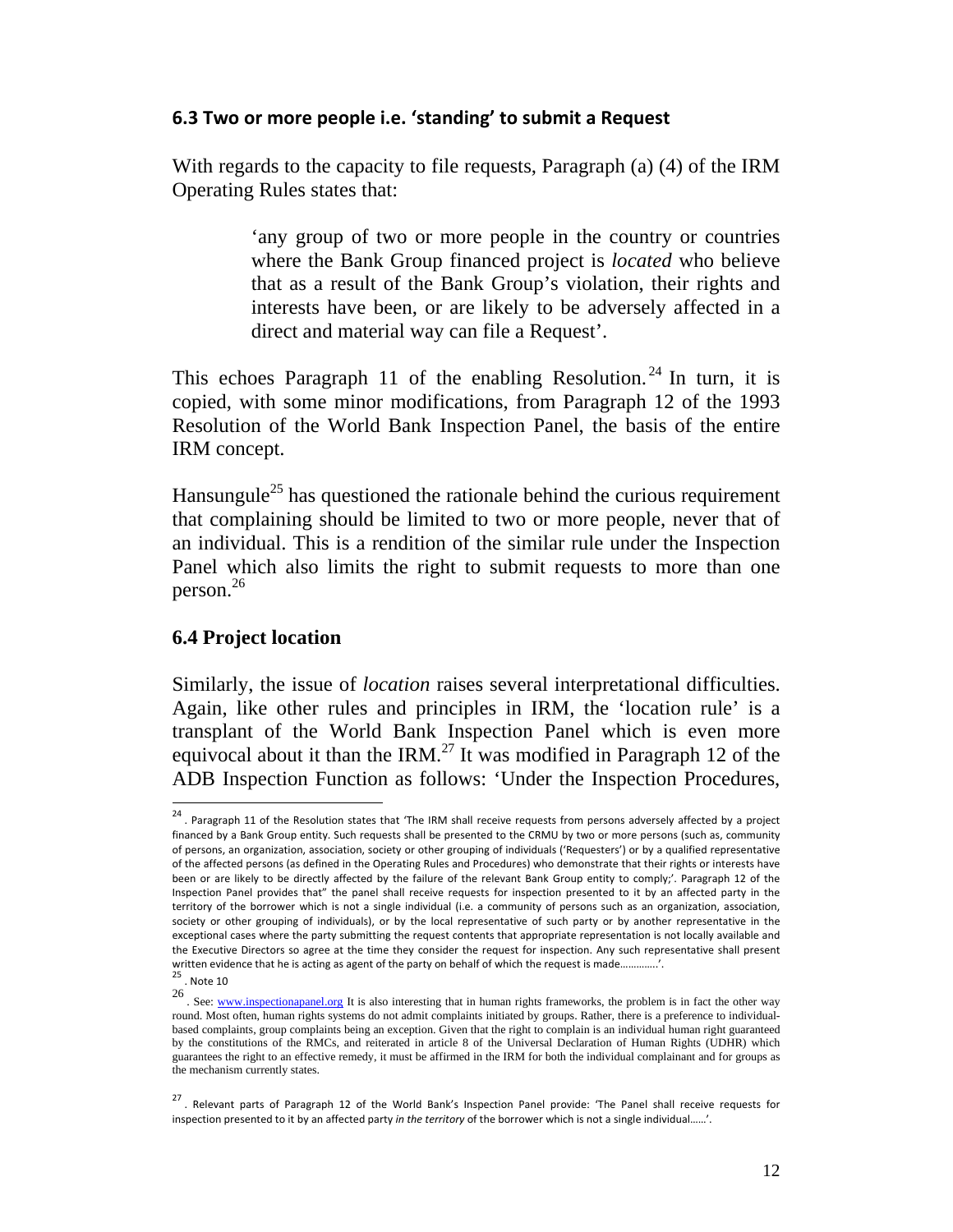the following parties can request an inspection regarding an ADBfinanced project: (ii) Similar groups residing in another member country adjacent to that country if the group is affected or likely to be affected by the project'.

#### **6.5 Demonstrating compliance failure**

The Requester's submission is required to demonstrate failure by the Bank Group entity to comply with the 'operational policies and procedures' in order for the Request to be eligible.<sup>28</sup> Obviously, this would be possible only where policies are readily available and accessible to the Requester who should also know which one is applicable in a particular case and how to interpret them. For most beneficiaries, this is simply not possible. It is not possible for the majority of beneficiaries to identify the relevant policy or policies applicable in a particular case let alone to use them to demonstrate Bank Group failure to comply.

Again, the ADB seems to have found the right template in case of the above situation. It appears it is now possible under the ADB Inspection Function to file complaints without necessarily citing policy violations. This is in addition to the possibility to file complaints anonymously and in any national language, etc.<sup>29</sup> ADB function has now been extended to private sector operations'.30

## **6.6 Representative capacity**

The rules provide for Requests by representatives, local or not. Relevant parts of Paragraph 11 of the enabling Resolution provides: 'The IRM shall receive requests from persons adversely affected by a project…….. Such a request shall be presented to the CRMU by two or more persons …….or by a qualified representative of the affected persons…..'.

First, there is need to define the terms 'adversely affected', 'qualified representative' and affected persons', among others. This is important to make it practical. Second, there is animated discussion on this on the role especially of international non-governmental organizations to use the instrument. The main argument is whether it is fair for an organization living very far away from Africa to complain against a Bank-financed project? On the other hand, it is argued that since the rules provide for it,

 $\overline{\phantom{a}}$ 

<sup>&</sup>lt;sup>28</sup> . Paragraph 11 (i) and (ii) of the enabling Resolution (2004); Paragraph (b) 5. (b) (c) and (d) of the IRM Rules; Paragraph 12 of the Resolution establishing the Inspection Panel (1993)<br><sup>29</sup> . ADB Review

<sup>30</sup> . Asian Development Bank Inspection Function, <sup>12</sup> December 2003, Updated August 7, 2003, Bank Information Centre, www.bicusa.org/en/Article.427.aspx, date of accession: 9/4/2009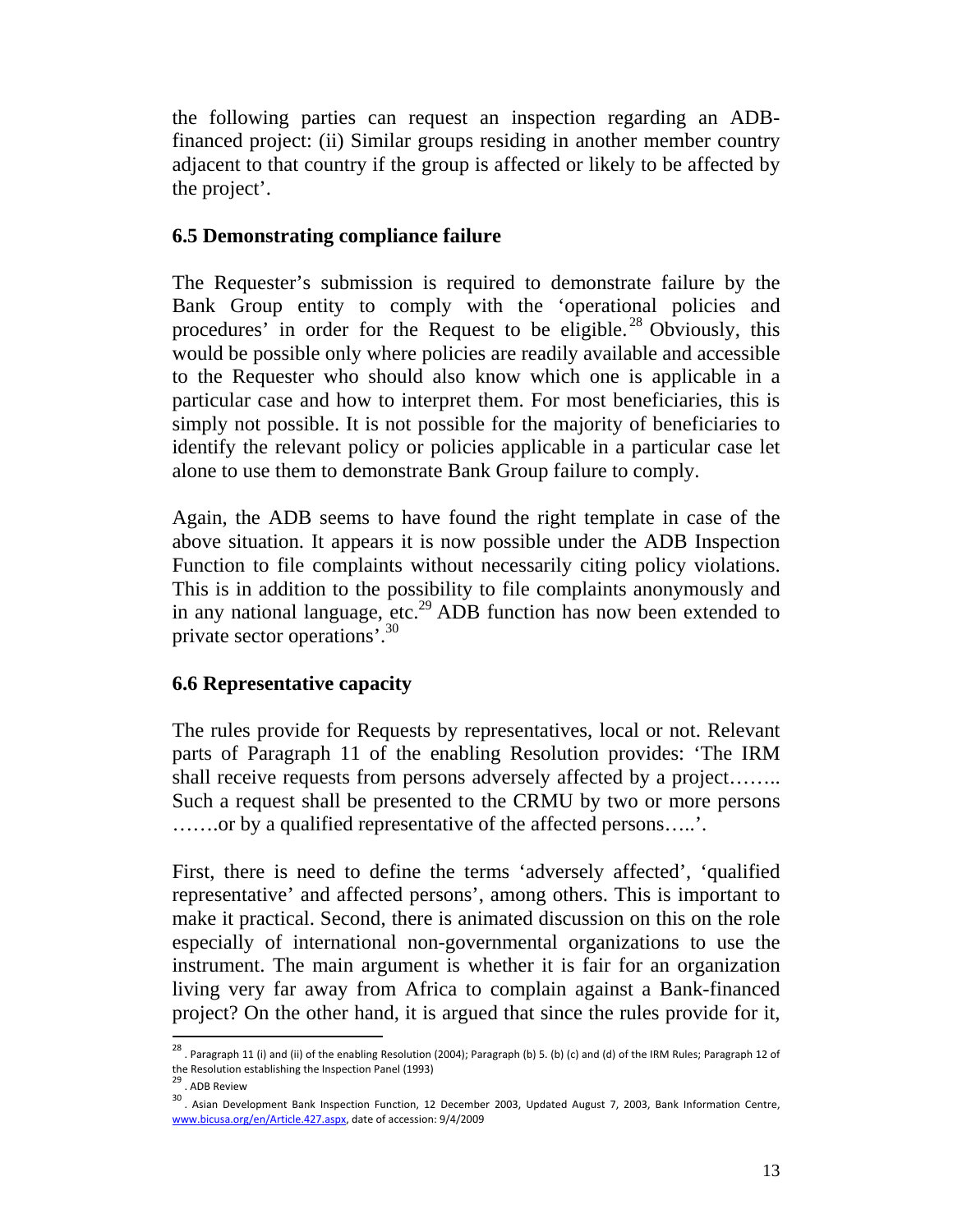there is nothing wrong with an organization to represent affected people. Second, it is also argued that local or affected people may lack the capacity to use the instrument and hence the need for any organization which can come to the aid of such people. The operative word in the present arrangement, however, is that such organization whether local or international should be 'qualified' to represent the affected parties and until now this means it must prove possession of the consent of affected people to represent them. While taking cognizance of the importance of affected people submitting requests by themselves, sight cannot be lost of the fact that in most situations, local or affected people often lack capacity to represent themselves. Consequently, there is a case for representation by others subject, however, to proof of consent from affected parties. In one or two instances, there may be a fair case for *actio popularis* requests, citizen complaints, Executive Director's requests, even request by government entity, etc. While keeping the safeguards against abuse, a more open instrument seems practical in the context of African conditions.

## **6.7 'Steps taken'**

Paragraph 16 of the IRM enabling Resolution states that 'All Requests shall explain the steps already taken to deal with the issue, as well as the nature of the alleged actions or omissions and shall specify the actions taken to bring the issue to the attention of Management and Management's response to such actions'. This is equivalent to the rule in human rights requiring the complainant to exhaust local remedies first before submitting the complaint to international adjudication. In other words, under human rights, there is no international remedy where the victim has not approached domestic jurisdiction first before seeking international remedy.

But it should not be made mandatory. Again, in human rights, the rule is subject to exceptions. For instance, local remedies that are unavailable or are available but ineffective need not be exhausted. Similarly, there is no obligation to exhaust local remedies that are unduly prolonged. If there are no remedies at local level at all, then the rule does not apply. In accountability mechanisms, the best way to provide for this condition is to shift the burden to Management. Rather than denying jurisdiction to the Request on the grounds of failure to demonstrate steps taken to amicably resolve the issue, Management and not Requesters should be the ones to bear the burden to demonstrate steps taken to address the problem. As alluded to above, this is how it is provided for in human rights the rationale being that between the State and the victim of a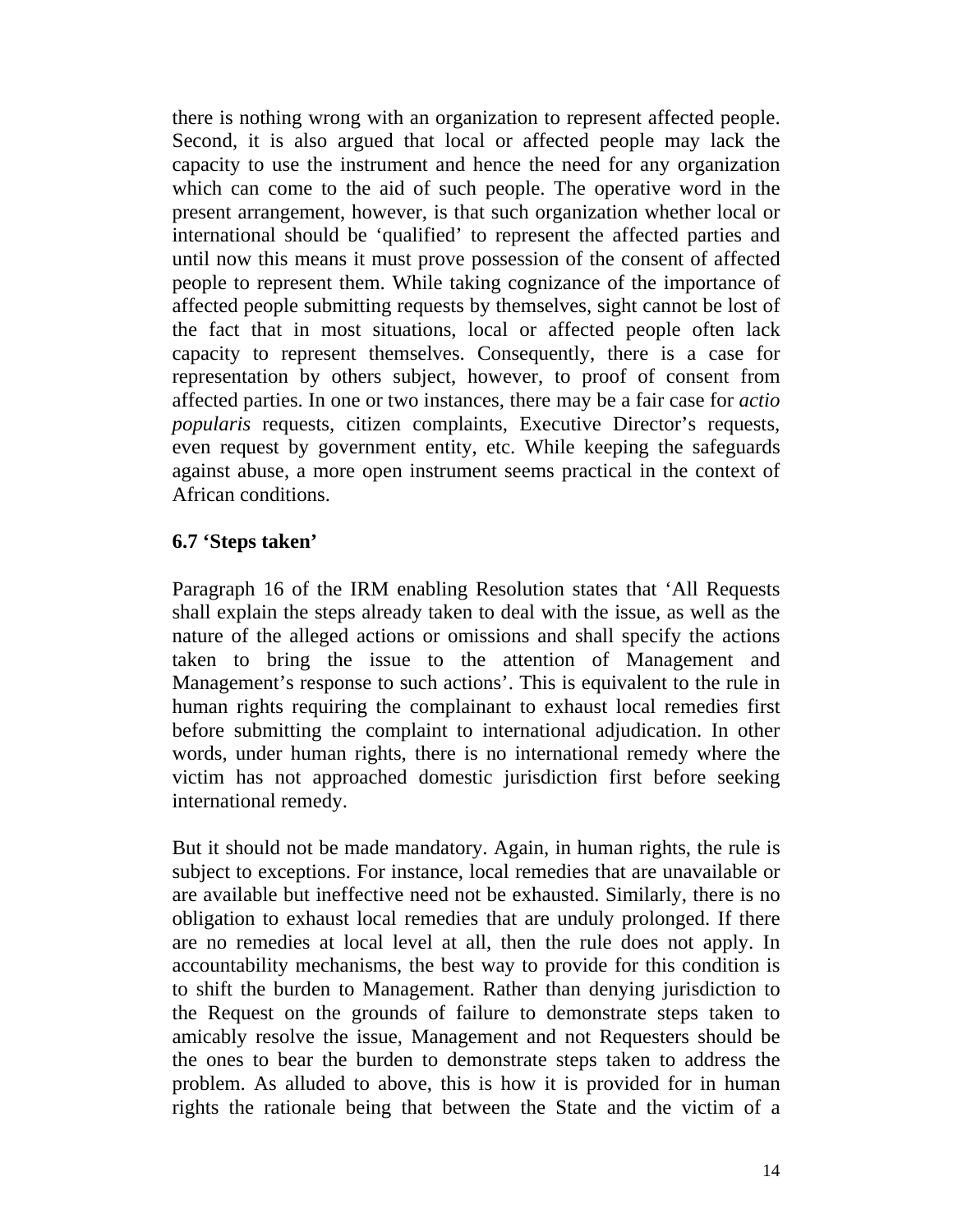human rights abuse, it is the State that is likely to know the available remedies the victim could appeal to for redress.

## **6.8 Frivolous or malicious**

In terms of Paragraph  $(11)$  (b)  $(2)$  (v)(vii)(viii) of the IRM Rules, CRMU has no jurisdiction to receive complaints which are frivolous or malicious, which have been subject of recommendation or decision even if the harm complained of has not been addressed as well as complaints filed more than 12 months after the physical completion of the project. It is important that frivolous or malicious requests are not entertained. But to avoid possible abuse in trying to determine which is and is not irreceivable, there is need to define what amounts to *frivolous* or *malicious* complaints. Second, while there must be finality of efforts to resolve requests and bearing in mind the principle of *res judicata,* CRMU should have jurisdiction on a case by case basis in respect of complaints already subject of recommendation or decision as well as to those subject to the 12 months rule. However, in both cases, jurisdiction should vest only if the harm complained of has not yet been redressed.

# **Recommendations:**

- 1. The enabling Resolution and the IRM Rules should be reviewed to empower CRMU to receive Requests submitted Orally subject to subsequent verification of Requestor
- 2. Subject to the above recommendation on verification, CRMU should receive Requests submitted by means of telephone, email, fax and by other means feasible
- 3. Burden of proof to establish steps taken with Management for a possible amicable settlement should be borne by the Management, not the Requestor
- 4. Complaints that are deemed frivolous or malicious, etc., should be defined
- 5. CRMU should be empowered to receive complaints relating to private sector or other non-sovereign guaranteed projects without exception
- 6. CRMU should be empowered to receive complaints submitted by any organization international or local whether based in the project area or not. However, it is essential that representatives whether local or international secure prior consent of the affected parties or communities where this is practical and provided in the case of the latter they submit proof that it is not practical.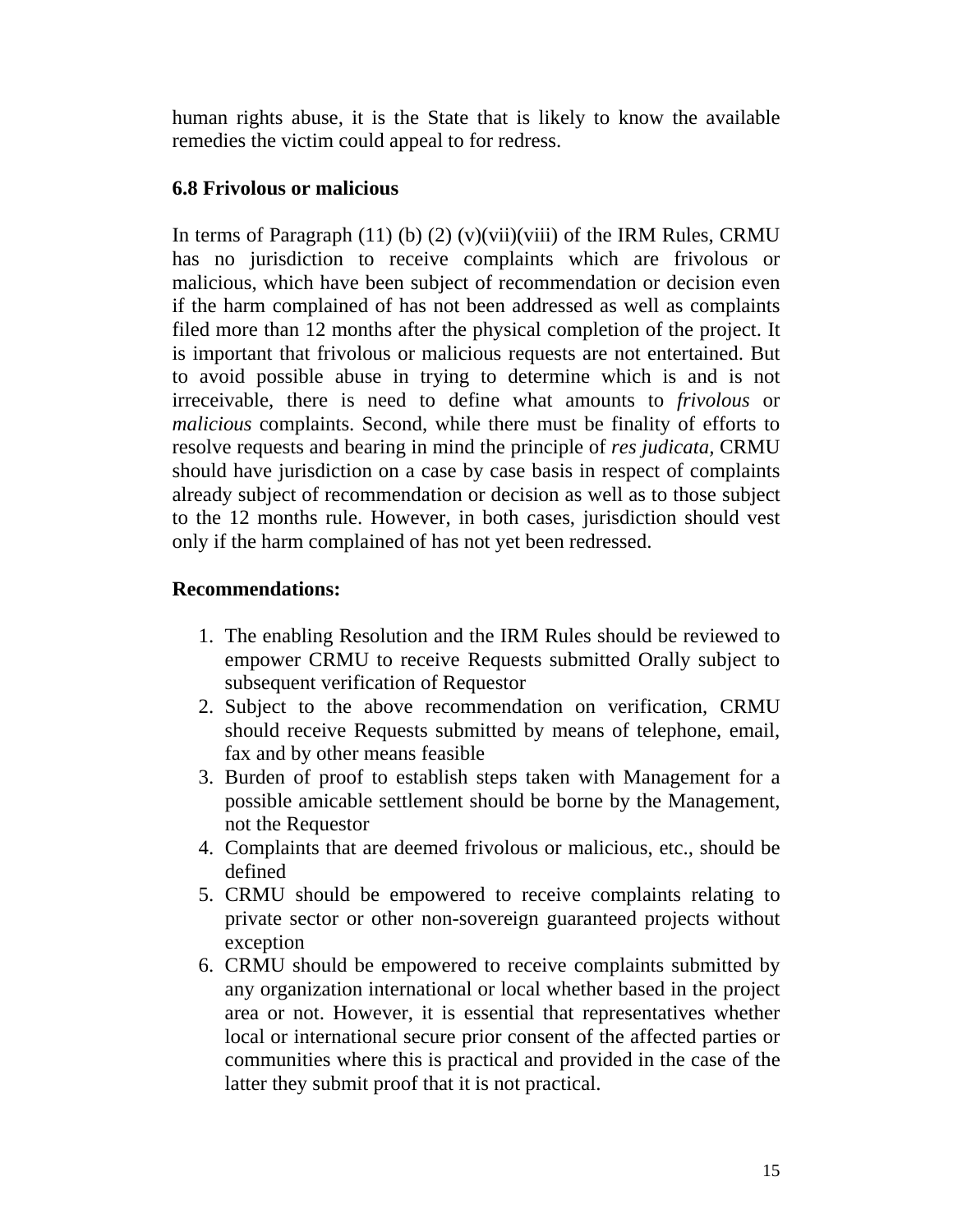- 7. IRM should make provision for *action popularis* complaints as well as 'citizen complaints' in circumstances to be prescribed by CRMU
- 8. CRMU should have jurisdiction to entertain Requests on a case by case basis in respect of complaints already subject of recommendation or decision as well as to those subject to the 12 months *res judicata* rule but in which in both cases if the harm complained of has not yet been redressed.
- 9. In circumstances to be prescribed, CRMU should be mandated to receive and entertain Requests from an Executive Director of the Boards of the Bank Group
- 10.CRMU should be mandated, in prescribed circumstances, to receive and entertain complaints or Requests submitted by Government entity such as by local government

## **7. Protection of Requesters, Whistle blowing policies**

Protection of Requesters is essential natural priority to the confidence of affected parties and communities to IRM. Similarly, a credible whistle blowing policy is essential prerequisite to successful IRM.

There are two types of whistleblowers i.e. internal and external. The former is a report an employee or officer would make in this case within the Bank Group in relation to the illegal practice or unacceptable behavior. External whistleblower on the other hand is reporting by outside persons or entities.

In order to strengthen the Bank Group's system of integrity and the fight against corruption and similar offences, the Bank adopted the Whistle Blowing and Complaints Handling Policy in January  $2007$ <sup>31</sup>. The purpose of the Policy is to promote 'highest possible standards of ethical and legal conduct within the Bank and in all Bank-funded projects, programs and business…..'. Some of the main features of this Policy include a definition of a whistleblower,<sup>32</sup> protection of whistleblowers, dispute resolution in cases relating to retaliation against disclosures made in good faith, voluntary disclosure program, 'channels and procedures for whistleblowing, as well as hotline facilities'.

<sup>&</sup>lt;sup>31</sup>. www.afdb.org/policy

<sup>32.</sup> it states: 'Whistleblower or complainant is any person or party who conveys or is proven to be about to convey a concern, allegation or any information indicating that Fraud , Corruption or any other Misconduct is occurring or has occurred in the Bank or in a Bank Project; with knowledge or good faith belief that the concern, allegation or information is true'. These include Bank staff, contractors, consultants, Government Officials, Officials in the Executing and Implementing Units, Professional Bodies and Non‐Governmental Organisations, etc.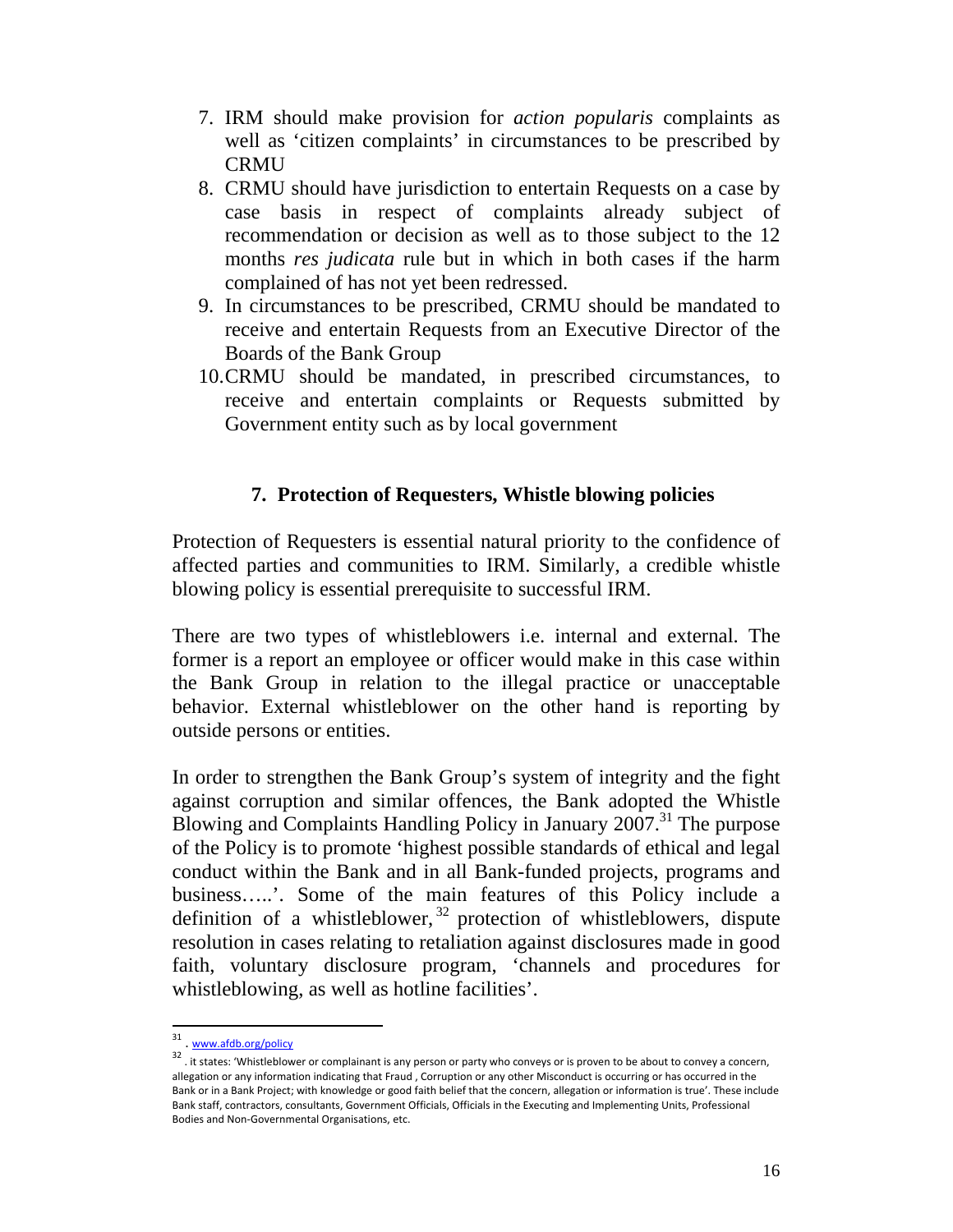In relation to the IRM, however, Paragraph 14 (iv) of the enabling Resolution explicitly excludes complaints involving fraud or corruption from the remit of the mechanism. Based on this paragraph, the CRMU is forbidden to receive Requests alleging fraud or corruption. Again, Paragraph 2 (2.1) of the Whistle blowing Policy stipulates that '…..the main aims of the Policy are to provide an avenue for raising concerns related to Fraud, Corruption or any other Misconduct…….and to ensure that persons who disclose information relating to fraud, corruption or any other misconduct will be protected from Retaliation…….'.

While appreciating the jurisdictional differences between the IRM and the Integrity and Anti-Corruption Division in the Bank Group, it is not easy to appreciate why corruption or fraud which results in noncompliance with Bank policy should not be entertained by the IRM? Given the natural affinity between disclosure and complaint which triggers the IRM procedure, it is necessary to re-examine the enabling Resolution in the light of the 2007 Whistleblower Policy. Provided the Integrity and Anti-Corruption Division together with the CRMU can work out modalities for mutual intercourse between jurisdictions, it should be possible for the CRMU to receive whistleblower complaints which it can proceed to handle based on its IRM procedure or surrender them to the Anti-Corruption Unit and vice versa, as the case may be. At the moment, it can be argued that the Bank Whistleblower Policy may not apply to Requesters under the IRM and that Requesters are not to be treated as Whistleblowers in *strict sensu* and therefore may not enjoy the protection due to the latter under the Whistleblower Policy.

#### **Recommendations**

- 1. The Bank Group should produce a specific policy on the protection of Requesters
- 2. The Bank policy on Whistle blower should be disseminated and implemented in developing Bank-financed projects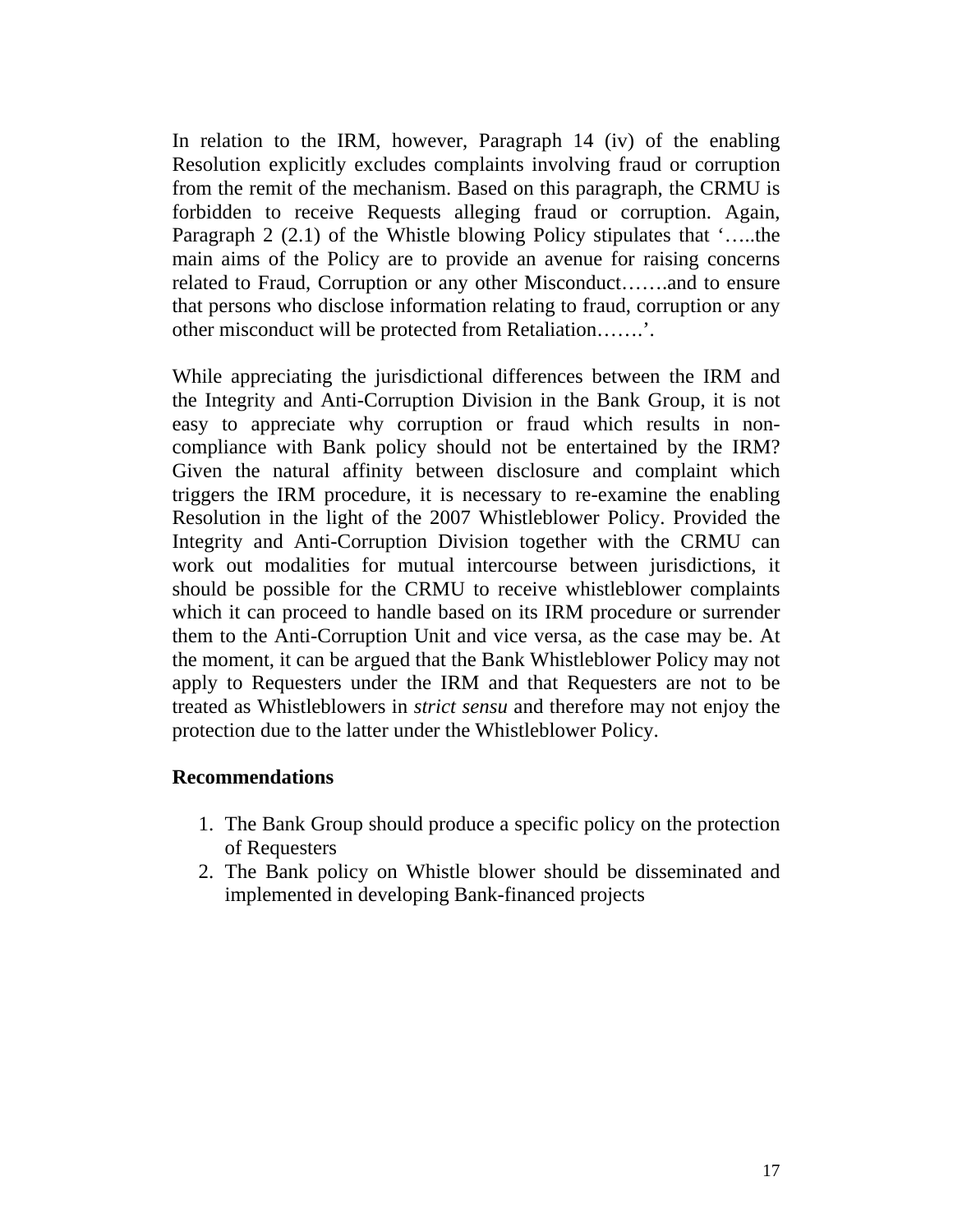#### **8. IRM Outreach, including information in project documents**

Given the lack of awareness of the AfDB and especially of the IRM in Africa, the IRM Outreach is a natural first priority.<sup>33</sup> The thrust of Outreach in the IRM is to bring the mechanism closer to the people.

Important as it is, however, Outreach is not provided for in the enabling Resolution. Paragraph 13 of the Resolution which describes the functions of the IRM merely states:

'the IRM, with the CRMU as the focal unit, shall perform both compliance review and problem-solving functions……..'.

There is no indication of Outreach as a function of the IRM or its focal Unit, the CRMU. Yet, this legal back-up is essential not only because CRMU already expends Bank resources to undertake Outreach programmes but also due to the fact that information dissemination is an essential prerequisite for a successful IRM. Provision should be made in the enabling Resolution for IRM outreach.

However, the CRMU has already been playing an important role disseminating information  $34$  and sensitizing especially civil society groups on IRM. The CRMU Director and his staff have organized and participated in a number of conferences, seminars, workshops and training programmes especially for civil society, Bank Group Management and staff as well as government officials in selected RMCs.<sup>35</sup> Some of these activities took place in Egypt, Kenya, Madagascar, Morocco, Mozambique, Nigeria, Senegal, Zambia, etc.<sup>36</sup> In some cases, the CRMU was invited by local organizations to

 $\overline{\phantom{a}}$ 

<sup>&</sup>lt;sup>33</sup> . In its literal sense, the word 'outreach' means 'basing services closer to peoples' homes to help those who cannot easily come to an office,' Longman Dictionary of Contemporary English, New Edition

<sup>34 .</sup> Besides participating in conferences, workshops and seminars, as a strategy to inform the public about the IRM, the CRMU operates an own website where it posts relevant information for the information of the general public. Of course, some things could be done better, for instance, to ensure that relevant Bank Group policies and procedures are posted and if possible separating the IRM website from the Bank Group website. The Bank website does not contain all policies. In particular, the Policy on Governance does not appear. Second, there is need for more work to simplify IRM documentation. Annual Reports, merely repeat the enabling Resolution though often inconsistently. This is not necessary. The language could be made much simpler and a lot easier to understand.

<sup>&</sup>lt;sup>35</sup>. The Outreach programme has mostly focused on educating interested parties on the IRM. For instance, it has exposed participants to the IRM Website, Brochures, e-Newsletter, Information Kit, Staff brochure and other IRM information in relevant project documents. As indicated, some of the tools used include workshops, seminars, staff orientations, meetings, etc. Over 14 workshops have been conducted with Civil Society Organizations and NGOs. Similarly, more than 12 presentations have been made to Bank Staff.

<sup>36</sup> . IRM: Annual Reports 2008, 2007, <sup>2006</sup>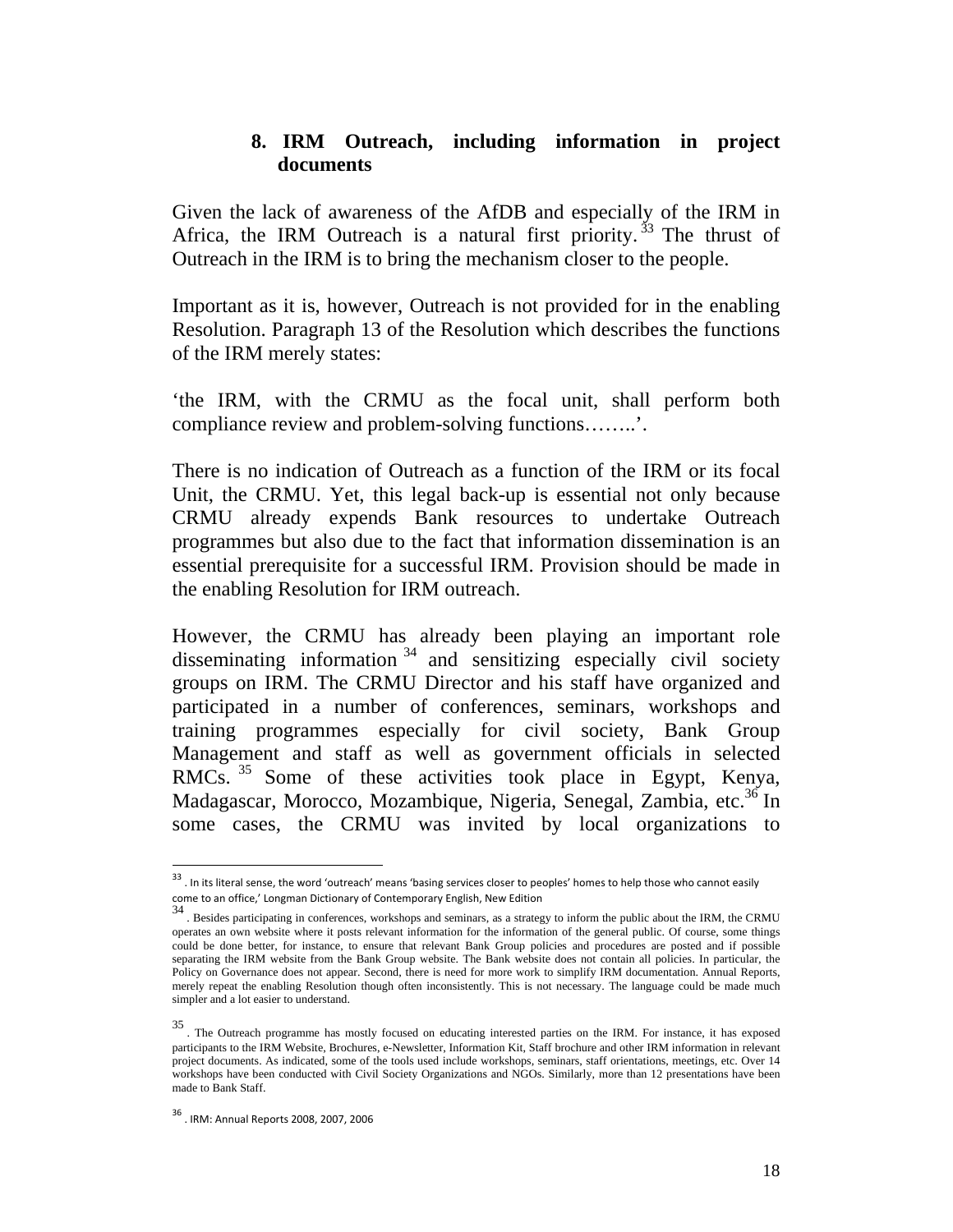participate.<sup>37</sup> In others, it was invited by international organizations.<sup>38</sup> Besides the collaborative processes such as those held jointly with local organizations, IRM/CRMU have participated in meetings of Principals of the Independent Accountability Mechanisms where they share experiences with other mechanisms.

Outreach programmes have been very useful in promoting the IRM. The interaction with CSOs has led to identifications of some of the challenges facing the mechanism. $^{39}$ 

- $\rightarrow$  Identifying project affected communities
- $\rightarrow$  Issue of language barriers
- $\rightarrow$  Getting to understand cultural issues (e.g. community/tribal structures)
- Difficulties for civil society to access information about the Bank's projects and policies (e.g. internet)
- $\rightarrow$  CSOs/NGOs lack of capacity to engage on accountability issues
- $\rightarrow$  Reluctance of CSOs/NGOs and the Bank to engage in constructive dialogue
- $\rightarrow$  Building trust in the IRM among affected communities and inside the Bank, etc.

#### **Recommendations**

- 1. Outreach should be formally recognized in the enabling Resolution;
- 2. CRMU should be given capacity to continue with Outreach programme;
- 3. All relevant policies should appear on the Bank website in original and simplified versions;
- 4. CRMU should produce a Staff Guide in simplified version of IRM for use by Management;

<sup>&</sup>lt;sup>37</sup> . Participated in the Ghanaian Civil Society Organization (CSOs) organized workshop held in Accra, Ghana on 12 and February 2009.<br> $38$ . On May 23, 2008, the CRMU was invited to present on the IRM during a seminar organized by the Compliance

Advisor/Ombudsman, IFC and MIGA, the World Bank Group, held at Lusaka, Zambia. In addition, the CRMU Director took the opportunity to visit the Bank Field Office in Lusaka where he made a presentation on the IRM to Field Office Staff, attended by<br>the Zambian government officials.

<sup>39 .</sup> After every workshop attended, CRMU posts a summary brief to the website outlining basic information about it who attended, the host, the purpose, etc. This is followed by an invitation to the members of the public for comment Besides indicating lack of interest in the public, the issue of lack of awareness of the IRM among CSO/NGOs in particular and the general public prevents robust engagement of issues out of IRM outreach.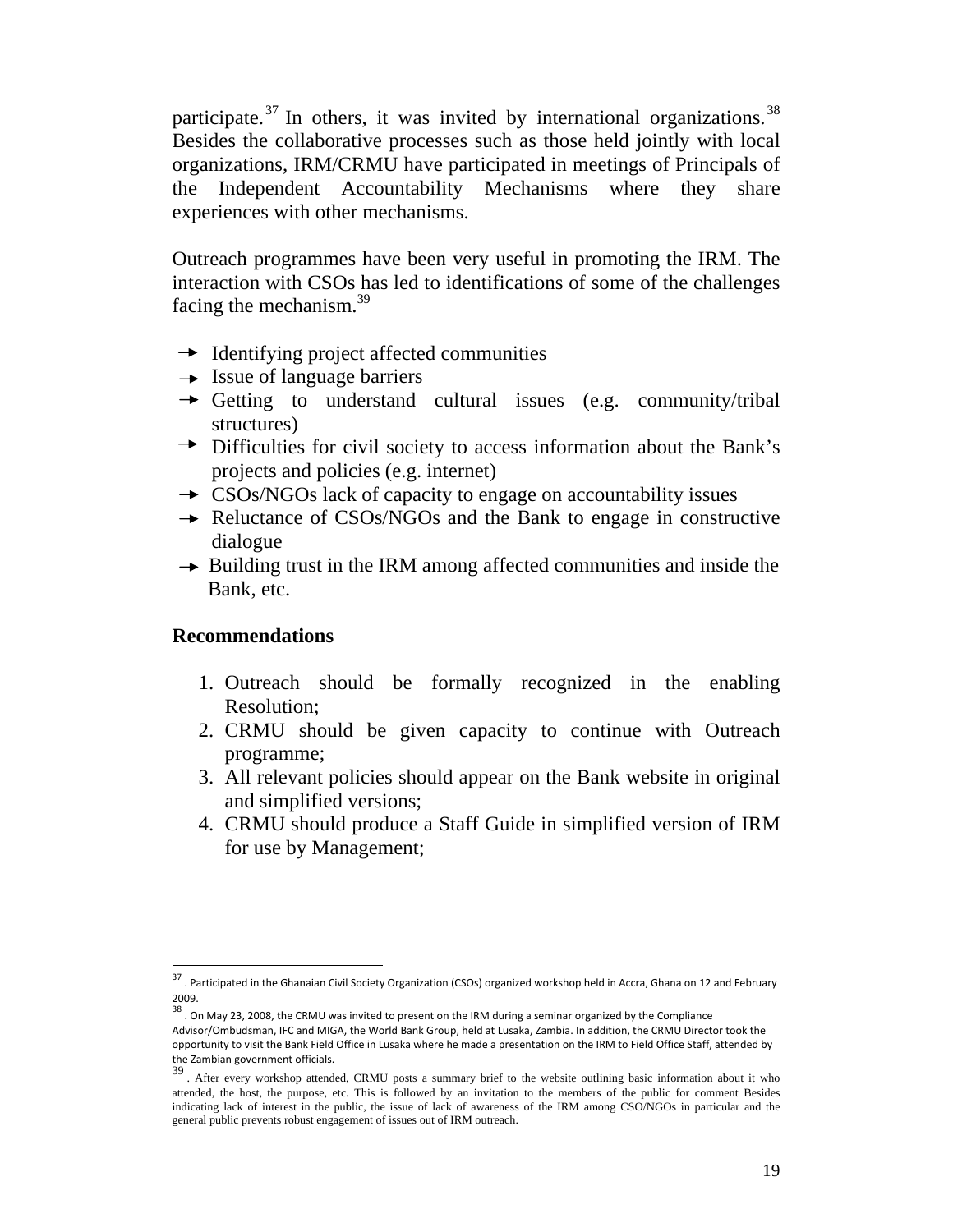# **9. The scope of the Chairmanship of the Roster of Experts, and the Chairman's role in reviewing complaints rejected by the Director of CRMU;**

The Chairman of the Roster of Experts is appointed by the Boards from the three Experts. Significantly, the Chairman is not appointed by his peers which would give a lot of credibility to the system. In terms of his role and functions, the Chairman enjoys very limited mandate. As indicated, his most explicit function is to review the Director's determination with regards to the eligibility of a Request the latter determines not to be eligible for compliance review. If he is identified by the Director to constitute a Panel, then he will also take part in the compliance review. But he does not automatically chair the Panel. In Bujagali case, the Chairman of the Roster was not the Chairman of the Panel. There were two Chairpersons, one for the Review Panel the other for the Roster, which created confusion.

With regards to the Chairman's role in reviewing complaints rejected by the Director of the CRMU, Paragraph 23 of the founding Resolution, which is *mutatis mutandis* echoed in Paragraph 48 of the IRM Rules, provides that:

'Where, following receipt and registration of a Request in which the Requestors have sought a compliance review and such request is not otherwise processed through a problem-solving exercise, the Director determines that the Request is not eligible for compliance review, the Request shall be referred to the Chairperson of the Roster of Experts who shall determine the eligibility or otherwise of the Request for compliance review within twenty-one (21) days of the Director's determination and inform the Boards accordingly'.

The rule would appear to aim at providing an important check on the Director's determination of the eligibility of a Request. However, in practice the rule has potential to create mistrust between the Director and the Chairperson and should be discontinued.

#### **Recommendation**

1. Paragraph 23 of the enabling Resolution indicated above should be expunged from the rules. Instead, it is recommended that all the Experts together with the Director participate jointly in determination of eligibility of Requests.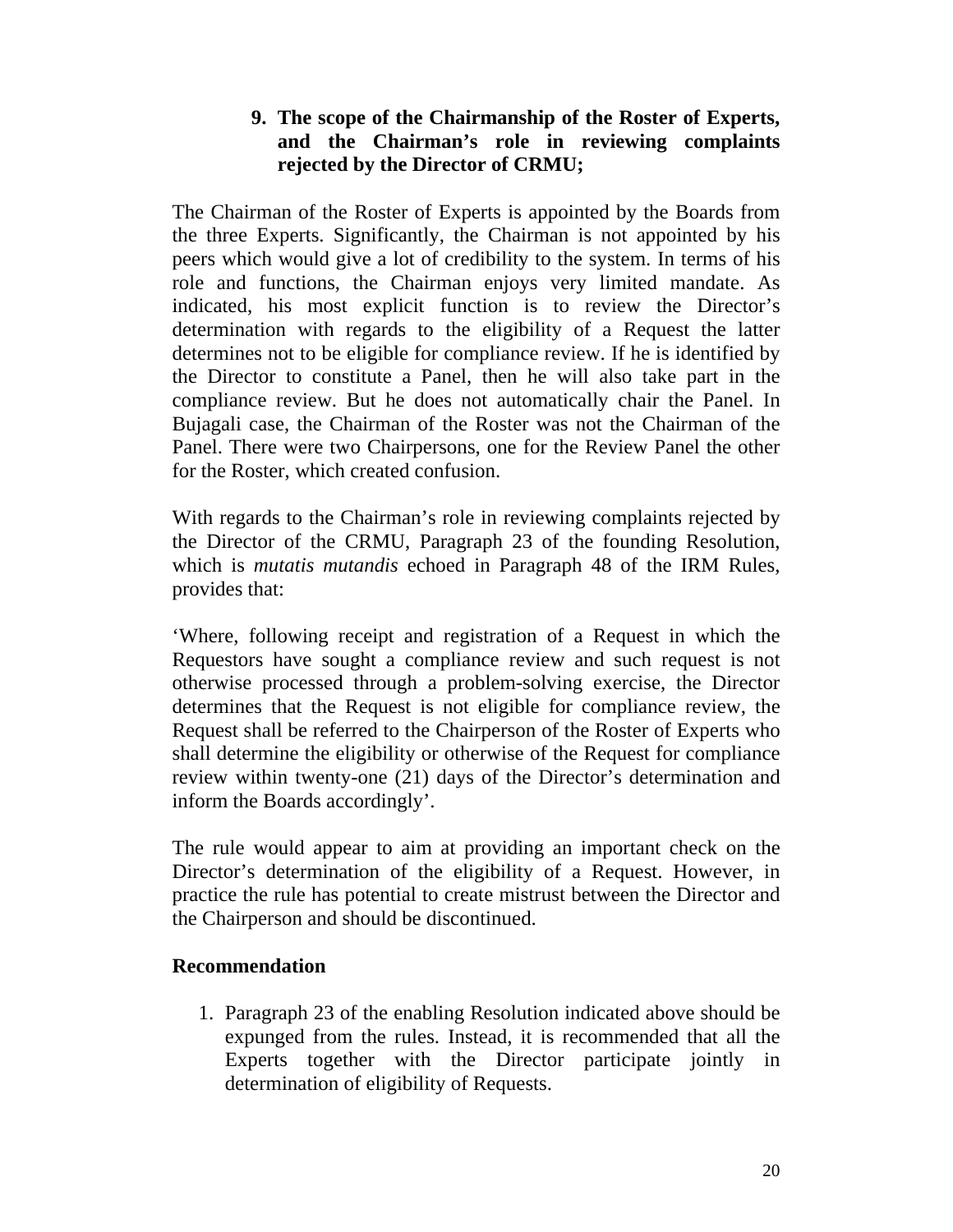- 2. The Chairman of Roster of Experts should be appointed by peers, not by the Boards
- 3. It is recommended that the Chairman of the Roster automatically assumes Chairmanship of the Compliance Review Panel.
- 4. Similarly, when the IRM meets to deliberate on eligibility as recommended below, the Chairman of the Roster should chair the proceedings.

#### **10. Policies of the Bank Group subject to compliance review;**

- 10.1Over the years, the AfDB has been developing a number of policies, procedures and rules designed to guide its operations. After the introduction of the IRM, these policies became subject of compliance review if there is an indication of non-compliance.
- 10.2Some of the most important Bank policies relevant to the IRM include: $40$ 
	- **Bank Group Policy on Environment (2004)**<sup>41</sup>

- Strategic Impact Assessment Guidelines (SIA) and the Integrated Environmental and Social Assessment Guidelines, (2004)
- Involuntary Resettlement Policy, November  $2003^{42}$

<sup>40 .</sup> www.afdb.org/en/documents.policy-documents/ There is no policy on indigenous peoples. This is a very important subject given the nature of the African society and in view of the recent United Nations Declaration on the Rights of Indigenous Peoples. The Bank's policies are not only hard to come by, which they are, there is confusion on the website and other internet sites regarding which ones are current. Different sites contain different policies on the same theme, for example, on environment. On the other hand, many people visiting the AfDB site have complained that the Good Governance Policy is 'impossible' to find. It is a daunting task for a researcher to find the relevant Bank policies for use in IRM processes.

 $^{41}$  . According to this policy, the main objective of Bank Group lending and non-lending operations is 'to promote environmentally sustainable development in Africa'. It has two main goals: (a) to help improve the quality of life of the people of Africa (b) to preserve and enhance the ecological capital and life‐supporting systems across the continent of Africa. The rationale for the development of the policy is said to be based on the recognition and acceptance of sustainable development as the dominant paradigm for the  $21^{st}$  century. Besides, it is also based on the need for a greater focus on pro-poor growth policies and programmes to counter unacceptable impoverishment rates, etc. This, of course, will require a major paradigm<br>shift from the old era where 'development' did not need to be sustainable.

 $42$ . According to the policy, 'The primary goal of the involuntary resettlement policy is to ensure that when people must be displaced they are treated equitably, and that they share in the benefits of the project that involves their resettlement'. Ensuring equitable treatment of displaced people is a very important outcome to poor people if it was implemented in practice. Particularly important though not explained in the policy document itself is the proposal that displaced people should 'share in the benefits of the project that involves their resettlement'. For example, it is the case in most countries that rural people in Africa are often displaced off their land to give way to electricity power‐lines taking power to the city. Though sourced from their land, rural poor people often do not benefit from the power which is meant for the rich and powerful urban constituencies. The AfDB resettlement policy enjoins the borrower with the primary responsibility not just to borrow but to plan, monitor and implement resettlement issues. Consequently, the borrower is required to prepare a full resettlement plan for any project that involves a significant number of people according to the policy if people that are likely to be affected number to 200 or more. Even if the affected people, or people likely to be affected, falls below 200, the borrower, nevertheless, has a duty to plan for them and the two plans will be posted to the Bank website.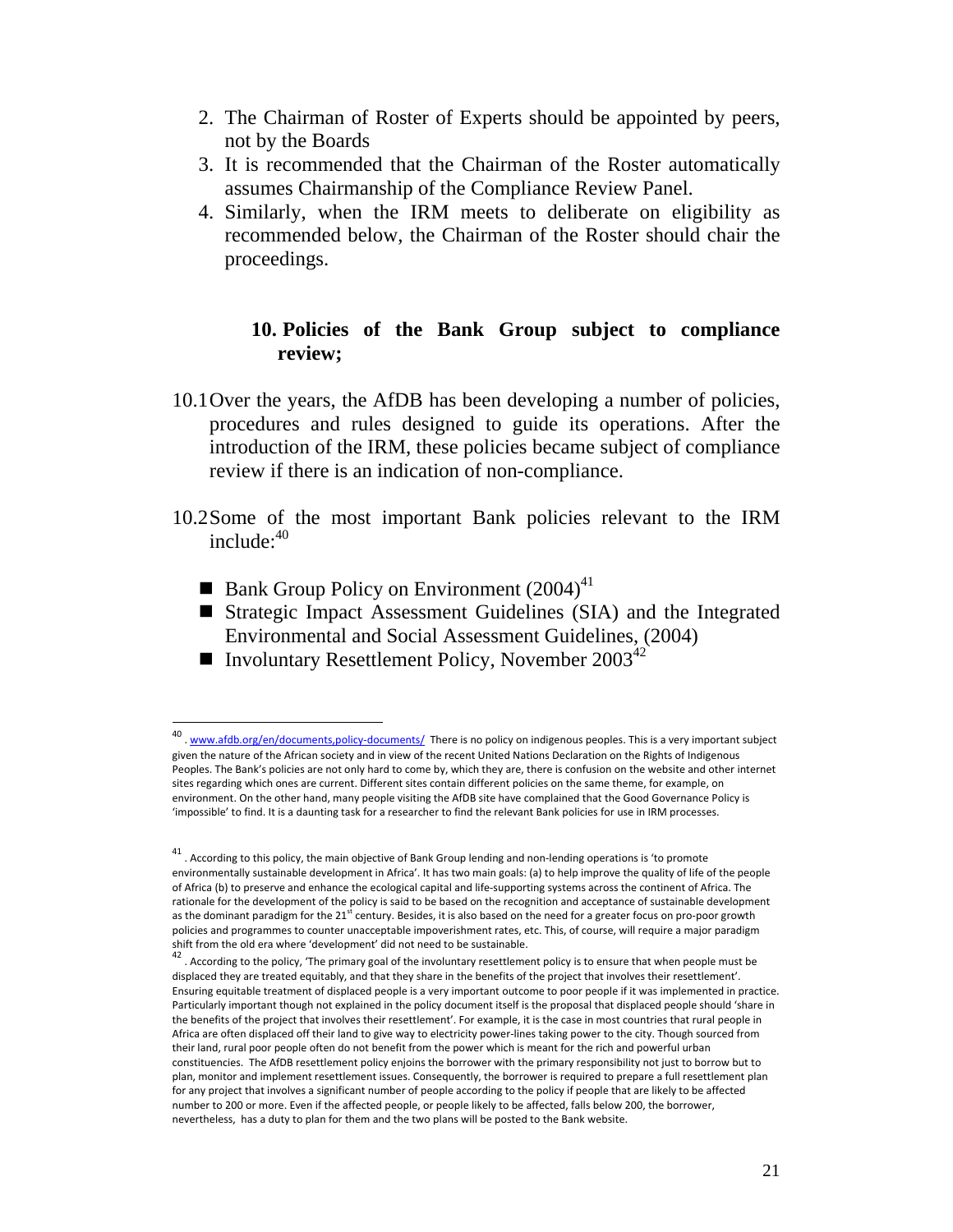- Integrated Environmental and Social Impact Assessment (IESIA) Guidelines  $(2003)^{43}$
- African Development Bank Group Policy on Good Governance,  $2000^{44}$
- Gender Mainstreaming Checklist for the Health Sector,  $45$  January 2009
- African Development Bank Group Policy on Disclosure of Information,46 December 2005
- 10.3As indicated, policies constitute the yardstick against which to measure the conduct of Management and Staff during planning, design and implementation of Bank-financed projects. Gudumundur Alfredson<sup> $47$ </sup> has underscored the importance of implementing these policies both at national and international domain. He argued that given the influence and the resources at their disposal, international banks and financial institutions could help ensure respect for human rights and good governance in their countries of operations and hence bring about political and economic stability. In fact, an example of policy shift towards implementation of policies is the unprecedented letter written by then World Bank President James Wolfensohn addressed to the President of Indonesia over the

<sup>&</sup>lt;sup>43</sup> . The Guidelines, which are primarily for the Staff of the Bank, are working tools intended for use in the implementation of the Bank's Environmental and Social Assessment Procedures. This makes the policies practical.<br><sup>44</sup> . This policy claims that it 'reflects the views of RMCs, NGOs, CSOs and CBOs and other development partners that

participated in the workshop on good governance organized by the Bank organized on March 19‐20, 1999'. This aspect alone (getting all stakeholders agree on such a radical document) marks a major paradigm shift. The objective of the policy is stated as 'to mainstream good governance into the Bank's operations in a manner consistent with its Charter, mandate and current development priorities of accelerating economic growth, promoting Countries resource development and reducing poverty in its RMCs. The document calls for the provision of a solid legal basis for incorporating good governance considerations and

activities in the Bank's operations.<br><sup>45</sup> . Gender Mainstreaming Checklist for the Health Sector is one of the latest policies to be adopted by the Bank Group. The Checklist provides 'Bank staff as well as consultants with a tool to facilitate effective analysis and identification of the gender issues in the health sector, to design appropriate gender sensitive strategic/components, allocations of resources and definition<br>of monitoring indicators through all stages of the project/program cycle'.

of monitoring indicators through all stages of the program control of the program cycle in December 1997. The present document (October 2005) follows  $^{46}$ . This policy was first approved by the Boards of Directors in Dec extensive revisions made to the 1997 document. The revisions have two primary objectives i.e. to expand the scope and type of information the public can access and to incorporate new documents to be subject to disclosure that were not included in the 1997 policy. This led to broader stakeholder participation in the Bank operations and activities. The most important aspect of the policy is that it contains procedures and a description of the types of information that in the absence of competing reasons calling for confidentiality can be released to the public, which makes it practical. According to the policy, the rationale of the Bank Group's Policy on Disclosure is to strengthen the effectiveness and promote sustainability of projects and programmes supported by the Bank Group. The hallmark of the policy is that based on criteria of selectivity in line with the guiding principles described above, Bank staff and populations affected by Bank operations share information. Besides promoting effective development, this policy enables public engagement in Bank activities and more importantly, it allows interested members of the public to monitor the outcomes of specific Bank Group investments and in the process ensure that benefits reach the<br>intended beneficiaries.

<sup>&</sup>lt;sup>47</sup>. Alfredson,. A,: Introduction – Broadening the Scope of Applicable Standards, in The Inspection Panel of the World Bank, A Different Complaints Procedure; G. Alfredson and Rolf Ring eds. Kluwer International, 2001. Professor Alfredson is one of the academics that have been urging especially the World Bank to embrace United Nations policies on human rights which contradicts the Bank's long‐term view that issues of governance and human rights are out of bounds to the World Bank. Former Senior Vice President and General Legal Counsel of the World Bank Ibrahim Shihata was behind this line of argument absolving the Bank from concern itself with what he called 'every and all human rights'. See: Ibrahim F.I. Shihata, The World Bank and Human Rights, in International Commission of Jurists, Report of A Regional Seminar on Economic, Social and Cultural Rights, Abidjan 1998, 145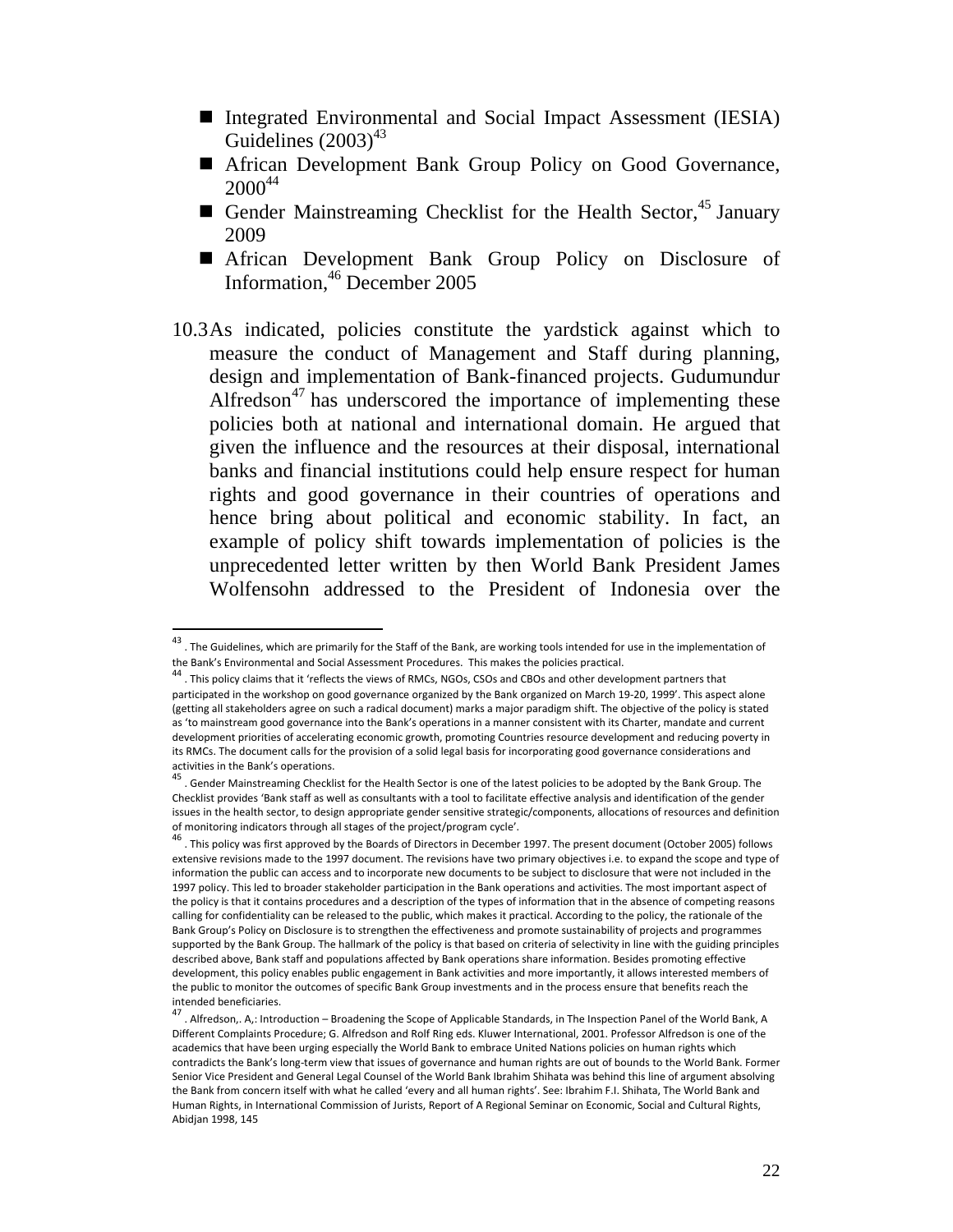question of violence in East Timor.<sup>48</sup> Equally unprecedented is the adoption by the AfDB Group of the Policy on Good Governance, especially its commitment towards respect for human rights.

10.4Environmental policy, of course, is probably the most important of policies in relation to the IRM. Among other things, this is partly due to the cross-cutting nature of issues around environment.<sup>49</sup> Of course the policy on Involuntary Resettlement is also important particularly given the nature of the African land tenure systems in which the majority of people holding so-called customary titles to traditional land in fact do not have recognized let alone justiciable rights in national legal process. Underling most of these policies is the need to promote meaningful participation. Most policies including gender, environmental and social, involuntary resettlement, governance, etc., emphasise the importance of participation and, therefore, meaningful consultation.

Some of these policies provide a very good framework. However, implementation or compliance has been a problem. One way to promote policy compliance is to make the policies part of agreements between the Bank Group and the borrowers. If not enshrined in these agreements, it becomes difficult to expect borrowers to ensure them. Of course the problem is that a borrower if forced to take on Bank policies a borrower may decide to look elsewhere for the loan which could disadvantage the Bank. The next problem is that policies often are simply not available to the beneficiaries. Communities whose protection the policies are meant for would often not have them or know how to use them. Based on the assumption that borrowers have rules and regimes to regulate private sector operations, most policies do not apply to Bank agreements with the private sector, which is wrong. The language in which they are available is often not user-friendly to the beneficiaries. Some critical areas like the issue of indigenous peoples in Bank-financed project areas have no specific policy (s) to regulate them. This, however, is a very controversial issue. Though the United Nations has in 2008 adopted the Declaration on the Rights of Indigenous Peoples, contestations around this issue continues. In respect of most Bank-financed projects, however, the issue of indigenous peoples seems inescapable.

<sup>48</sup> . Views of the President of the World Bank, Letter to President of Indonesia, <sup>8</sup> September 1999, in Henry J. Steiner & Philip

Alston, eds., International Human Rights in Context, Second Edition, 2000, Oxford University Press, 1340<br><sup>49</sup> . The most serious challenge raised by NGOs when conducting environmental assessments is how to address the perc that assessments are carried out by Bank Staff and Management who are seen as part of the Bank Group and who, therefore, are more likely to support the Bank and its project than to oppose it or approach it objectively (from discussion with an NGO involved in implementation of IRM, August 2009).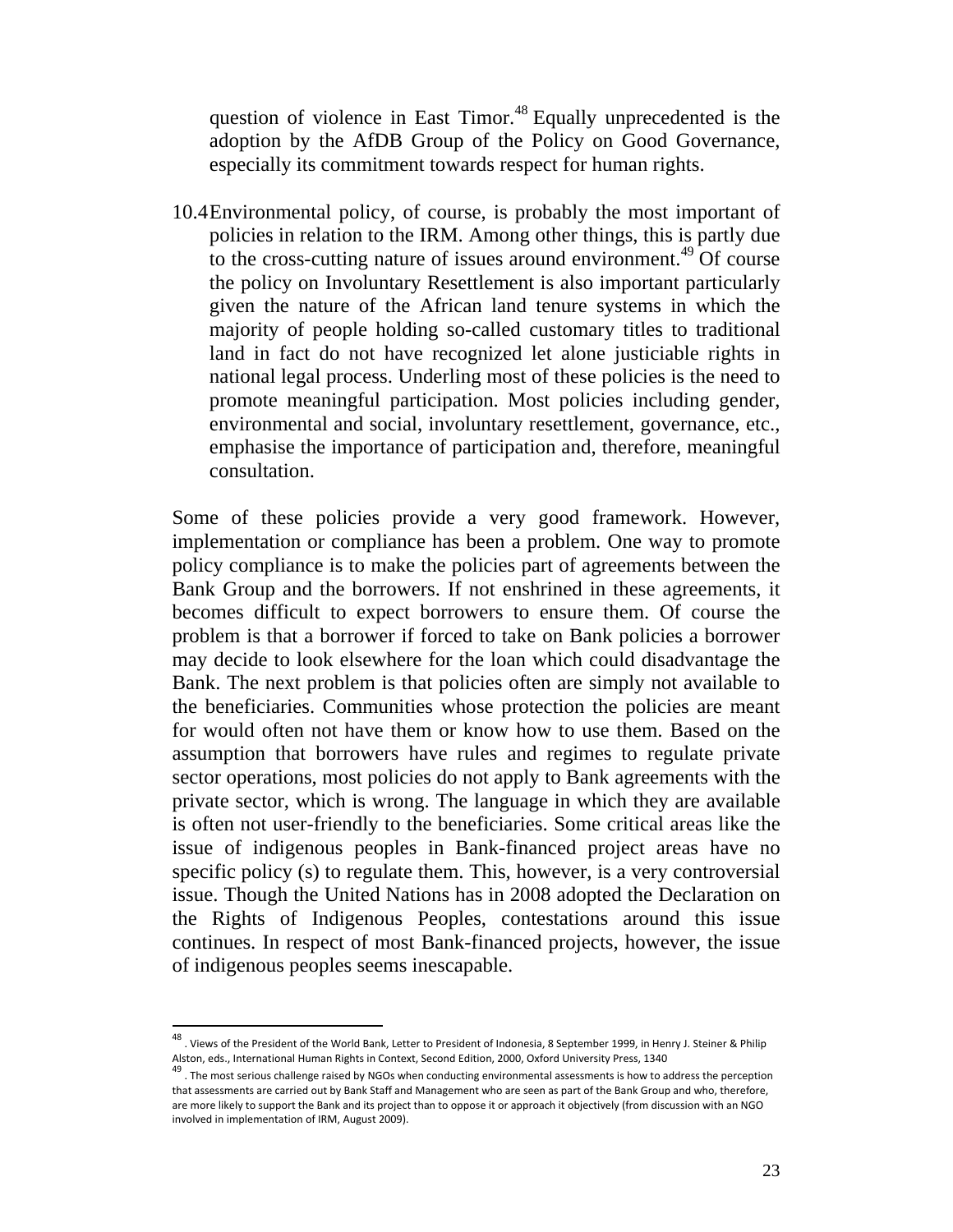#### **Recommendations**

 $\overline{a}$ 

- 1. The Bank Group should ensure effective availability and accessibility of the relevant Bank policies and procedures especially to affected communities also as recommended by the IRM Review Panel in the Bujagali Review Report.
- 2. Private sector or non-sovereign guaranteed projects should be subject to similar relevant policies as apply to guaranteed sovereign projects.
- 3. The Bank should develop a deliberate programme to train Management in interpretation and application of relevant policies and procedures
- 4. Where necessary, the Bank Group should make relevant policies available in local tongue (s) of the beneficiaries

# **11.Presentation of Review Panel's review reports and Management's action plans to the Boards of Directors or the President;**

Paragraph 29 of the enabling Resolution provides that:

'The Panel shall report its findings and recommendations within thirty (30) days of the conclusion of a compliance review to the Boards or to the President where the Request relates to a project that has not been approved by the Boards'.

This paragraph was complied with by the Review Panel in the only completed Bujagali case. However, the Management took rather long to respond with its action plans to the Boards, to close to ten months. The delay raised a lot of discussion in the Bank with the IRM eventually causing a formal letter to the Boards.<sup>50</sup> A number of officials interviewed felt the delay should have been avoided. However, it is not entirely Management's fault that its response was delayed. Partly this was due to the fact that Bujagali was not solely an IRM case. Besides the IRM, Requesters had also approached the Inspection Panel with the same complaint and at the time of the IRM Review Panel's Report to the Boards, the outcome of the process at the Inspection Panel was still being awaited. Based on the need for the two mechanisms even though they are based on different instruments to collaborate in cases such as this, Management decided to await the outcome of the Inspection Panel

<sup>50</sup> . Formal complaint by the IRM against management in <sup>a</sup> letter addressed to the President and the Boards, dated <sup>31</sup> March, 2009.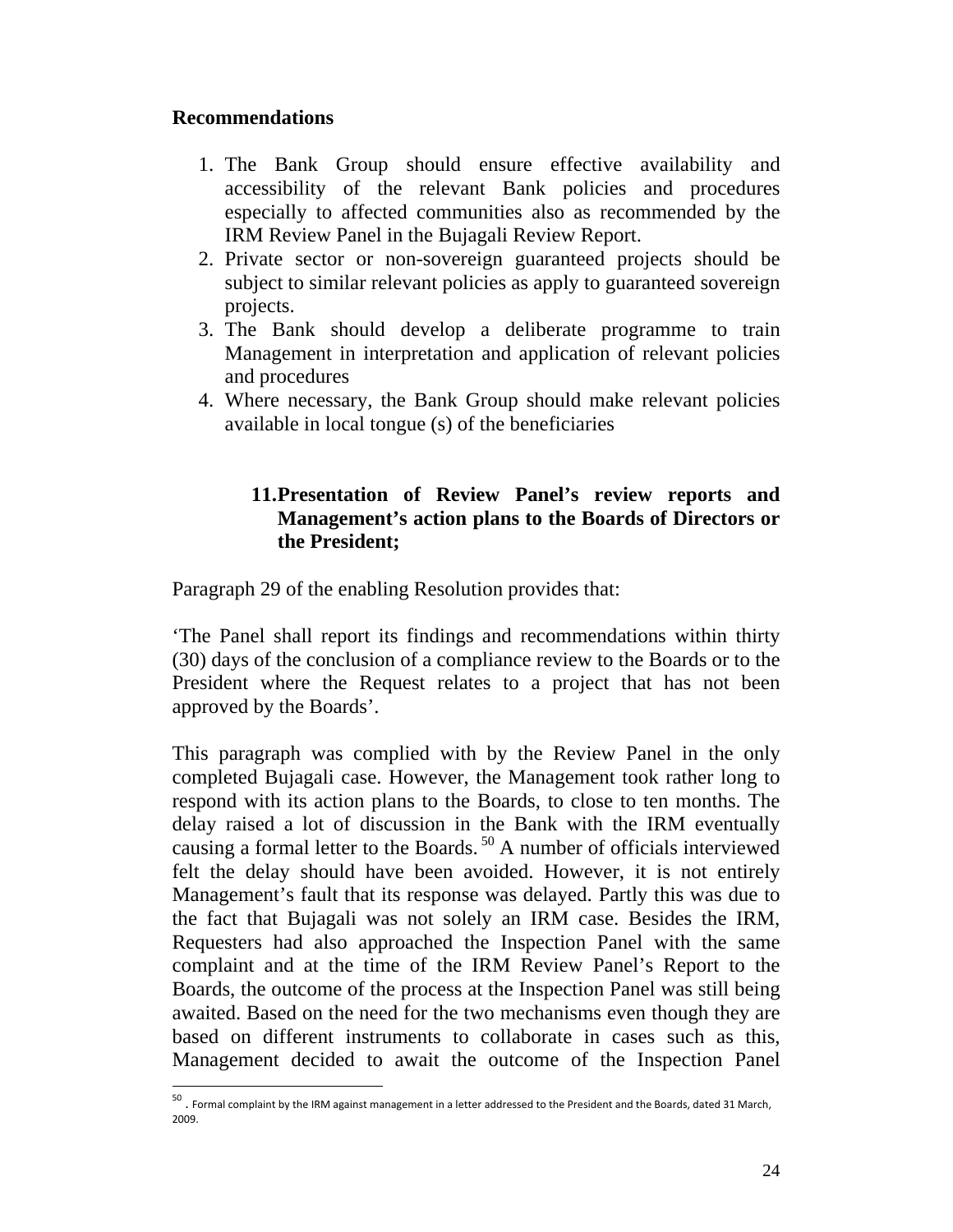process partly to avoid duplication. Second, Bujagali was a first learning experience to all stakeholders Management included. Third, Management may have delayed the response for purposes of ensuring quality and not responding for the sake of it. Fourth, it would be wrong to fault Management for the 'delay' given that the IRM enabling Resolution is silent as to the time line on when from the Review Report Management should respond. This latter point raises a structural problem with regards to the IRM instruments. On the other hand, the Inspection Panel Resolution has addressed the matter. Paragraph 23 of the 1993 Inspection Panel provides:

'Within six weeks from receiving the Panel's findings, Management will submit to the Executive Directors for their consideration a report indicating its recommendations in response to such findings'.

The IRM does not have a similar clause and the same should be provided for. While Management is expected to act with due diligence, a specific timeline within which Management should respond to the Review Panel, of course taking account of inevitable logistics like time for translation, is too important to be ignored in the Resolution.

Nevertheless, opinion as to when the Management response should be submitted to the Boards or the President following the Panel Review Report is polarized. Whereas most people interviewed would prefer to have both the two reports submitted simultaneously to allow for balanced and fair discussion, a minority argued in favour of what prevailed during the Bujagali case, with the caveat against prolonged delay. Considering the two reports simultaneously in case of the Inspection Panel has led to acrimonious and unhelpful debates. The challenge is to come up with balanced procedure taking all aspects into account.

#### **Recommendation**

- 1. There must be a time line in the enabling Resolution within which Management must react to the Panel Review Report Findings with its action plans;
- 2. A three months time line within which Management should respond to the Review Panel findings and recommendations would seem reasonable taking account of logistics and also the interests of fair administrative justice Requesters expect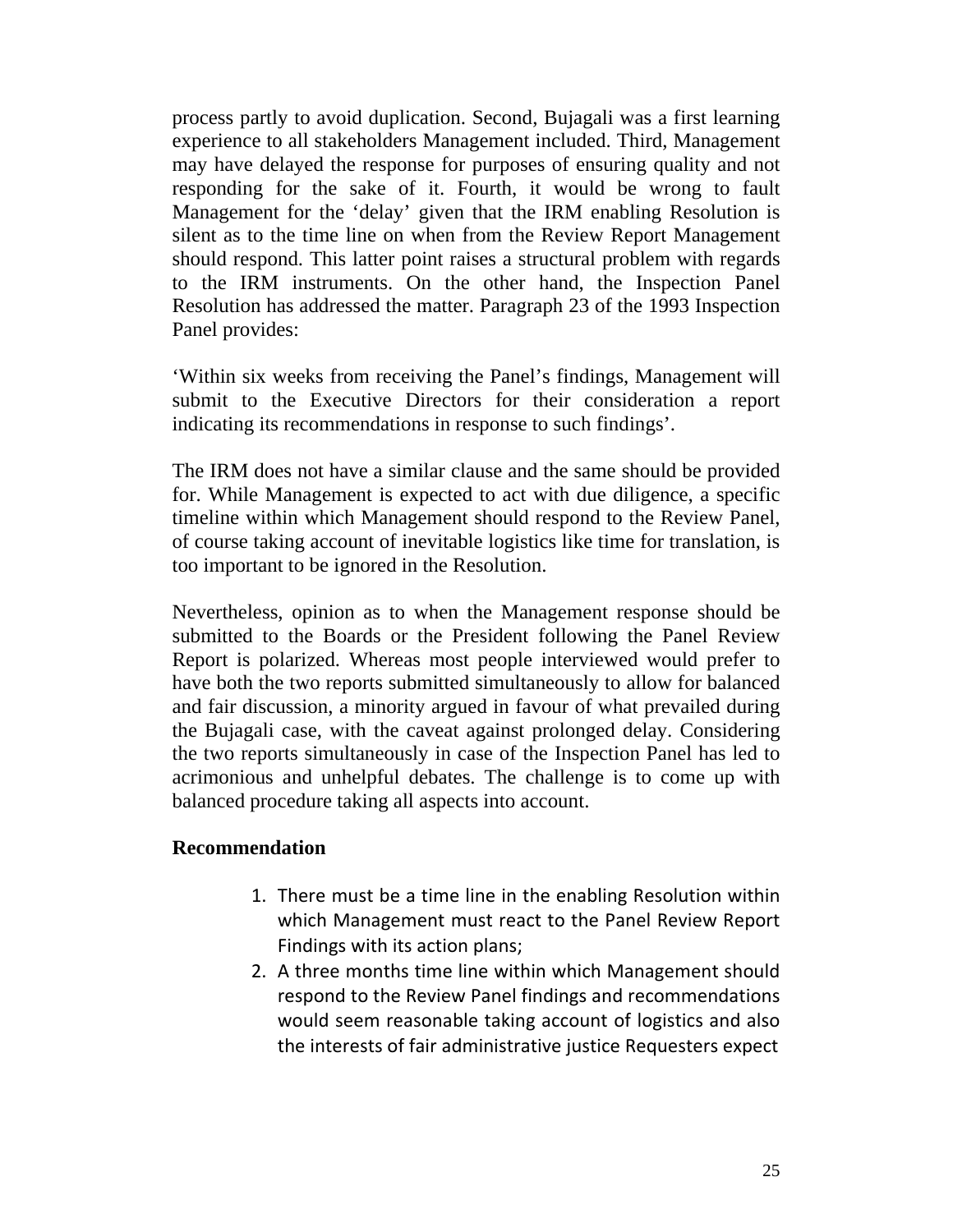#### **12. The composition of Review Panels, etc;**

Composition of Review Panels is governed by Paragraph 22 of the Resolution by which where the Director determines that there is a prima facie evidence<sup>51</sup> of harm or threat with harm of affected people due to failure to follow the relevant policies, he shall cause a recommendation to the Boards for approved projects or the President for projects yet to be approved as the case may be recommending compliance review and the Boards must authorize the review. This can raise issues of independence of the compliance review process particularly where the Boards do not authorize the review. A possibility would be to consider authorizing the CRMU Director and/or the IRM Experts to make the ultimate decision based on eligibility report for the IRM to embark on compliance review.

In this case, the paragraph states, inter alia, that the Director 'shall include draft Terms of Reference and shall identify two Experts to constitute a compliance review panel ('Panel') with the Director to undertake the compliance review'. Similarly, Paragraph 45 of the IRM Rules which states that the Director of CRMU 'shall identify two Experts from the Roster (*one of whom shall chair the Panel*), who shall constitute, together with the Director, a Panel to conduct the compliance review'. There is no criterion given on how the Director will identify the two Experts from the Roster of the three. As indicated below, this could cause friction among and between Experts and the Director. The Expert not included may feel discriminated against.

#### **Recommendations**

- 1. The consultant recommends the possibility to consider authorizing the CRMU Director and/or the IRM Experts to ultimately decide on a compliance review
- 2. The consultant recommends that all the three Experts compose the Review Panel, without the Director of CRMU to ensure independence of compliance review and inclusiveness. Without prejudice to the above, the consultant recommends reconstituting the Review Panel to include all the three Experts together with the Director of the CRMU or to maintain the current arrangement

<sup>51 .</sup> The term *prima facie evidence* describes a situation which is based on what seems to be true even though it may later be disproved.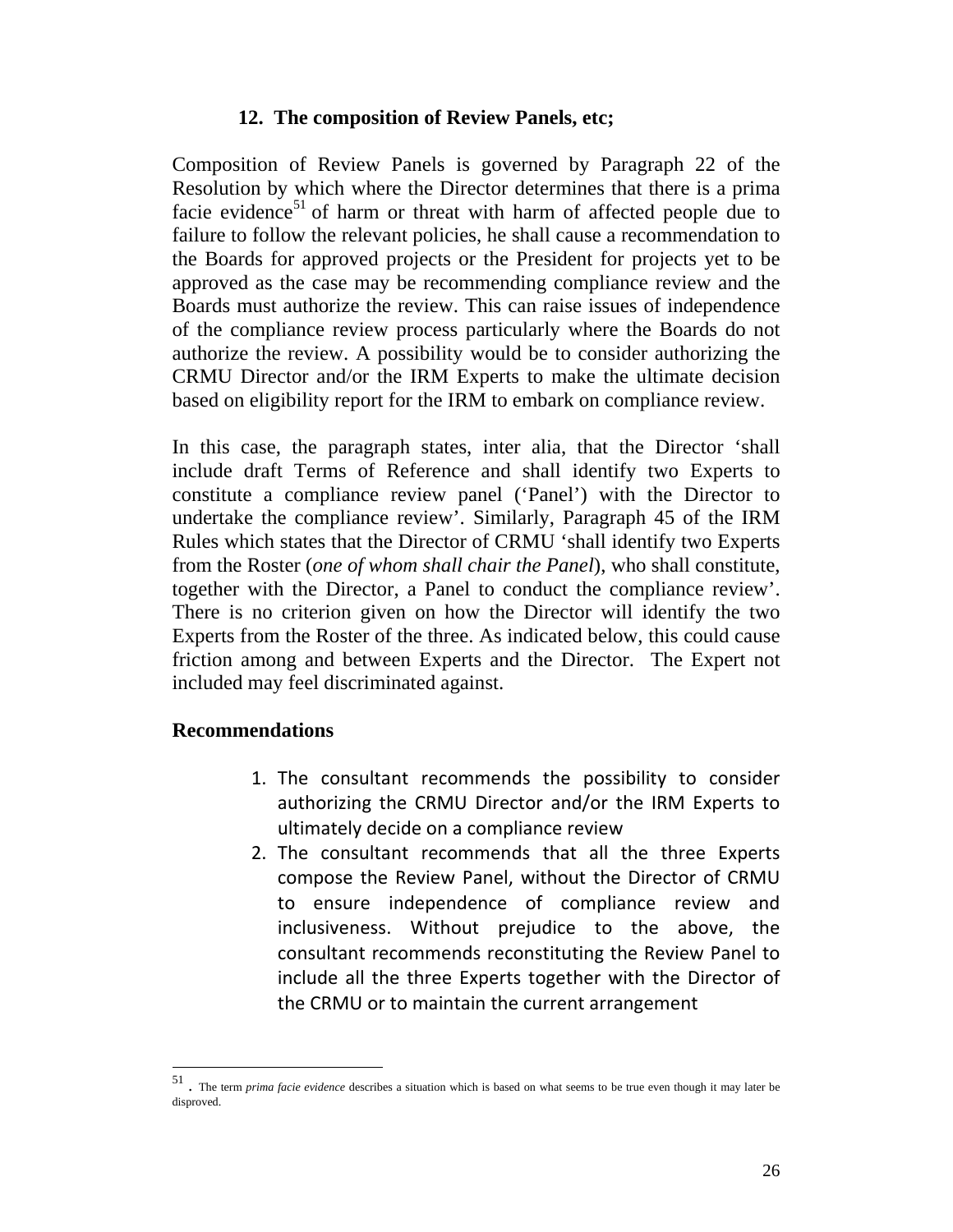## **13. Terms and conditions of service of CRMU staff and IRM Experts, and the recruitment and selection process of Experts**

#### **13.1 Terms and conditions of service of CRMU Staff**

Based on Paragraph 3 of the Resolution, the CRMU 'shall be an Organisational Unit of the Bank…….'. Consequently, the terms and conditions of service of CRMU staff are governed by the Terms and Conditions of Service of the Bank Group in general. Ipso facto, CRMU Staff do not enjoy separate terms and conditions from the rest of the Bank staff. The terms and conditions of CRMU staff including that of the Director are not different from those of the rest of Staff and Management of the Bank. There is a general perception from this is that since by the terms of Paragraph 3 of the Resolution, the CRMU is the 'focal Unit of the IRM', the latter is not independent of the Bank Group.

Currently, CRMU is a small unit comprising the Director who is assisted by the Principal Compliance Officer and the Senior Compliance Officer. These are supported by a Team Assistant and a Secretary.

The Director is appointed by the President in consultation with the Boards from among persons who may not have served the Bank at least two years prior to the appointment. At the Inspection Panel, the Executive Secretary who is the Chief Executive of the Panel is identified by the Bank President from among Bank Staff and appointed by the Board. Compared to the Executive Secretary of the Panel, the CRMU Director enjoys a lot of power and influence over the IRM. For instance, currently, the CRMU Director is automatic Member of the Review Panel something the Executive Secretary is not. In order to emphasis his independence, the general view was that the Director should be appointed by the Boards and not 'by the President in consultation with the Boards' as in present rules. In practice, of course, this will mean nothing from the present practice as the President is Chairperson of the Boards. However, it would go a long way in addressing perceptions of dependence by the Director on the President who is also the head of Management. According to the IRM rules, the Director cannot work for the Bank after termination of his contract. This is to ensure his independence and to address the problem of 'revolving door'. However, it also has potential to deprive the Bank especially the IRM of experience the Director acquires over the years and it is different from the rules of similar function of other accountability mechanisms.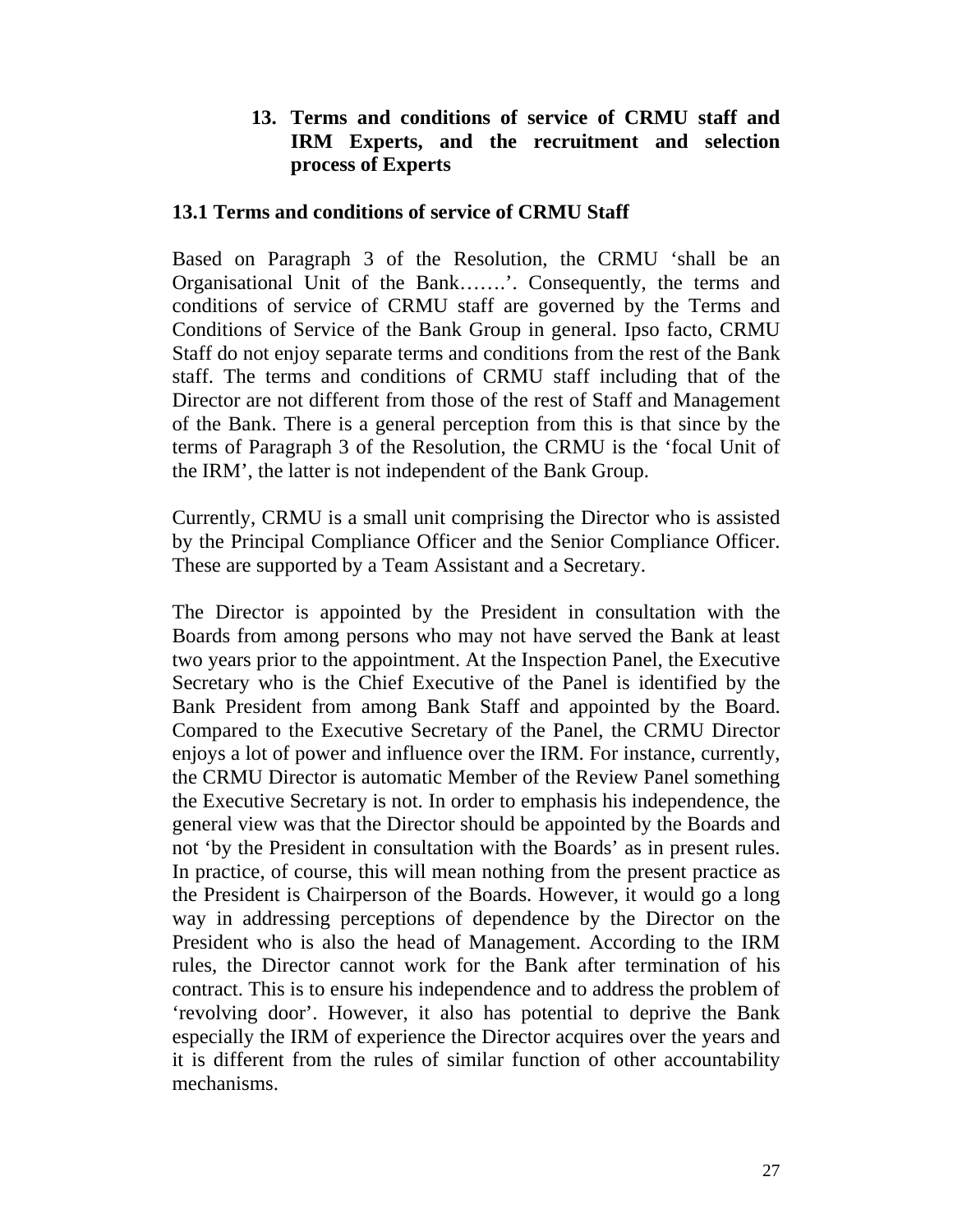As alluded to above, CRMU Staff, besides the Director, are generally appointed by the Bank through the Human Resources Department. CRMU Staff may have worked with the Bank in other capacities prior to appointment in the CRMU. However, IRM Staff should not have worked with the Bank in any capacity for two years prior to be eligible to the post of Director. This is important for the independence of IRM. However, besides depriving the Bank and IRM in particular of the experience garnered by these officers, it has potential to stagnate officers in their positions. While they are important in guaranteeing IRM's independence, the rules do not provide an environment for the career prospects of the officers within the IRM. Given the current rules on career progression within the IRM, stagnation is a real possibility.

The CRMU is housed on the  $6<sup>th</sup>$  and  $10<sup>th</sup>$  floors in the EPI building at the Bank premises. At the time of this report, the  $6<sup>th</sup>$  floor had three offices while the  $10<sup>th</sup>$  had two including the Director's. The third office on the  $6<sup>th</sup>$ was taken away by the Bank while the review was underway leaving only two. There was a general indication, however, that the IRM and CRMU would soon be allocated offices on the same floor. Generally, the physical location of an accountability mechanism is an important measure of its independence or lack thereof. On the other hand, occupying offices on separate floors has impact on operational efficiency but more especially of an environment that promotes confidentiality which is the hallmark of IRM. Confidence is an important characteristic of an independent IRM. IRM involves a lot of communications with outside people especially Requesters which by its nature is confidential.

CRMU is reasonably provided with office equipment like computers to discharge the work of IRM. But it does not have its own website. Currently, IRM and CRMU use the Bank website. This is not good for visibility of IRM and also its independence. Also, even though IRM through its focal unit may accept requests in local African languages, the Bank languages are English and French. IRM documents are either in English or French. Staff is encouraged to speak both the two Bank languages. It is important to have a Francophone speaker at the level of Compliance Officer or above who should be a man for the purposes of gender balance.

#### **13.2 Translation of IRM documents**

A general issue cross-cutting the entire IRM and CRMU as focal unit of IRM is efficiency. Efficient discharge of IRM process is important in building confidence in stakeholders in the instrument. Currently, IRM has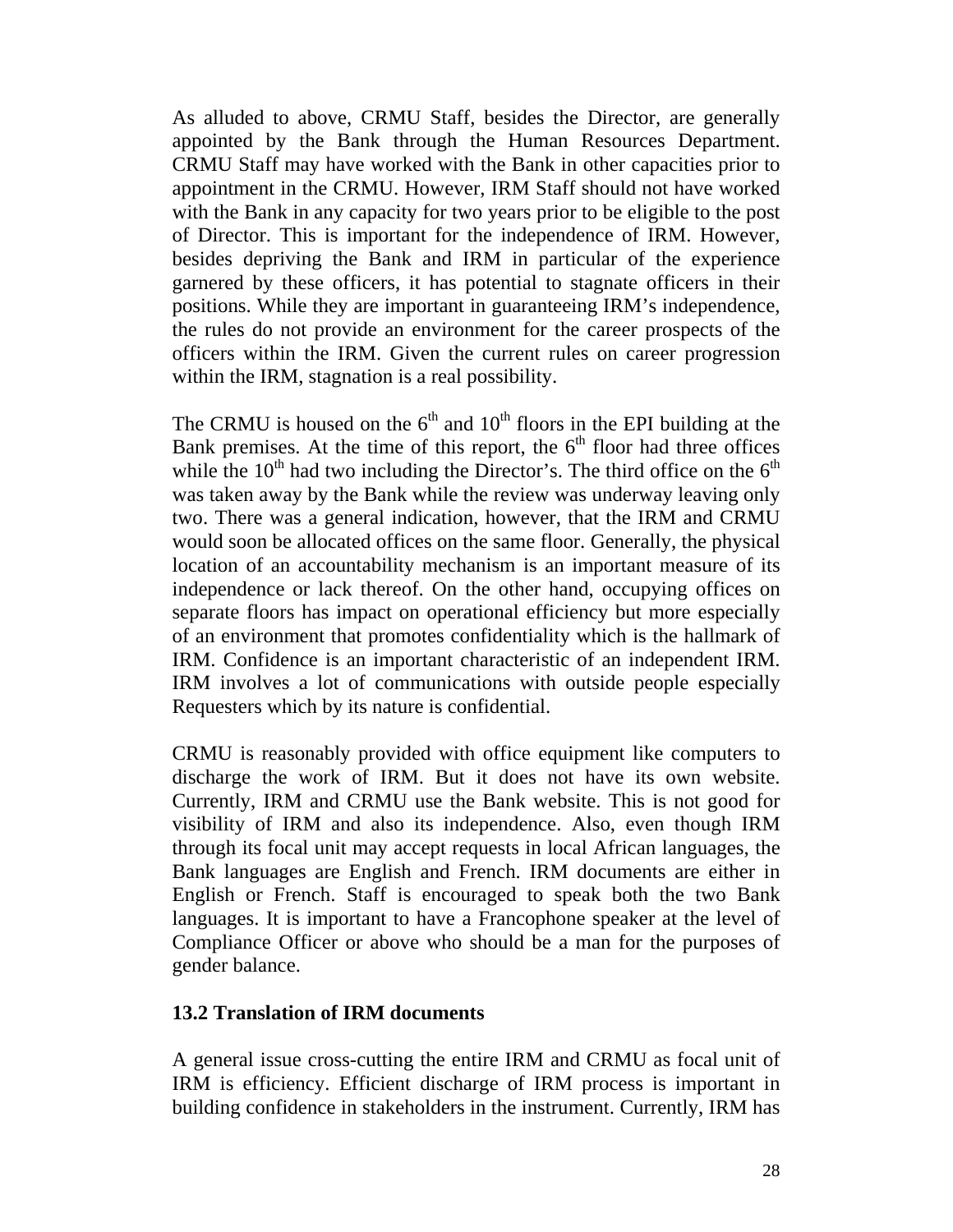been efficient. However, translation of some of its documents has potential to subject it to prolonged delays. CRMU does not have its own translation resources and uses Bank translators. The Bank should facilitate CRMU to employ its own translators.

# **13.3 Budget issues**

IRM is adequately budgeted for by the Bank. Resource constraint often is a major problem affecting the efficiency and effectiveness of most institutions. CRMU does not seem to have this problem yet. However, there is no contingent fund to carter for unexpected requests or developments. Contingent fund is important in the nature of the IRM and it must be provided to be able to respond to all requests without delay.

# **13.4 Terms and conditions of service of Experts**

The rules provide for three Experts elected by the Boards based on procurement rules of the Bank. Paragraph 3 of the enabling Resolution which defines the three IRM Experts on the Roster provides that the Experts shall be 'selected in accordance with the Bank's procurement rules applicable to the selection of consultants and appointed by the Boards on the recommendation of the President'. Significantly, the only stated qualification is that Experts should be 'nationals of the member states of the Bank or State Participants in the Fund selected on the basis of their knowledge and experience of the Bank Group's operations'. Except for the first three, Experts are appointed on non-renewable fiveyear terms. The Chairman of the Roster is appointed by the Boards. Executive Directors, Bank staff and consultants are banned from serving on the Roster till after two years following expiry of their service to the Bank. Conversely, an Expert upon the expiry of their term are banned from rendering service to the Bank in any capacity till after two years from the expiry of his or her term. Experts can be dismissed 'for cause', which is vague and could compromise independence.

There has been discussion on whether to raise the number of Experts, for instance, to five from the present three. In support of this is that the IRM could benefit from a raised number through increased diversity. However, it has also been argued that this will have resources implications and in any case that it may not be necessary at the moment given the small number of Requests.

Paragraph 8 provides for payment of a retainer to the three Experts. In return, they are 'expected to work on a full-time basis when appointed to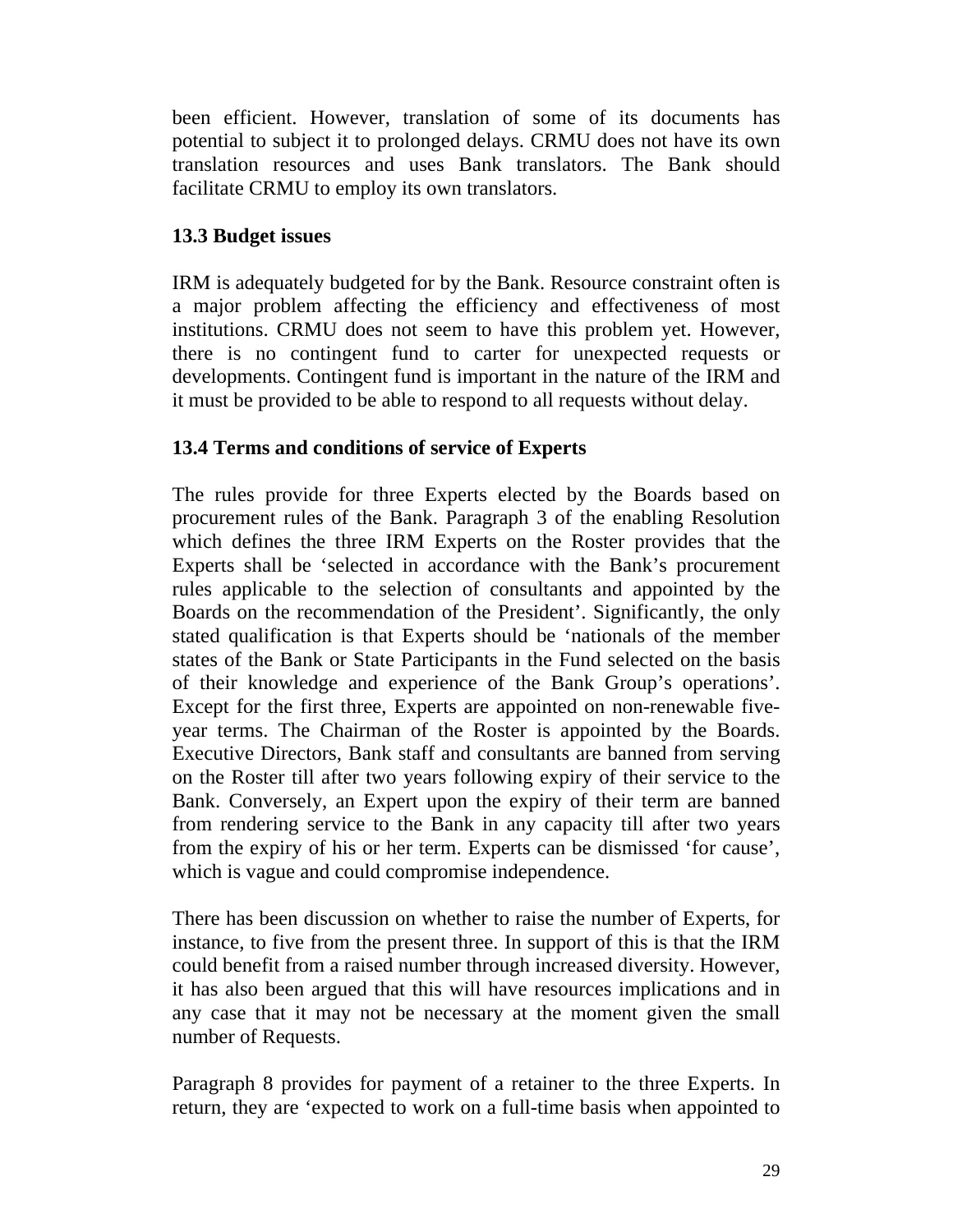work on a compliance review panel'. The 'retainer' is a flat yearly fee. In addition, when Experts are appointed to serve on a compliance review panel, they are entitled to 'remuneration' to compensate for work done on full-time basis'. There are different views as to whether Experts should be paid a 'retainer' or not? Experts attend a one week seminar per year to appraise them of Bank work which is also another reason for paying them a retainer. But it has also been argued that the retainer is too small to ensure Experts are available when their services are needed by the IRM.

Of course IRM Experts are not Bank employees, which is important for IRM independence. They are independent none full-time officials. This is unlike the Inspection Panel members whose chairman is full-time. However, functionally, they are officials of the Bank. Paragraph 9 states that 'in the performance of their functions, Experts shall be officials of the Bank enjoying the privileges and immunities accorded to Bank officials. Besides the duty to disclose any conflict of interest an Expert might have in the hearing and investigation of any request, Experts are expected to abide by the duty to demonstrate 'the exclusive loyalty to the Bank'. Similarly, like other Bank officials and staff, Experts are forbidden from 'interfering in the political affairs of member states'.

#### **Recommendations**

- 1. While safeguarding IRM independence, restrictions on CRMU Staff terms and conditions of service should be reviewed with the view to enable them be guaranteed their career prospects and the Bank to benefit from their experiences;
- 2. The Bank should allocate adequate office facilities to CRMU staff in conditions that guarantee confidentiality in dealing with their mandate
- 3. The consultant recommends for a separate IRM website.
- 4. To serve its purpose, the retainer fee payable to Experts could be reviewed;
- 5. Reference to 'State participants' in the Fund in relation to qualification for appointment as Expert should be deleted.
- 6. Removal of Experts by the Boards 'for cause' should be clarified.
- 7. Chairman of Roster should be appointed by peers and not by the Boards
- 8. CRMU should be authorized to have separate translation facilities
- 9. Provision should be made in IRM budget for contingent fund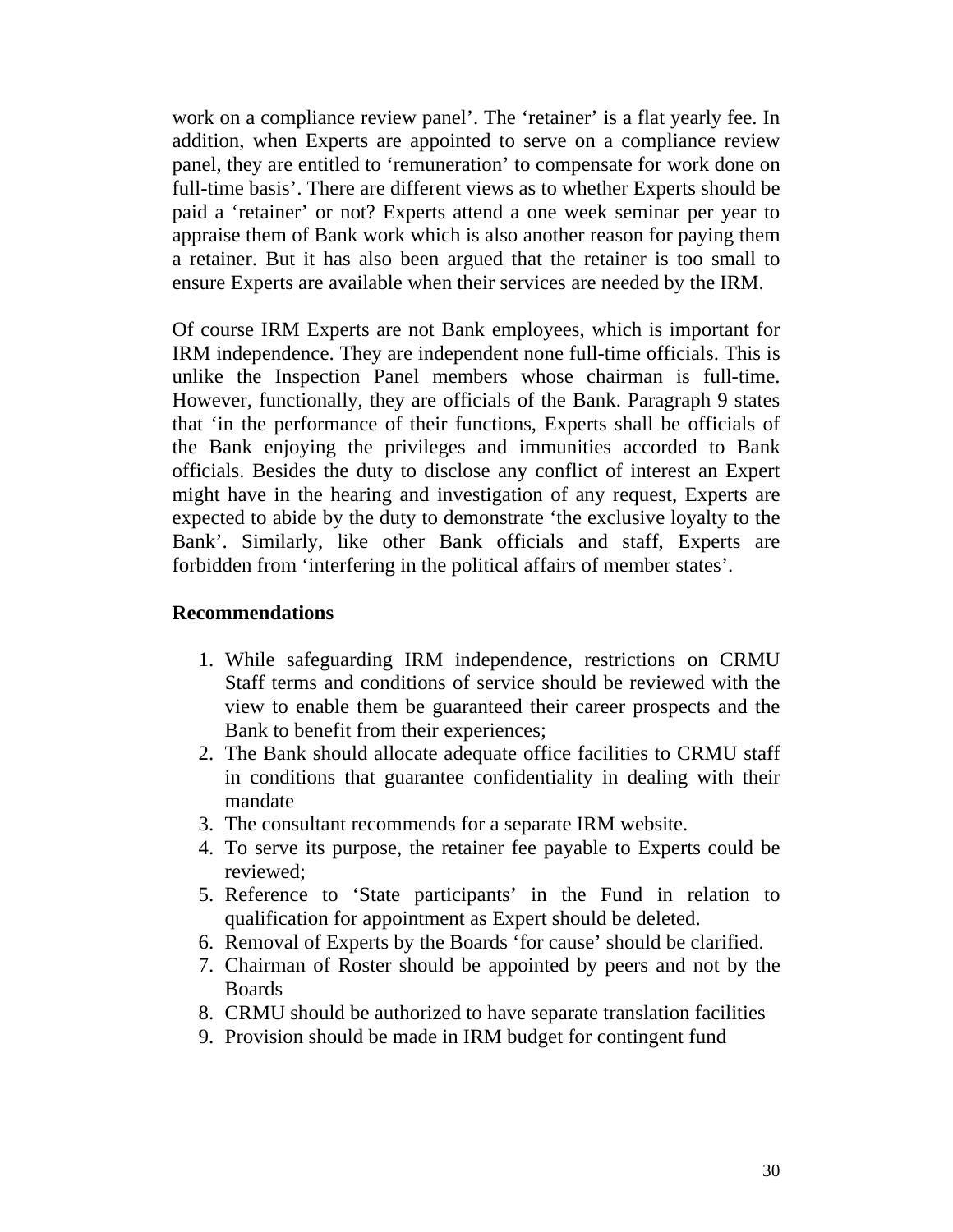# **14. Spiritual/cultural issues in development**

As frequently demonstrated especially in most water projects in Africa, issues to do with spiritual and cultural issues cannot be overlooked. Culture and tradition are still deeply entrenched in Africa. In fact, as Muna Ndulo<sup>52</sup> demonstrated, most African people especially those in rural areas still live by their cultures and traditions. Consequently, the development concept the majority of African people can relate themselves to is the one which while spearheading development accords equal respect to their cultures and traditions including their spirituality. This, it must be pointed out, is not just an African feature of development. Development world-wide is meaningful when it is based on the community's value-based system rather than against it.

Within this context, the United Nations in 2008 adopted the Declaration on Indigenous Peoples.<sup>53</sup> Even though still controversial, the Declaration marks the first natural step towards encapsulating the traditional cultural beliefs, practices, values, institutions and systems into the paradigm of development. Therefore, development becomes so when pursued in tandem with respect for peoples' basic aspirations including cultures and traditions. As culture is dynamic concept, it is unlikely that pursuing culture could obstruct development because the two aim at achieving the same purpose. Culture and development are synonymous terms which can be likened to one driving on the right the other driving on the left but both reaching the same destination. Also for sustainability of the development, it is important that positive local cultures including spirituality are made integral part of that development process. Therefore, if properly focused, reference to culture in the development model and process should not contradict the wider interests of the community or country as a whole. Conceptually, there is no dichotomy between the interests of cultural/spiritual believers and those of the wider public.

## **Recommendations**

 $\overline{a}$ 

1. To ensure sustainable project development, it is important that implementation of Bank-financed projects are pursued consistent with local evolving cultural, spiritual beliefs and usages

<sup>&</sup>lt;sup>52</sup> . Muna Ndulo, Mining Rights in Zambia (NECZAM, 1987) Lusaka  $^{53}$ . Declaration on Indigenous Peoples, www.unhchr.org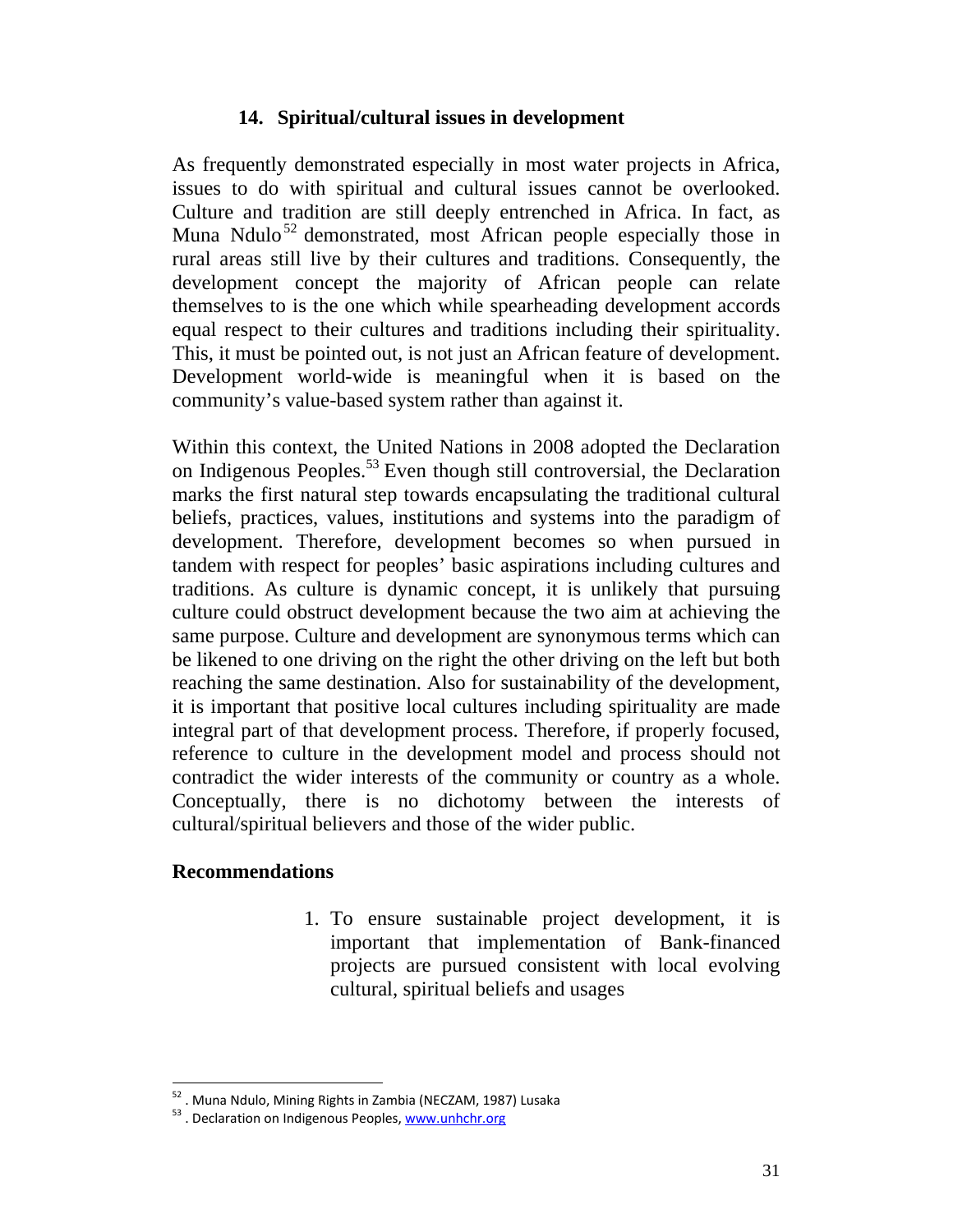2. Though still controversial, it is important to give attention to the need to work towards adopting a policy on indigenous peoples

# **15. Consultations**

One of the cross-cutting issues in most accountability mechanisms is the need for adequate or meaningful consultations with local people as essential prerequisite to equitable and effective development process. In fact, consultation, if embarked at project conception, is one of the best ways to prevent conflict out of a project. The other, of course, is to ensure quality in project conceptualization, design and implementation.

Consultation which means taking a population centric approach is *sine qua non* to successful project development. If people are taken on board at the earliest point in project development, their fears allayed, their interests taken into account and, in particular, they are made to participate in the process, there is no reason why the project should not succeed. In other words, the recommended model in project development is the 'bottomtop' rather than 'top-bottom' approach. Some of the projects that have failed to have done due to the application of the 'top-bottom' approach which ignores people until a problem arises by which time it is usually too late to fix the damage. The 'bottom-top' approach, on the other hand, insists on getting people take ownership of the project before it is laid out so that they and not officials whether of the borrower or bank become its drivers and not officials. Bottom-top consultations models not only ensure development in peace but the critical sense in local people's attitudes that the project belongs to them and therefore they must make sure it succeeds.

## **Recommendations**

- 1. Adequate and meaningful consultations with affected parties and communities at the earliest point of project development should be an obligatory feature of Bank-financed projects
- 2. To avoid IRM, bottom-top approach should characterize project development processes.
- 3. Based on 'population centric' approach, it is important to impart a sense of ownership of the project in local people.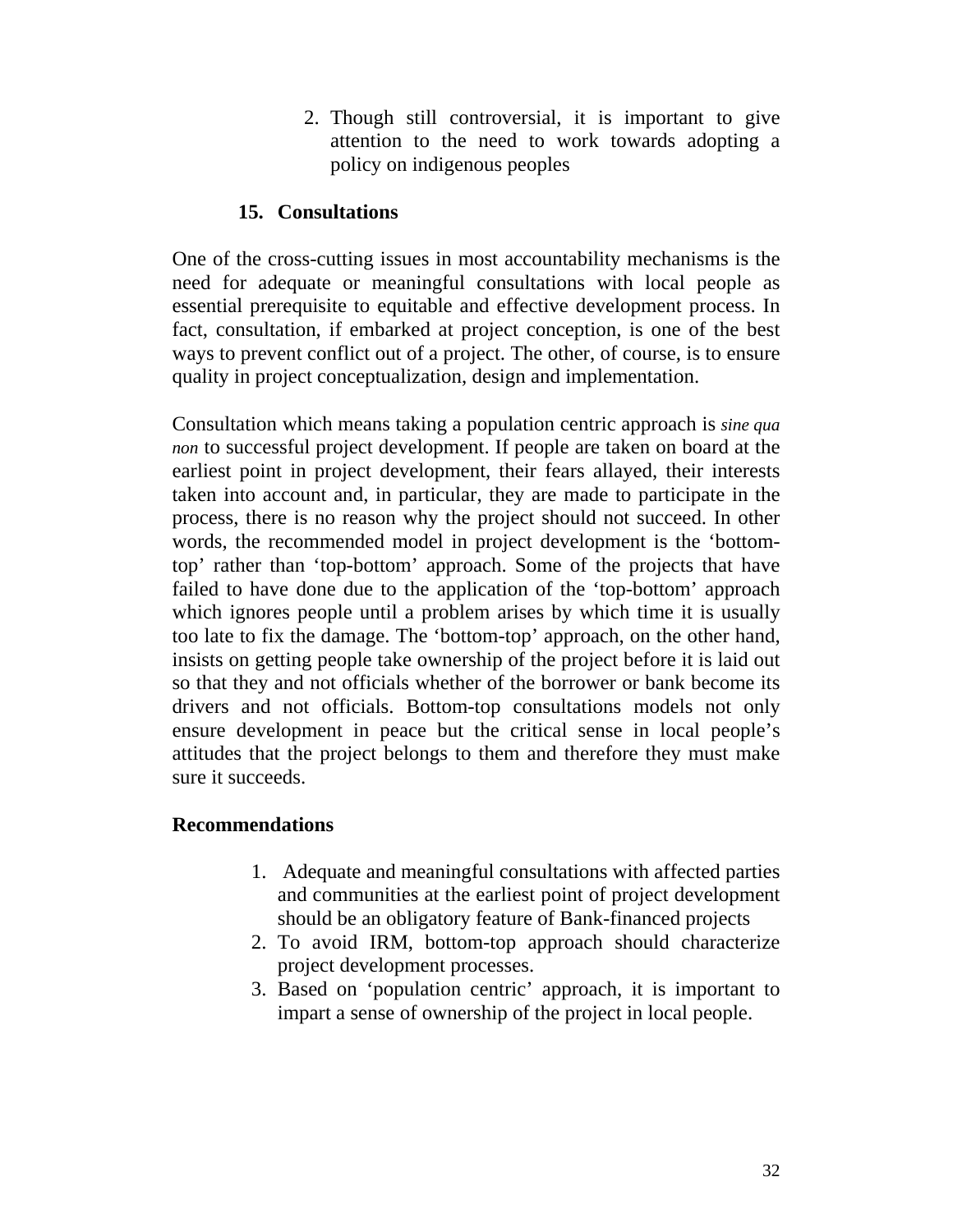# **16. Problem solving on outstanding post-compliance review issues**

IRM establishes two essential techniques to support the review mechanism, namely, compliance review and problem solving. Based on the present rules, problem solving is normally resorted to at the commencement of the review process generally as a kind of initial possibility to solve the problem amicably. Based on his initial review of the request, the CRMU Director can determine whether a request is amenable for problem solving or not. In addition, requesters can indicate preference to problem solving. But there is another stage that could benefit from problem solving besides this early stage.

Post compliance review brings out a number of findings and recommendations from the Review Report. These would usually be subject of proposed actions by Management action plan. Under the IRM, a monitoring process is initiated to try and follow up on the legacy issues brought out of the Review Report. It is here suggested that besides this, problem solving could also be made a possibility to ensure redress of some of the identified issues. CRMU could be mandated to undertake problem solving in respect of those issues that are amenable to amicable resolution.

# **Recommendations**

- 1. Problem solving could be given an expanded role in IRM than at present
- 2. CRMU could be mandated to invoke problem solving at postcompliance review stage in respect of issues out of the Review Report and more especially recommendations which are amenable to amicable settlement.

# **17. African traditional problem solving techniques**

IRM should benefit from ancient African civilization on conflict solving techniques. Given that it operates in Africa, there is no reason why IRM should not be made to encapsulate the conflict solving 'wisdom' current in Africa today from ancient civilization. While acknowledging the importance of modern problem solving techniques set out in IRM instrument, due regard should be accorded to African-based traditional conflict resolving techniques as well which are known and practiced by Africans and, therefore, enjoy the confidence of the communities. Some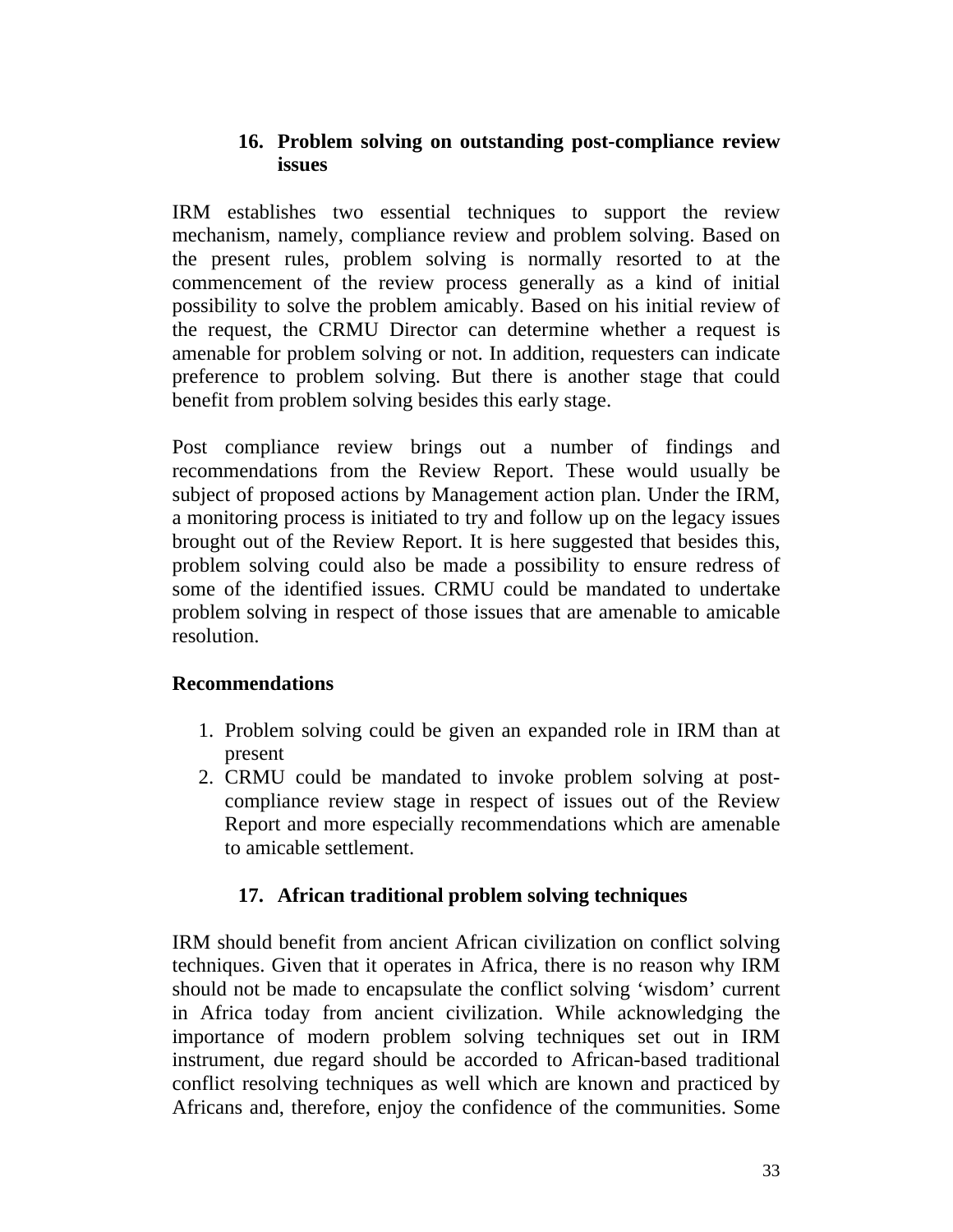of the unique features these entail include emphasis on substance rather than procedure, inclusiveness of participation, freedom of speech of all participants drawn from the community, transparency which allows meetings to take place under a tree enabling any adult member of the community whether affected party or not easy access to attend, etc.

It is important, therefore, that 'problem solving' in IRM is developed to include African-based traditional conflict resolution methods. This can be elaborated further in a distinct clarifying instrument either as complementary to or in addition to compliance review and 'problem solving' as presently provided in the IRM instrument.

## **Recommendations**

- 1. IRM should introduce traditional African problem resolving techniques complimentary to or distinct from the existing techniques.
- 2. CRMU should develop rules to elaborate the traditional African problem solving techniques

# **18. Conclusion**

The IRM is a novel development which presents communities affected by Bank financed projects to air their voices against the Bank and participate in the activities of the latter. This is important in governance development towards sustainable development. However, a lot needs to be done to make the mechanism more efficient and truly effective. The suggestions above are intended to provoke discourse on how the mechanism could be made more effective.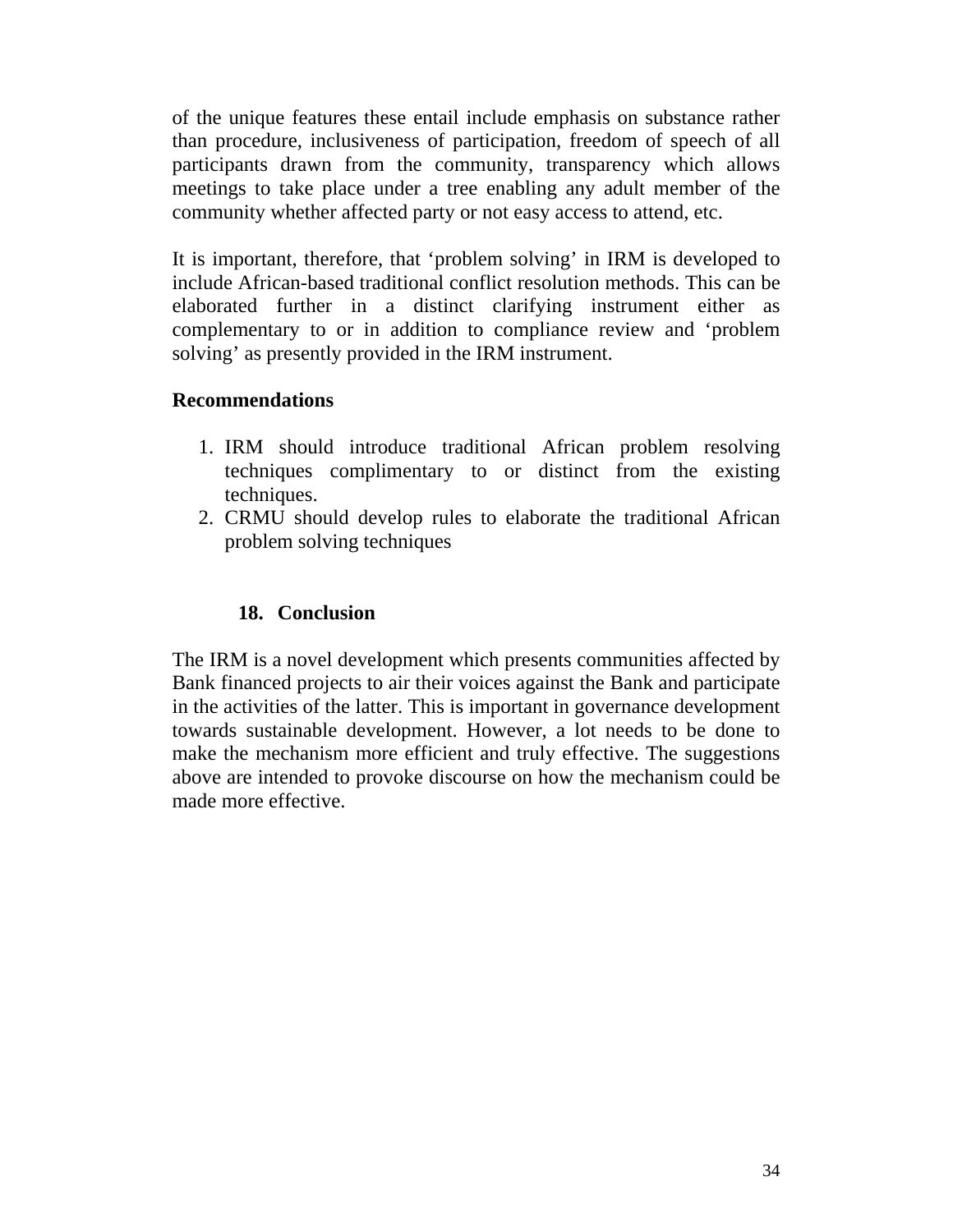# **Bibliography**

- 1. Alfredsson, Gudumundur. Introduction Broadening the Scope of Applicable Standards, in The Inspection Panel of the World Bank: A Different Complaints Procedure 47-66 (G. Afredson & Rolf Ring eds, Kluwer Law International 2001)
- 2. Asian Development Bank (ADB), The World Bank Inspection Panel. Asian Development Bank (ADM), http/www.adb.org/documents/policies/inspection/insp301.asp?p=in s
- 3. Bissell, Richard E. institutional and Procedural Aspects of the Inspection Panel, in The Inspection Panel of the World Bank: A Different Complaints Procedure 107-126 (G. Alfredson & Rolf Ring eds, Kluwer Law International 2001
- 4. Bissel, Richard E. Recent Practice of the Inspection Panel of the World Bank, 91 American Journal of International Law (Am.J.Intl. L.)741-744 (Oct. 1997)
- 5. Boisson de Chazournes, Laurence. Compliance with International Standards – The Contribution of the World Bank Inspection Panel, in The Inspection Panel of the World Bank: A Different Complaints Procedure 67-86 (G.Alfredson & Rolf Ring eds. Kluwer Law International 2001)
- 6. Bradlaw, Daniel D. Lessons from the NGO campaign against second review of the World Bank Inspection Panel: a participant's perspective. 7 ILSA Journal of International and Comparative Law b(J. Int'l & Comp. L) 247-257 (Spring 2001)
- 7. Bradlaw, Daniel D. A Test Case for the World Bank, 11 American University Journal of International Law and Policy (Am. U.J. Intl' L. & Poly) 247-294 (1996)
- 8. Hansungule, Michelo. Access to the Panel The Notion of Affected Party, Issues of Collective and Material Interest, in the Inspection Panel of the World Bank: A Different Complaints Procedure, 143-166 (G. Alfredson & Rolf Ring eds, Kluwer Law International, 2001)
- 9. Maartje van Putten, Policing the Banks, accountability mechanisms for the financial sector. McGill Queens University Press Montreal, Canada, December 2008.
- 10.Shihata Ibrahim, F.I. The World Bank Inspection Panel: In Practice, (2<sup>nd</sup> ed. Oxford University Press 2000).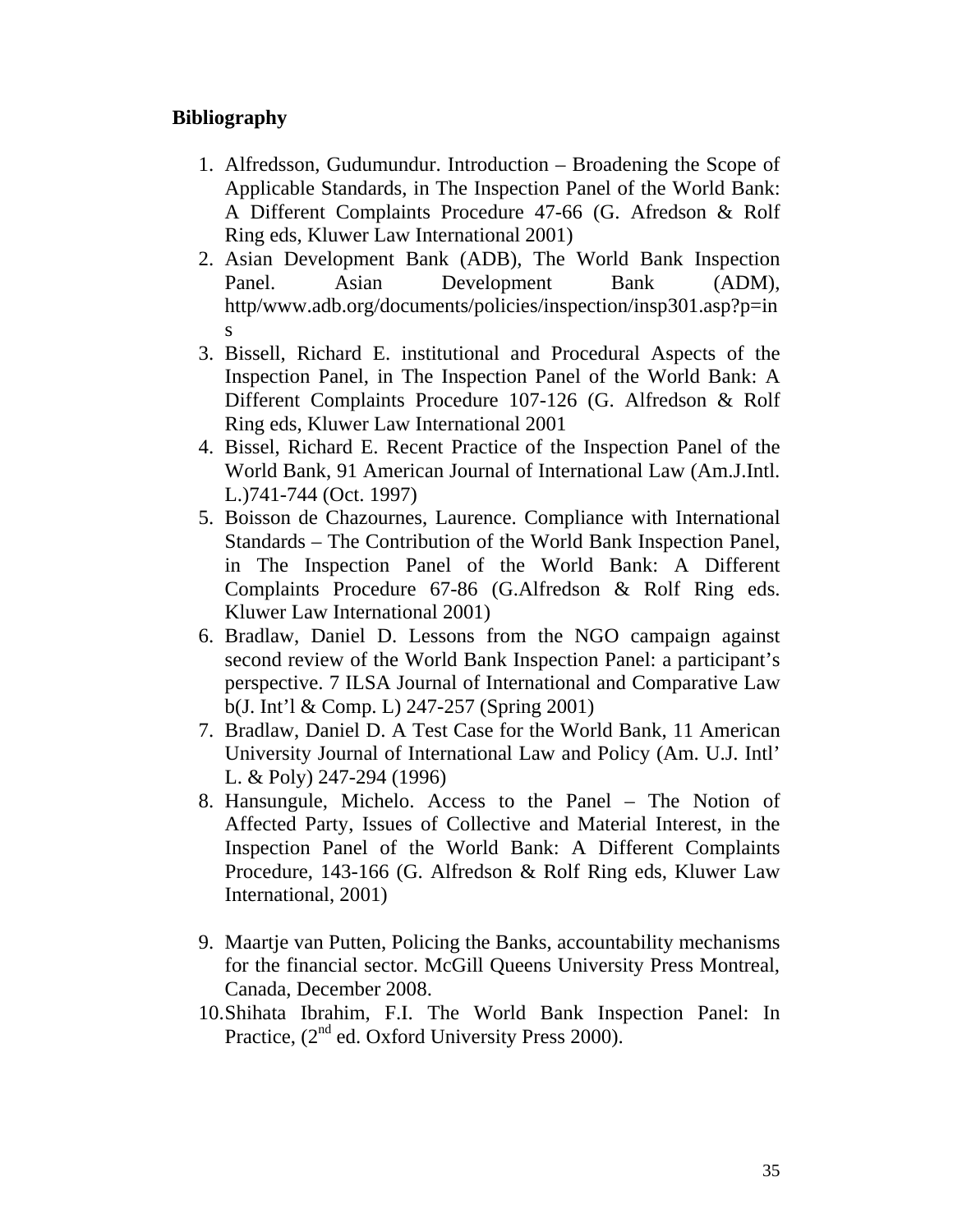#### Annex 1

#### **AFRICAN DEVELOPMENT BANK AFRICAN DEVELOPMENT FUND BOARDS OF DIRECTORS**

**Resolution B/BD/2004/9 – F/BD/2004/7** 

Adopted at the 608th Meeting of the Board of Directors of the Bank and the 539th Meeting of the Board of Directors of the Fund, on 30 June 2004

#### **Independent Review Mechanism**

#### **THE BOARDS OF DIRECTORS,**

#### **HAVING REGARD** to the:

(i) Agreement Establishing the African Development Bank (the "Bank"), in particular Articles 1 (Purpose), 2 (Functions), 4 (Structure), 8 (Special Fund), 13 (Ordinary and Special Operations), 32 (Board of Directors: Powers), 52 (Judicial Proceedings) and 53 (Immunity of Assets and Archives);

(ii) Agreement Establishing the African Development Fund (the "Fund") in particular Articles 2 (Purpose), 14 (Use of Resources), 26 (Board of Directors: Functions), 31 (Relationship with the Bank), 43 (Legal Process), 44 (Immunity of Assets) and 45 (Immunity of Archives); and (iii) Agreement Establishing the Nigeria Trust Fund (the "NTF") in particular Articles I (Establishment and Purpose), II (Utilization of Resources), III (Administration of the Fund); IV (Operating Principles); XV and (Immunities, Exemptions and Privileges);

**CONSIDERING** Management's Proposals on the Establishment of an Inspection Function, contained in Document ADB/BD/WP/2004/60 – ADF/BD/WP/2004/66, and the recommendations contained therein, as well as the Study on an Inspection Function for the African Development Bank Group, dated 24 November 2003;

**NOTING** the importance of establishing a mechanism through which persons adversely affected by projects financed by the Bank, the Fund and the NTF and other Special Funds administered by the Bank (the "Bank Group") can request the Bank Group to comply with its own policies and procedures;

**COGNISANT** of the need to provide detailed rules governing the establishment, procedures and administration of such a mechanism in order to ensure its effective performance;

#### **HEREBY RESOLVE AS FOLLOWS**:

#### **Establishment**

1. There is established an independent compliance review and problem solving mechanism (hereinafter called the "Independent Review Mechanism") which shall have the powers and shall function as stated below.

#### **Composition of the Independent Review Mechanism**

2. The Independent Review Mechanism (IRM) shall consist of a Compliance Review and Mediation Unit ("CRMU") and a roster of experts (the "Roster of Experts").

3 The CRMU shall be an Organizational Unit of the Bank to be established in accordance with a Resolution of the Board of Directors of the Bank, and shall be the focal Unit of the IRM. The activities of the CRMU shall be managed by an Organizational Unit Head designated as the 'Director, CRMU' (the "Director") who shall be appointed by the President, in consultation with the Boards of Directors (the "Boards").

4 The Roster of Experts shall comprise three (3) individuals (the "Expert(s)") selected in accordance with the Bank's procurement rules applicable to the selection of consultants and appointed by the Boards on the recommendation of the President. The Experts shall be nationals of the member states of the Bank or State participants in the Fund selected on the basis of their knowledge and experience of the Bank Group's operations.

5. The Experts shall be appointed to the Roster of Experts for a non-renewable term of five (5) years, with the exception of the first three (3) Experts who shall be appointed by lot as follows: one for three (3) years, one for four (4) years and one for five (5) years. If an Expert's terms expires, at the time the Expert is engaged in a compliance review, the Expert's terms shall be extended for such period as may be necessary to complete the compliance review unless the Boards decide otherwise. The Boards shall appoint a Chairperson of the Roster of Experts from amongst the Experts and the Chairperson shall serve in such capacity for the duration of his/her appointment unless otherwise determined by the Boards.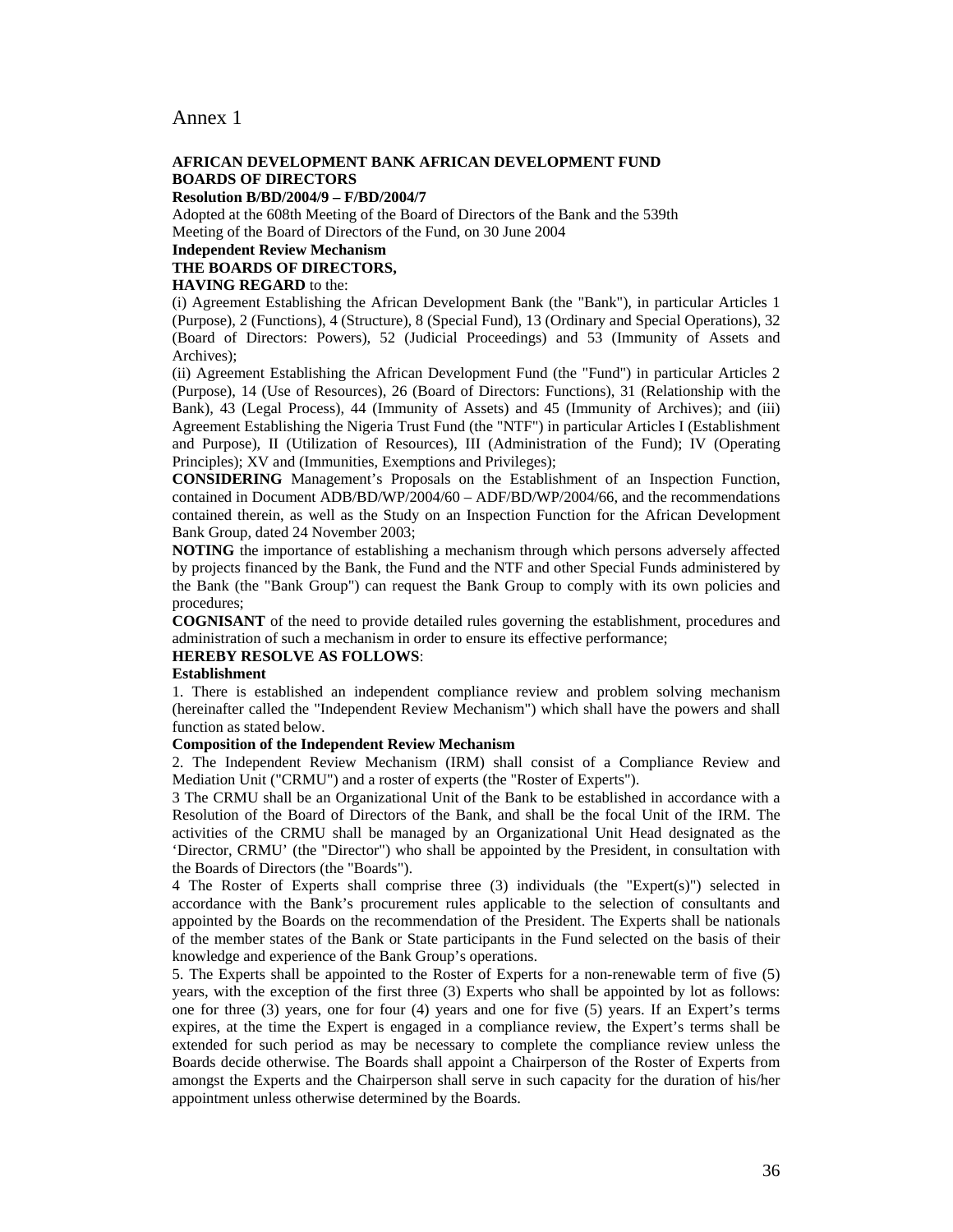6. Executive Directors, Alternate Executive Directors, Advisers, Assistants, any Officer or Staff member of the Bank or persons holding consultant appointments shall not serve on the Roster of Experts until two (2) years have elapsed since the end of their service to the Bank or the Fund. If an Expert is called upon to work for the IRM during his or her term, the Expert shall not be entitled to work for the Bank or the Fund (either as staff member, Bank officer, Executive Director, Alternate Executive Director, Adviser, Assistant or Consultant) for a period of two (2) years after the expiry of his or her term.

7. An Expert shall disclose any conflict of interest and shall be disqualified from participation in the hearing and investigation of any request related to a matter in which he/she has a personal interest or had significant involvement in any capacity.

8. Experts on the Roster of Experts shall be paid a retainer and shall be expected to work on a fulltime basis when appointed to serve on a compliance review panel. Once they begin work on a fulltime basis, Experts shall receive remuneration at a level to be determined by the Boards, upon a recommendation of the President. They shall be reimbursed for their travel and expenses on the same basis as the judges of the Bank's Administrative Tribunal.

9. In the performance of their functions, Experts shall be officials of the Bank enjoying the privileges and immunities accorded to Bank officials, and shall be subject to the requirement about exclusive loyalty to the Bank and the prescription in Article 38 of the Agreement establishing the African Development Bank and Article 21 of the Agreement establishing the African Development Fund against interference in the political affairs of member states.

10. An Expert may be removed from the Roster of Experts at any time, by a decision of the Boards, for cause. If an Expert appointed to a compliance review panel resigns or is otherwise unable to complete such assignment, the Director shall make a recommendation to the Boards, through the President, on a proposed course of action to ensure the prompt completion of the compliance review.

#### **Powers of the Independent Review Mechanism**

11. The IRM shall receive requests from persons adversely affected by a project financed by a Bank Group entity. Such requests shall be presented to the CRMU by two or more persons (such as, community of persons, an organization, association, society or other grouping of individuals) ("Requestors") or by a qualified representative of the affected persons (as defined in the Operating Rules and Procedures) who demonstrate that their rights or interests have been or are likely to be directly affected by the failure of the relevant Bank Group entity to comply:

(i) in the case of a sovereign guaranteed project financed by any of the Bank Group entities, with any of its operational policies and procedures in respect of the design, appraisal and/or implementation of such project; and \

(ii) in the case of a private sector or non-sovereign guaranteed project financed by any of the Bank Group entities, with the social and environmental policies and safeguards of such projects. The alleged non-compliance may include situations where the Bank Group entity is alleged to have failed in its follow-up on the borrower's obligations under loan agreements with respect to the applicable policies and procedures.

12. The CRMU shall ensure that before a request for compliance review or problem-solving is treated, the request has been dealt with by the Management of the Bank and Management has failed to demonstrate that it has followed, or is taking adequate steps to follow the relevant policies and procedures. The CRMU shall also satisfy itself that the alleged violation of the relevant policies and procedures is not frivolous, and is of a material character.

#### **Function of the Independent Review Mechanism**

13. The IRM, with the CRMU as the focal unit, shall perform both compliance review and problem-solving functions. The problem-solving function shall be used where complaints or grievances can also, or alternatively, benefit from problem-solving techniques to assist in resolving the underlying issues. Such problem-solving techniques may include independent factfinding, mediation, conciliation, dialogue facilitation, investigation and reporting.

14. The IRM shall be activated when the CRMU accepts the complaint (the "Request") after it is satisfied that all requisite criteria have been fulfilled. In considering Requests under paragraph 11 above, the CRMU shall not receive:

(i) Complaints relating to actions which are within the responsibility of other parties, including the borrower or potential borrower, and which do not involve any action or omission on the part of the relevant Bank Group entity;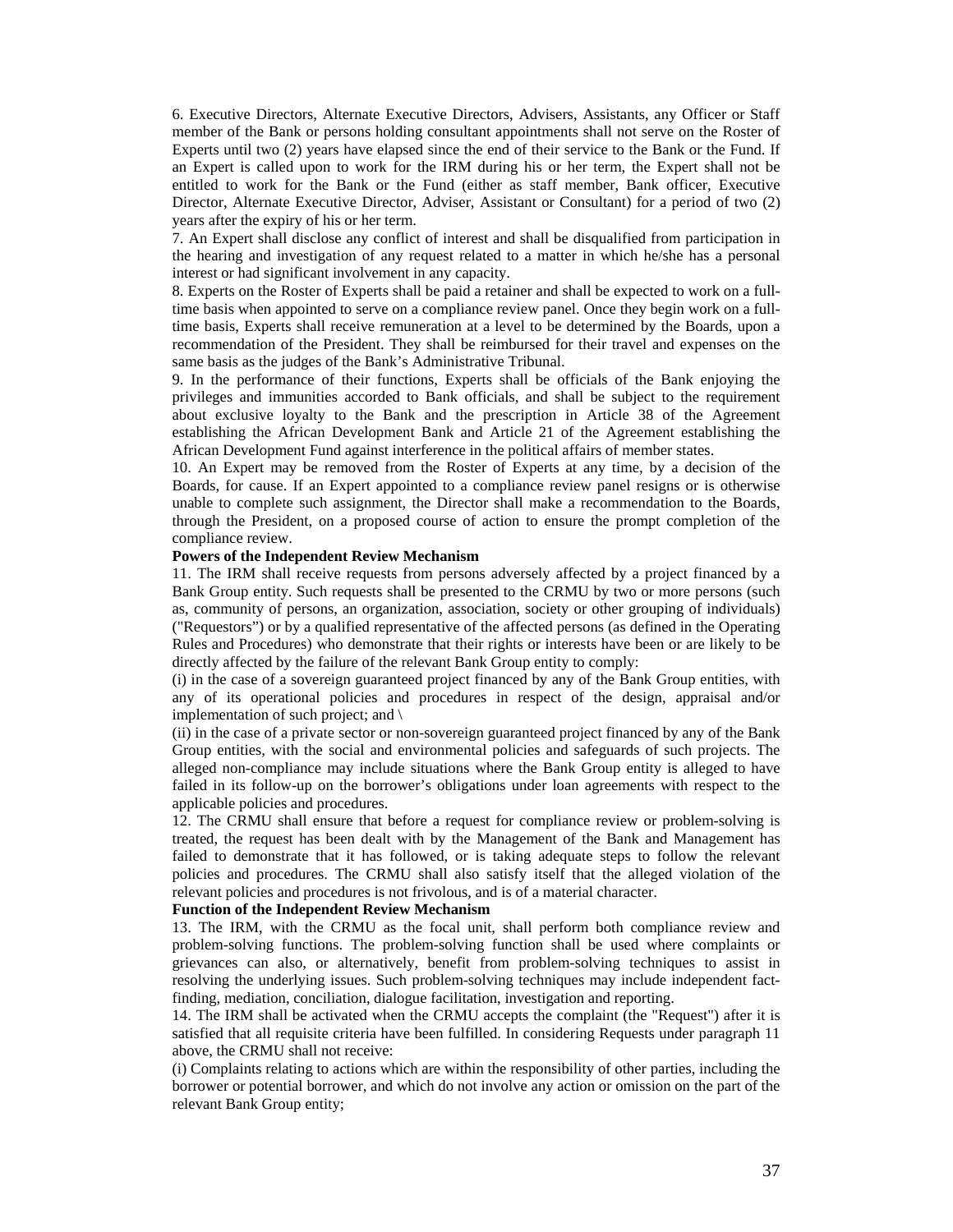(ii)

(iii) Complaints against procurement decisions by the Bank Group or a borrower of a Bank Group entity from suppliers of goods and services financed by or expected to be financed by a Bank Group entity under a financing agreement, or from losing tenders for the supply of any such goods and services, which will continue to be addressed under existing procedures;

(iv) Complaints about fraud or corruption;

(v) Complaints about matters before the Administrative Tribunal of the Bank;

(vi) Complaints about matters before other judicial review or similar bodies;

(vi) Frivolous or malicious complaints, or complaints motivated by an intention to gain competitive advantage;

(vii) Requests related to matters over which the CRMU, a Panel, the President or the Boards has /have already made a recommendation or reached a decision after having received and reviewed a Request, unless justified by clear and compelling new evidence or circumstances not known at the time of the prior Request;

(viii) Complaints relating to the adequacy or unsuitability of Bank Group policies or procedures;

(ix) Complaints relating to private sector or other non-sovereign guaranteed projects except in instances of an alleged breach of the agricultural, education, health, gender, good governance or environmental policies of the Bank Group.

15. The IRM shall seek the advice of the Bank's General Counsel and Legal Department on matters related to the Bank's rights and obligations with respect to a Request under consideration. **Procedures** 

16. Requests shall be in writing and shall state all the relevant facts including the harm suffered by or threatened to affected parties by the alleged act or omission of the Bank Group entity in contravention of its applicable policies and procedures. All Requests shall explain the steps already taken to deal with the issue, as well as the nature of the alleged actions or omissions and shall specify the actions taken to bring the issue to the attention of Management and Management's response to such action.

17. The Director shall conduct a preliminary review to determine the eligibility of a Request within fourteen (14) days of the receipt of the Request. The Director shall promptly inform the Boards and the President upon registering a Request that is determined to be eligible for either a compliance review or a problem-solving exercise.

18. Within twenty-one (21) days of being notified of a Request, Management shall provide the CRMU with evidence that it has, or intends to comply with the Bank Group's relevant policies and procedures. If there is no response from Management within twenty-one (21) days the CRMU shall notify the Boards and the President accordingly and send a copy to Requestors.

19. The CRMU may request clarification from Management on its response and set a time for the receipt of the additional information. Within twenty-one (21) days of receiving Management's additional response or the expiry of the time limit for receipt of the additional response, the CRMU shall undertake and conclude a problem-solving exercise and/or make its recommendation for a compliance review to the Boards or to the President where the Request relates to a project that has not been approved by the Boards.

20. If the Director determines that a Request may be handled through a problem-solving exercise, he or she shall invite all relevant parties to participate in the exercise. The Director may use a variety of problem-solving techniques in the problem-solving exercise including, without limitation, mediation, conciliation, dialogue facilitation, investigation and reporting.

21. If a problem-solving exercise is not successfully concluded within a period of three (3) months from commencement or by consent of the parties, the Director may recommend such remedial action as he deems appropriate to the Boards or to the President where the Request relates to a project that has not been approved by the Boards. Such recommendation may include the undertaking of a compliance review for the relevant project.

22. Where the Director determines, following the conclusion of a problem-solving exercise or otherwise, that there is prima facie evidence the affected parties have been harmed or/threatened with harm by a Bank Group-financed project due to the failure to follow the relevant policies and procedures of a member of the Bank Group, he or she shall, within thirty (30) days of such determination, submit a report recommending a compliance review of the relevant project to: (a) the Boards of Directors; or (b) the President, with a copy to the Boards, if the Request relates to a project that has not been approved by the Boards. The recommendation shall include draft Terms